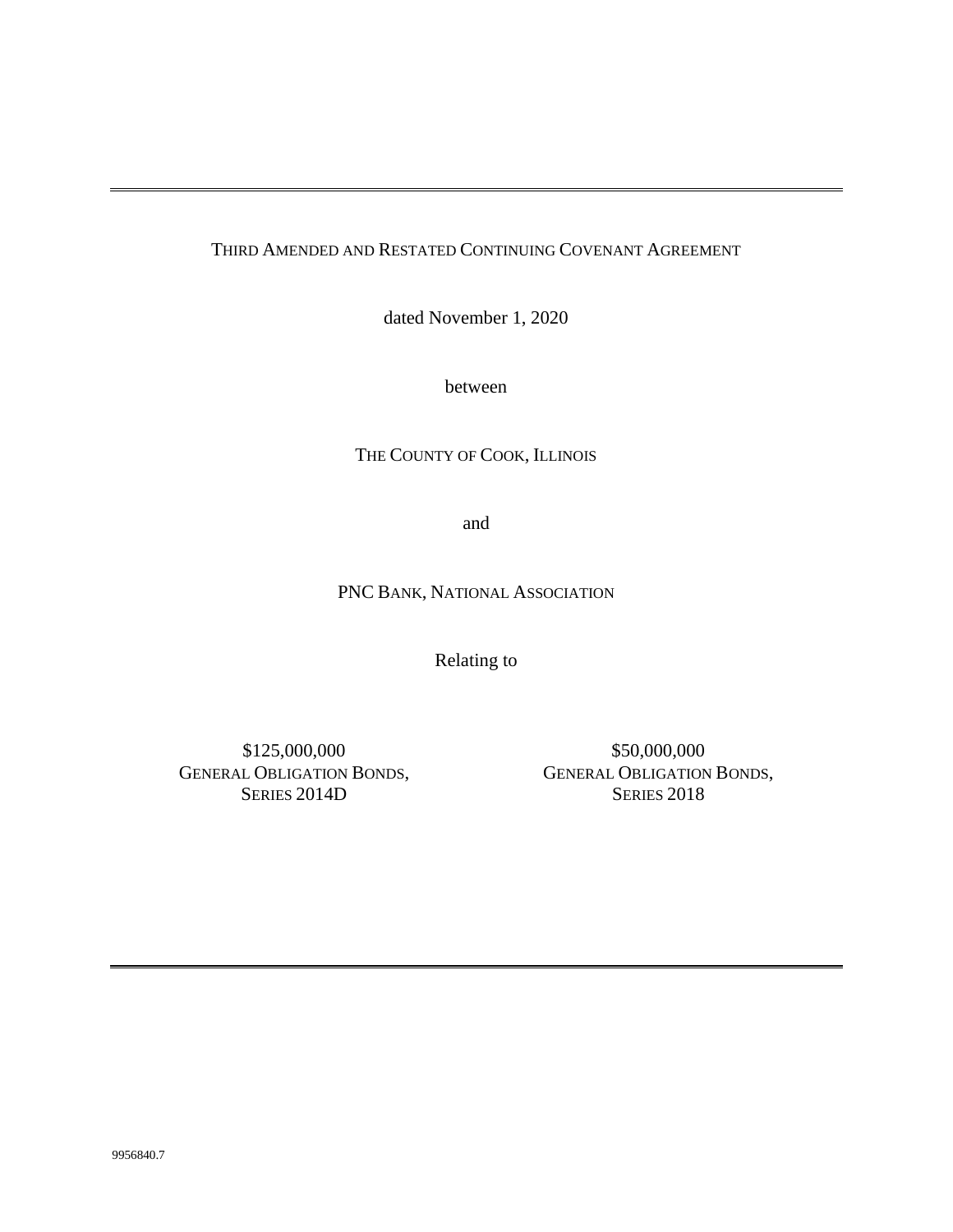# **TABLE OF CONTENTS**

| <b>SECTION</b>     | <b>HEADING</b>                                          | PAGE |
|--------------------|---------------------------------------------------------|------|
| <b>ARTICLE I</b>   |                                                         |      |
| Section 1.01.      |                                                         |      |
| Section 1.02.      |                                                         |      |
| Section 1.03.      |                                                         |      |
| Section 1.04.      |                                                         |      |
| Section 1.05.      | Relation to Other Documents; Acknowledgment of          |      |
|                    | Different Provisions of Related Documents;              |      |
|                    |                                                         |      |
| <b>ARTICLE II</b>  |                                                         |      |
| Section 2.01.      | Purchase of Series 2014D Bonds and Series 2018 Bonds 14 |      |
| Section 2.02.      |                                                         |      |
| Section 2.03.      |                                                         |      |
| Section 2.04.      |                                                         |      |
| Section 2.05.      |                                                         |      |
| Section 2.06.      | Payment Due on Non-Business Day to Be Made on Next      |      |
|                    |                                                         |      |
| <b>ARTICLE III</b> |                                                         |      |
| Section 3.01.      |                                                         |      |
| Section 3.02.      | Conditions Precedent to each Supplemental Advance19     |      |
| <b>ARTICLE IV</b>  |                                                         |      |
| Section 4.01.      |                                                         |      |
| Section 4.02.      |                                                         |      |
| Section 4.03.      |                                                         |      |
| Section 4.04.      | Purchaser Consent to Subsequent Index Floating Rate     |      |
|                    |                                                         |      |
| <b>ARTICLE V</b>   |                                                         |      |
| Section 5.01.      |                                                         |      |
| Section 5.02.      |                                                         |      |
| Section 5.03.      |                                                         |      |
| Section 5.04.      |                                                         |      |
| Section 5.05.      |                                                         |      |
| Section 5.06.      |                                                         |      |
| Section 5.07.      |                                                         |      |
| Section 5.08.      |                                                         |      |
| Section 5.09.      |                                                         |      |
| Section 5.10.      |                                                         |      |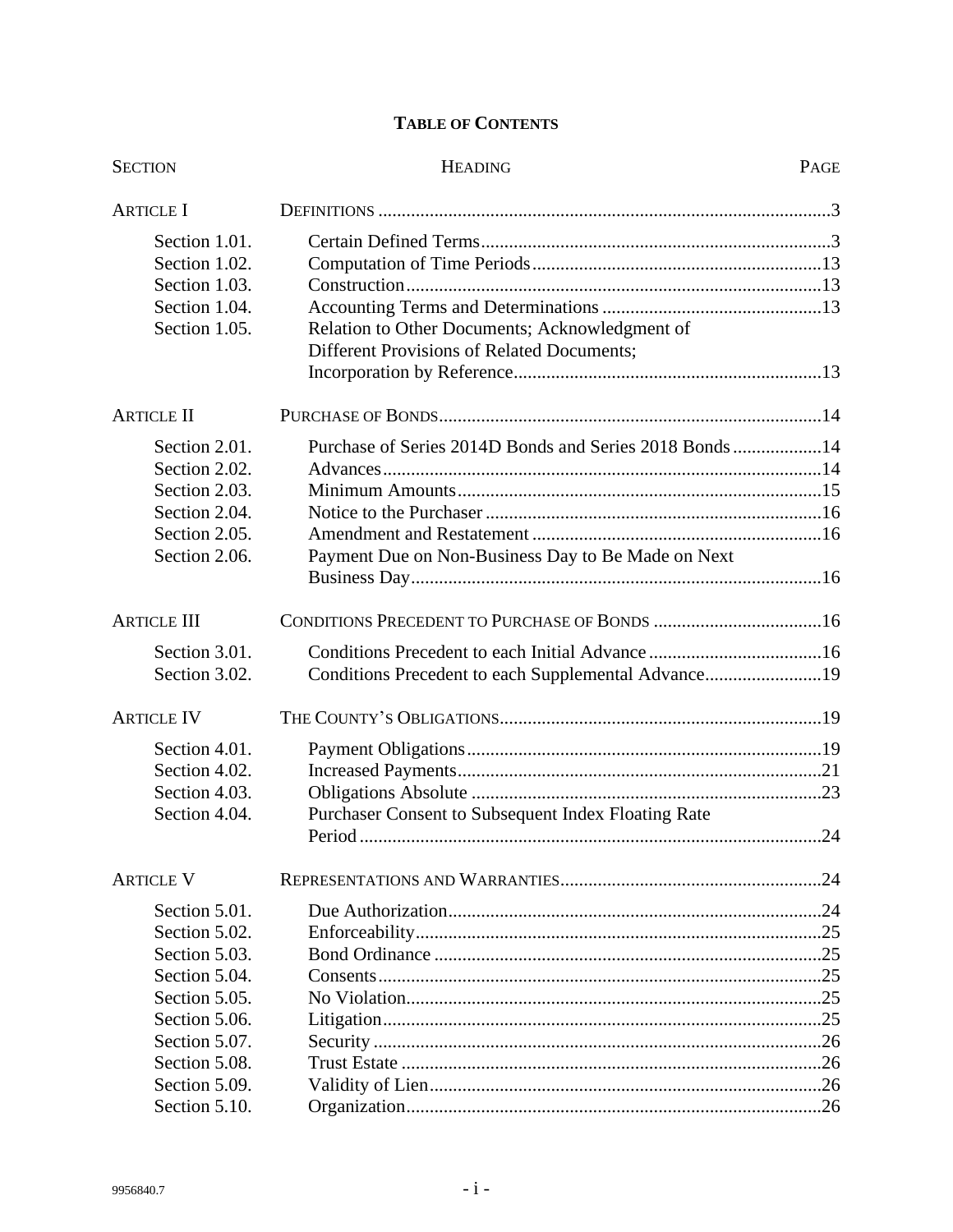| Section 5.11.       |                                                |  |
|---------------------|------------------------------------------------|--|
| Section 5.12.       |                                                |  |
| Section 5.13.       |                                                |  |
| Section 5.14.       |                                                |  |
| Section 5.15.       |                                                |  |
| Section 5.16.       |                                                |  |
| Section 5.17.       |                                                |  |
| Section 5.18.       |                                                |  |
| Section 5.19.       |                                                |  |
| <b>ARTICLE VI</b>   |                                                |  |
| Section 6.01.       |                                                |  |
| Section 6.02.       |                                                |  |
| Section 6.03.       |                                                |  |
| Section 6.04.       |                                                |  |
| Section 6.05.       |                                                |  |
| Section 6.06.       |                                                |  |
| Section 6.07.       |                                                |  |
| Section 6.08.       |                                                |  |
| Section 6.09.       |                                                |  |
| Section 6.10.       |                                                |  |
| Section 6.11.       |                                                |  |
| Section 6.12.       |                                                |  |
| Section 6.13.       |                                                |  |
| Section 6.14.       |                                                |  |
| Section 6.15.       |                                                |  |
| <b>ARTICLE VII</b>  |                                                |  |
| Section 7.01.       |                                                |  |
| Section 7.02.       |                                                |  |
| Section 7.03.       | Remedies Cumulative; Solely for the Benefit of |  |
| Section 7.04.       |                                                |  |
| Section 7.05.       |                                                |  |
|                     |                                                |  |
| <b>ARTICLE VIII</b> |                                                |  |
| Section 8.01.       |                                                |  |
| Section 8.02.       |                                                |  |
| <b>ARTICLE IX</b>   |                                                |  |
| Section 9.01.       |                                                |  |
| Section 9.02.       |                                                |  |
| Section 9.03.       |                                                |  |
| Section 9.04.       |                                                |  |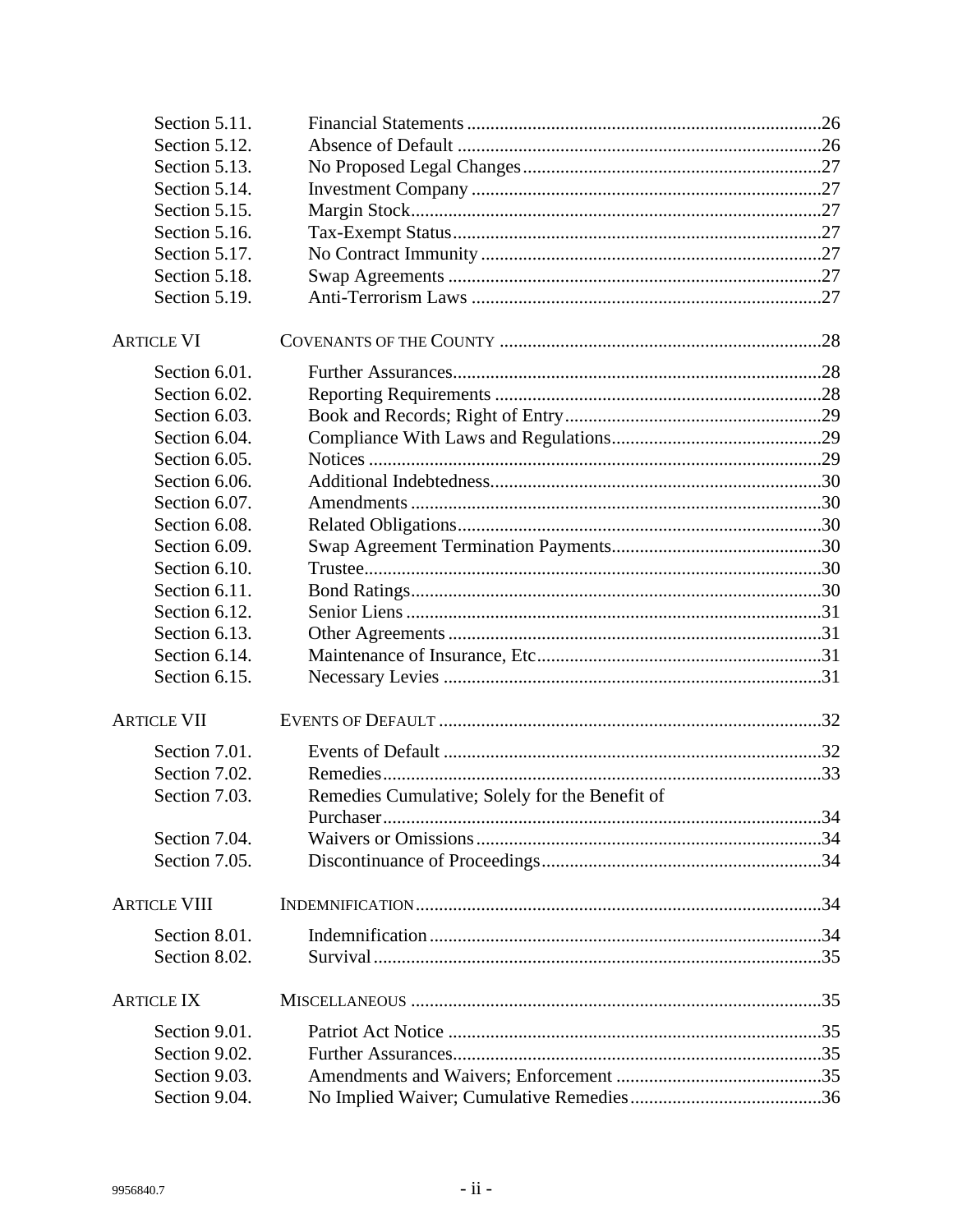| Section 9.05. |                                                        |  |
|---------------|--------------------------------------------------------|--|
| Section 9.06. |                                                        |  |
| Section 9.07. |                                                        |  |
| Section 9.08. | Governing Law; Consent to Jurisdiction; Waiver of Jury |  |
|               |                                                        |  |
| Section 9.09. |                                                        |  |
| Section 9.10. |                                                        |  |
| Section 9.11. |                                                        |  |
| Section 9.12. |                                                        |  |
| Section 9.13. |                                                        |  |
| Section 9.14. |                                                        |  |
| Section 9.15. |                                                        |  |
| Section 9.16. |                                                        |  |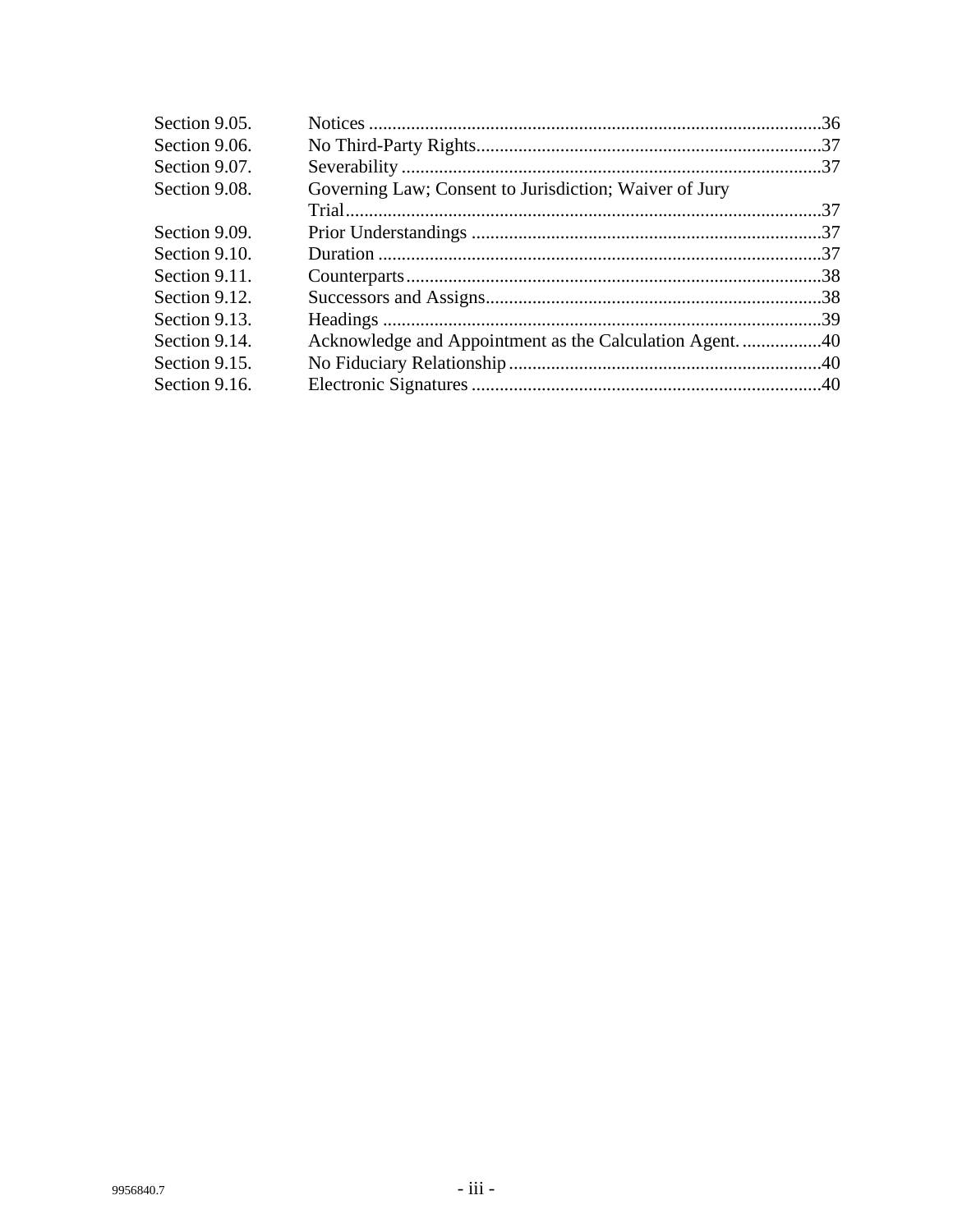#### **THIRD AMENDED AND RESTATED CONTINUING COVENANT AGREEMENT**

THIS THIRD AMENDED AND RESTATED CONTINUING COVENANT AGREEMENT, dated November 1, 2020 (as amended, modified or restated from time to time, this *"Agreement"*), is between THE COUNTY OF COOK, ILLINOIS, a body politic and corporate and a home rule unit of the State of Illinois (the *"County"*), and PNC BANK, NATIONAL ASSOCIATION, a national banking association (the *"Purchaser"*).

#### **RECITALS**

WHEREAS*,* pursuant to Ordinance Number 11-O-69 adopted by the Board of Commissioners of the County (the *"Board"*) on July 27, 2011 and entitled: "An Ordinance Providing for the Issuance of One or More Series of General Obligation Bonds of The County of Cook, Illinois," the County was authorized to issue from time to time not to exceed \$295,000,000 principal amount of its unlimited tax general obligation bonds for financing certain capital projects; and

WHEREAS*,* Ordinance Number 11-O-69 has been amended by Ordinance Number 11-O-70 adopted by the Board on September 7, 2011, Ordinance Number 12-O-21, adopted by the Board on May 1, 2012, Ordinance Number 12-O-45 adopted by the Board on October 16, 2012 and by Ordinance Number 13-1961 adopted by the Board on November 13, 2013; and

WHEREAS*,* Ordinance No. 11-O-69 was further amended pursuant to the provisions of Ordinance No. 14-3645 adopted by the Board on July 23, 2014 (as amended, the *"Original Bond Ordinance"*), which authorized the County to issue not to exceed \$125,000,000 outstanding aggregate principal amount of its General Obligation Bonds, Series 2014D (the *"Series 2014D Bonds"*);such 2014D Bonds being unlimited tax general obligations of the County, payable from the levy of ad valorem taxes upon all taxable property within the County without limitation as to rate or amount and to which the full faith and credit of the County is pledged to the payment of the principal of and interest on the Series 2014D Bonds in accordance with their terms; and

WHEREAS, the Purchaser previously agreed to make a loan to the County by purchasing the Series 2014D Bonds in multiple advances pursuant to the terms and conditions of the Trust Indenture dated as of October 1, 2014 (as previously amended, the "*Original Indenture*") by and between the County and Amalgamated Bank of Chicago, as trustee (the "*Trustee*") and, as a condition to such purchases, required the County to enter into that certain Continuing Covenant Agreement dated December 19, 2014 (the "*Original Agreement*") between the County and the Purchaser; and

WHEREAS, upon their issuance by the County and purchase by the Purchaser in the abovedescribed multiple advances, the Series 2014D Bonds were issued in the Index Floating Rate Mode (as defined in the Original Indenture) for an Initial Index Floating Rate Period (as defined in the Original Indenture) ending on December 19, 2016; and

WHEREAS, the County previously requested that the Series 2014D Bonds convert from the Initial Index Floating Rate Period to a new Index Floating Rate Period commencing December 19,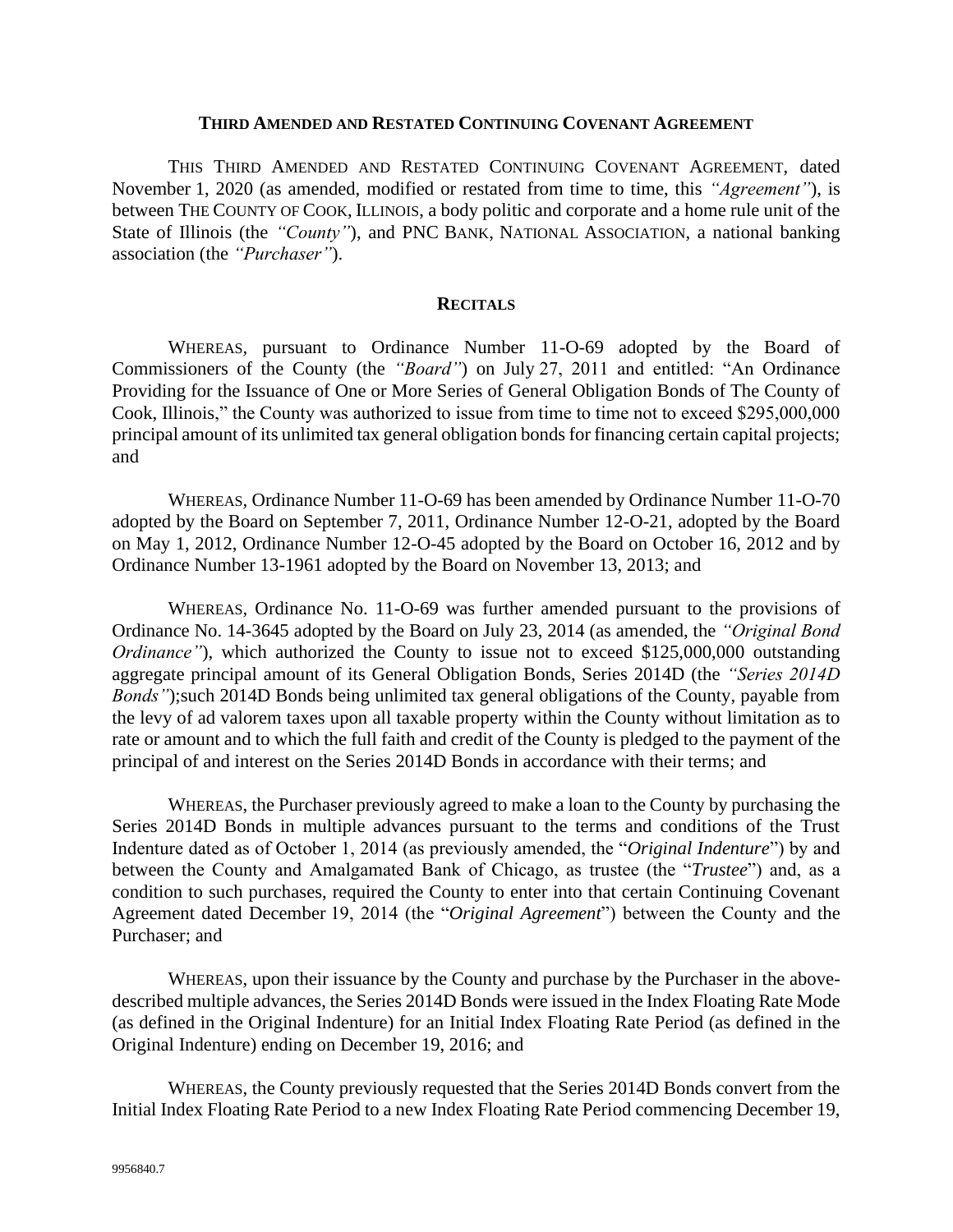2016 and ending December 19, 2018, and that the Purchaser agree to own the Series 2014D Bonds during such new Index Floating Rate Period, and upon such request the County and the Purchaser agreed to certain amendments to the Original Agreement in connection with the conversion of the Series 2014D Bonds to such new Index Floating Rate Period, all as set forth in that certain Amended and Restated Continuing Covenant Agreement dated December 19, 2016 (the "*First Amended and Restated Agreement*"); and

WHEREAS, the Series 2014D Bonds were subject to mandatory purchase on December 19, 2018 and in connection therewith the County requested that (1) the Series 2014D Bonds convert from the then current Index Floating Rate Period to a new Index Floating Rate Period commencing November 1, 2018 and ending October 31, 2020 (the "*2018 Index Floating Rate Period*"), and that the Purchaser agree to own the Series 2014D Bonds during the 2018 Index Floating Rate Period, and (2) the Purchaser make an additional loan to the County by purchasing not to exceed \$50,000,000 outstanding aggregate principal amount of the County's General Obligation Bonds, Series 2018 (the *"Series 2018 Bonds"* and collectively with the Series 2014D Bonds, the "*Bonds*"), such Series 2018 Bonds being unlimited tax general obligations of the County, payable from the levy of ad valorem taxes upon all taxable property within the County without limitation as to rate or amount and to which the full faith and credit of the County is pledged to the payment of the principal of and interest on the Series 2018 Bonds in accordance with their terms;

WHEREAS, the Original Bond Ordinance was further amended pursuant to the provisions of Ordinance No. 18 4879 by the Board on October 17, 2018 (the Original Bond Ordinance as amended by Ordinance No. 18 4879 being referred to herein as the *"Bond Ordinance"*), which authorized the County to issue the Series 2018 Bonds; and

WHEREAS, the County requested that the Purchaser purchase the Series 2018 Bonds in multiple advances pursuant to the terms and conditions of the Original Indenture, as amended by that certain Second Amendment to Trust Indenture dated as of November 1, 2018 (the *"Second Indenture Amendment"* and, collectively with the Original Indenture, the *"Indenture"*) by and between the County and the Trustee; and

WHEREAS, the Bonds are subject to mandatory purchase on October 31, 2020; and

WHEREAS, in connection therewith the County requested that (1) the Bonds convert from 2018 Index Floating Rate Period to a new Index Floating Rate Period Rate Period commencing November 1, 2020 and ending October 31, 2022 (the "*2020 Index Floating Rate Period*"), and (2) that the Purchaser agree to own the Bonds during the 2020 Index Floating Rate Period; and

WHEREAS, as a condition to the conversion of the Bonds to the 2020 Index Floating Rate Period and the Purchaser's agreement to own the Bonds during the 2020 Index Floating Rate Period, the Purchaser has required the County to enter into this Third Amended and Restated Continuing Covenant Agreement (previously defined herein as the *"Agreement"*); and

WHEREAS, in reliance upon the provisions hereof, the Purchaser is willing to enter into this Agreement with the County.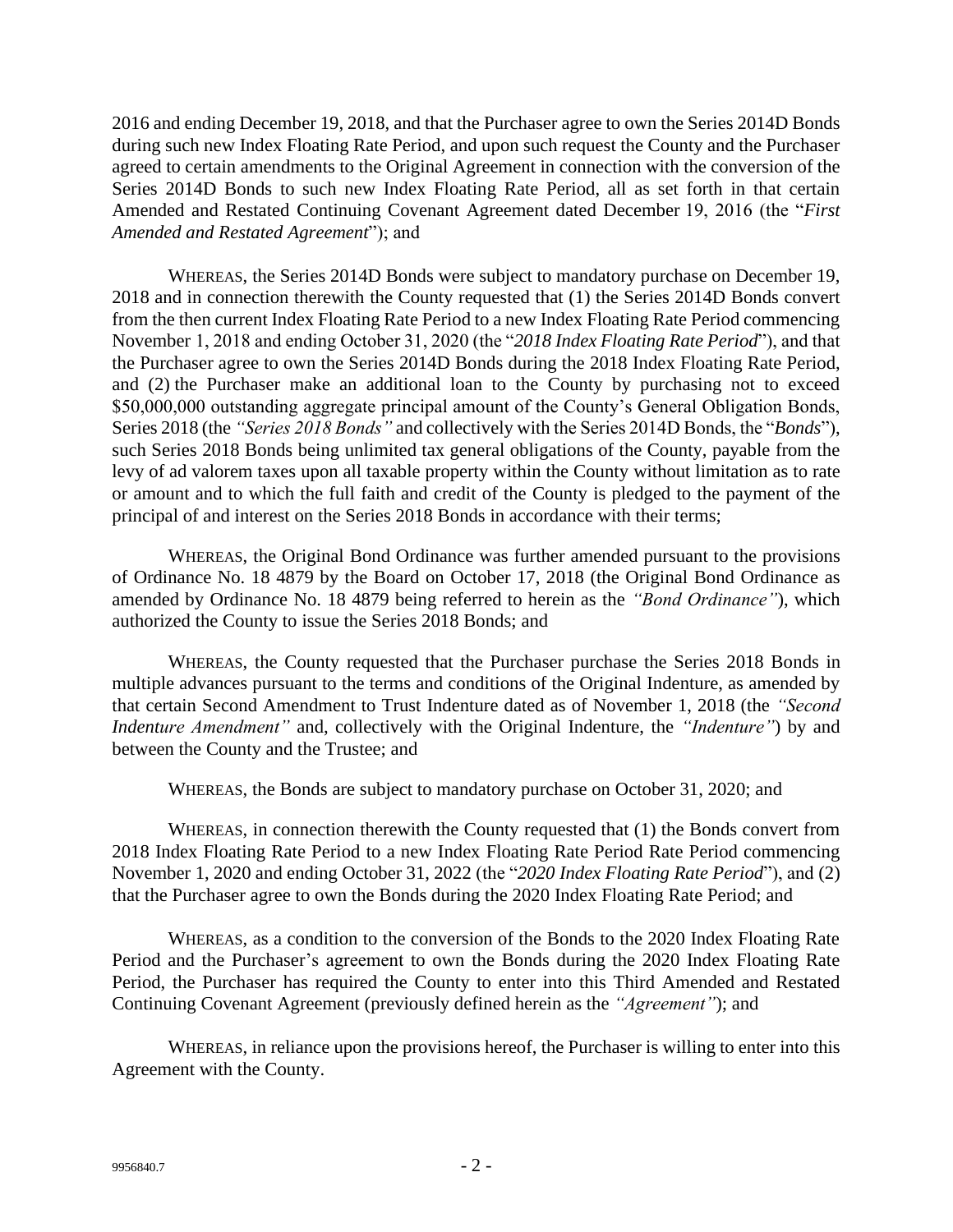NOW, THEREFORE, to induce the Purchaser to agree to the conversion of the Bonds to the 2020 Index Floating Rate Period and to own the Bonds during the 2020 Index Floating Rate Period, and for other valuable consideration, the receipt and sufficiency of which are hereby acknowledged, and intending to be legally bound hereby, the County and the Purchaser hereby agree as follows:

#### **ARTICLE I**

#### **DEFINITIONS**

*Section 1.01. Certain Defined Terms*. In addition to the terms defined in the recitals and elsewhere in this Agreement and the Indenture, the following terms shall have the following meanings:

*"Advance"* has the meaning set forth in the Indenture.

*"Advance Date"* has the meaning set forth in Section 2.02 hereof.

*"Advance Rate"* means a rate of interest per annum equal to 79% (the "*Applicable Percentage*") of the Daily LIBOR Rate, plus 85 basis points (subject to downgrade pricing as set forth in the following table) (as such may be adjusted pursuant to such downgrade pricing, the "*Applicable Margin*"). If County Debt Ratings are then in effect (i) from two of Moody's, S&P or Fitch, then the Advance Rate shall correspond to the lower rating as set forth in the following table and (ii) from all of Moody's, S&P and Fitch, then the Advance Rate shall correspond to the lower of the two highest ratings as set forth in the following table. References in this definition are to rating categories as presently determined by the Rating Services, and in the event of the adoption of any new or changed rating system or the adoption of a "global" rating scale by any such Rating Service, the rating categories in the following table shall be adjusted accordingly to a new rating which most closely approximates the rating scale set forth in the following table:

| Moody's Rating | <b>S&amp;P</b> Rating | <b>Fitch Rating</b> | <b>Advance Rate</b>            |
|----------------|-----------------------|---------------------|--------------------------------|
| A1 and above   | $A+$ and above        | $A+$ and above      | 80% of Daily LIBOR $+ 85$ bps  |
| A2             | А                     | А                   | 80% of Daily LIBOR $+$ 95 bps  |
| A <sub>3</sub> | $A -$                 | $A -$               | 80% of Daily LIBOR $+$ 105 bps |
| Baa1           | $BBB+$                | $BBB+$              | 80% of Daily LIBOR + 125 bps   |
| Baa2           | <b>BBB</b>            | <b>BBB</b>          | 80% of Daily LIBOR $+$ 150 bps |
| Baa3           | BBB-                  | BBB-                | Default Rate                   |

Any change in the Advance Rate shall be effective from and after the date on which any rating action occurs.

*"Affiliate"* means, with respect to any Person, any Person that directly or indirectly through one or more intermediaries, controls, or is controlled by, or is under common control with, such first Person. A Person shall be deemed to control another Person for the purposes of this definition if such first Person possesses, directly or indirectly, the power to direct, or cause the direction of,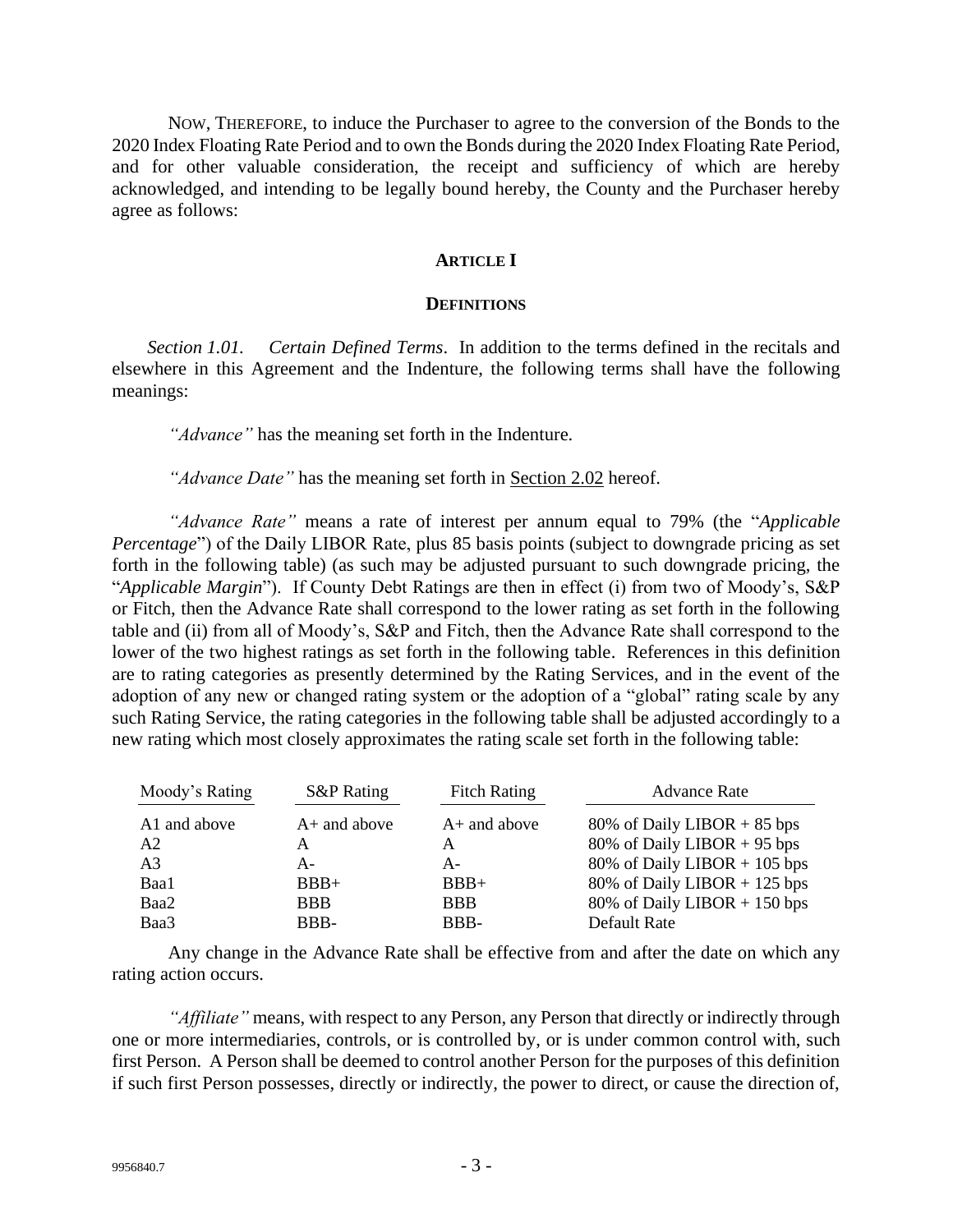the management and policies of the second Person, whether through the ownership of voting securities, common directors, trustees or officers, by contract or otherwise.

*"Agreement"* has the meaning set forth in the introductory paragraph hereof.

*"Alternate Rate"* shall mean the Base Rate.

*"Amortization End Date"* means the earliest to occur of (a) January 1, 2025, (b) the date on which the Series 2014D Bonds or Series 2018 Bonds have been converted to another interest rate mode and are no longer Unremarketed Bonds and (c) the date on which no Series 2014D Bonds or Series 2018 Bonds are outstanding under the terms of the Indenture during the time the Series 2014D Bonds or Series 2018 Bonds bear interest at the Purchaser Rate.

*"Amortization Period"* means the period commencing on the Mandatory Purchase Date and ending on the Amortization End Date.

*"Anti-Terrorism Laws"* has the meaning set forth in Section 5.19 hereof.

*"Authorized Officer"* means (a) the President, (b) the Chief Financial Officer, (c) the County Comptroller, (d) the Deputy Chief Financial Officer, (e) the Deputy County Comptroller, or (f) any other officer or employee of the County authorized to perform specific acts or duties hereunder by ordinance or resolution duly adopted by the Board.

*"Base Rate"* means, for any day, a fluctuating rate of interest per annum equal to the highest of (i) the Purchaser's Prime Rate plus 1.50%, (ii) the sum of the Overnight Bank Funding Rate plus 2.00%, (iii) the sum of the Daily LIBOR Rate plus 1.00%, so long as the Daily LIBOR Rate is offered, ascertainable and not unlawful, or (iv) 7.00%. If and when the Base Rate (or any component thereof) changes, the rate of interest with respect to any amounts under this Agreement to the which the Base Rate applies will change automatically without notice to the County, effect on the date of any such change.

*"Bond Counsel"* has the meaning assigned to such term in the Indenture.

*"Bondholder"* means the Purchaser and each Purchaser Transferee or Non-Purchaser Transferee pursuant to Section 9.12 hereof so long as such Purchaser Transferee or Non-Purchaser Transferee is an owner of Series 2014D Bonds or Series 2018 Bonds.

"*Bonds*" means the Series 2014D Bonds and the Series 2018 Bonds, collectively.

*"Business Day"* means a day which is not a Saturday, Sunday or a legal holiday or (i) a day on which banking institutions in the city in which the designated office of the Trustee is located is closed, (ii) a day on which banking institutions in the city in which the corporate trust office of the Trustee at which the Series 2014D Bonds or Series 2018 Bonds may be tendered for purchase is located is closed, (iii) a day on which the New York Stock Exchange is closed or (iv) a day on which the principal offices of the Calculation Agent or the principal office of the Purchaser is closed.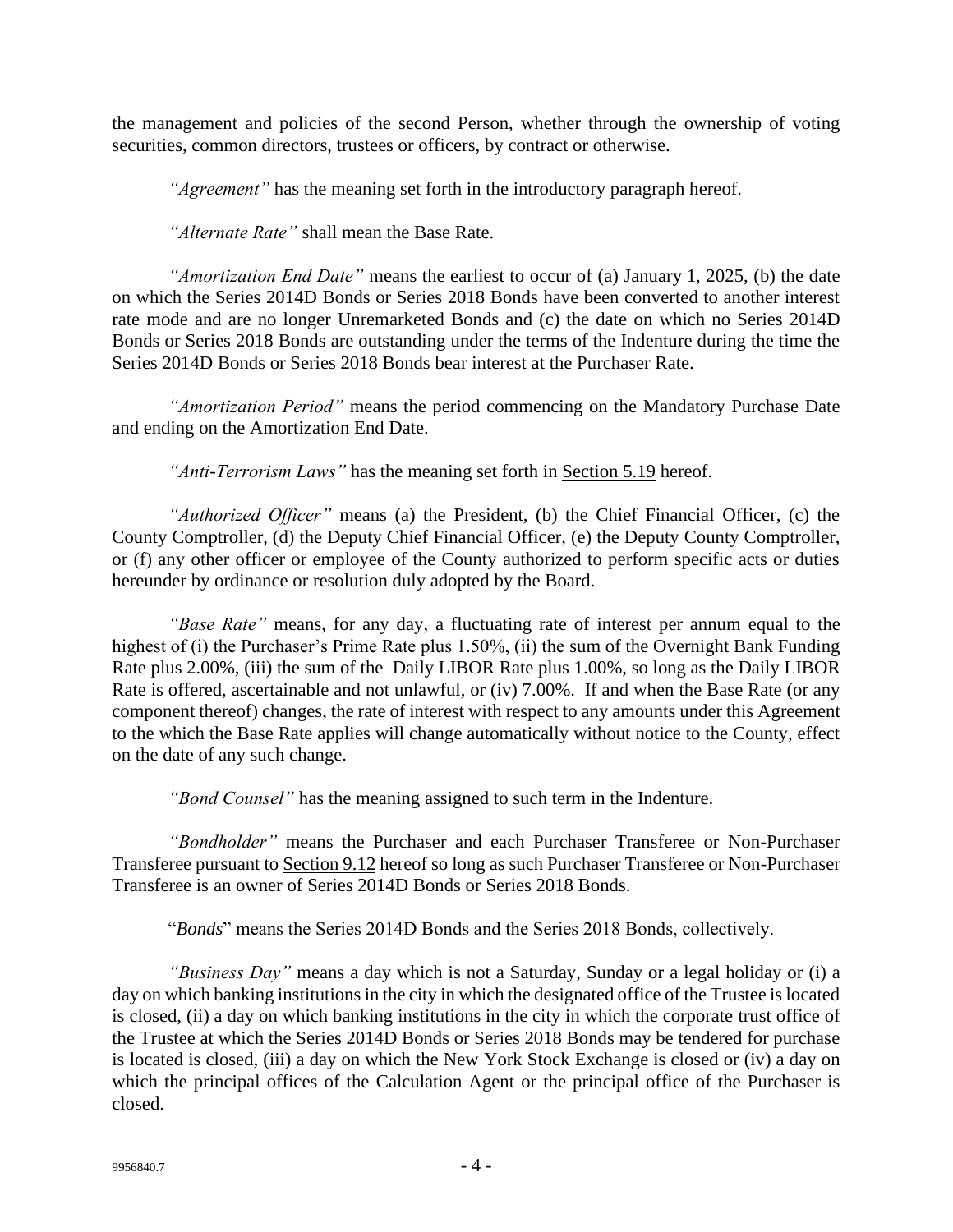*"Calculation Agent"* has the meaning assigned to such term in the Indenture.

*"Closing Date"* means the Series 2014D Closing Date in reference to the Series 2014D Bonds, and the Series 2018 Closing Date in reference to the Series 2018 Bonds, respectively. "*Closing Dates"* means the Series 2014D Closing Date and the Series 2018 Closing Date collectively.

*"Commitment"* means the obligation of the Purchaser to extend Advances in an aggregate principal amount at any one time outstanding not to exceed \$175,000,000.

*"Commitment Termination Date"* means the earliest to occur of (i) the Mandatory Purchase Date, (ii) the date the Commitment is terminated pursuant to Section 7.02 hereof upon the occurrence of an Event of Default, and (iii) the date an event of default occurs under the Bond Ordinance or the Indenture.

*"County"* means The County of Cook, Illinois, a body politic and a home rule unit of the State of Illinois, and any permitted successor or assign thereof hereunder.

*"County Debt Ratings"* has the meaning assigned to such term in the Indenture.

*"Daily LIBOR Rate"* means, for any day, the rate per annum determined by the Purchaser by dividing (i) the Published Rate by (ii) a number equal to 1.00 minus the LIBOR Reserve Percentage; provided, however, if the Daily LIBOR Rate determined as provided above would be less than zero, then such rate shall be deemed to be zero. The rate of interest will be adjusted automatically as of each Business Day based on changes in the Daily LIBOR Rate without notice to the County.

*"Default"* means any event or condition which, with notice, the passage of time or any combination of the foregoing, would constitute an Event of Default.

*"Default Rate"* means the lesser of (i) the Base Rate plus three percent (3.00%) or (ii) the Maximum Interest Rate.

*"Environmental Laws"* means any and all federal, state, local, and foreign statutes, laws, regulations, ordinances, rules, judgments, orders, decrees, permits, concessions, grants, franchises, licenses, agreements or governmental restrictions relating to pollution and the protection of the environment or the release of any materials into the environment, including those related to hazardous substances or wastes, air emissions and discharges to waste or public systems.

*"Equipment Tranche"* means the County's accounting classification for Advances hereunder, as designated by the County in its certificate in substantially the form of Exhibit A hereto submitted in connection with its request for an Advance, for the cost of equipment and other assets owned and used by the County in the conduct of its operations, including but not limited to vehicles, information technology, telecommunication and medical laboratory equipment, fixtures, furniture and furnishings, generally having estimated useful lives of less than 7 years.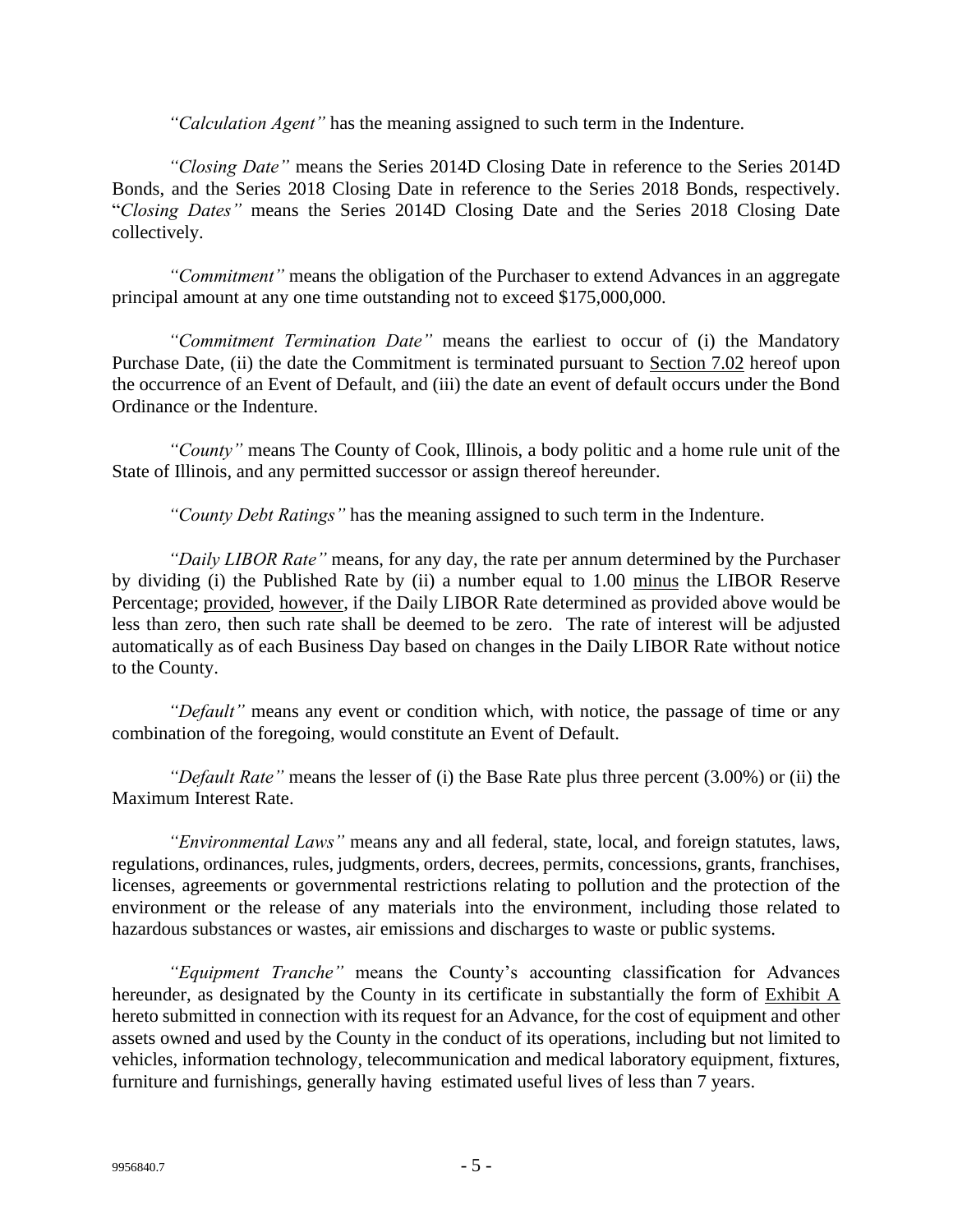*"Event of Default"* with respect to this Agreement has the meaning set forth in Section 7.01 of this Agreement and, with respect to any Related Document, has the meaning assigned therein.

*"Excess Amount"* has the meaning set forth in Section 4.02(d)(ii) hereof.

*"Executive Order"* has the meaning set forth in Section 5.19 hereof.

*"Fiscal Year"* means the twelve month period from December 1 through the following November 30.

*"Fitch"* means Fitch, Inc., and any successor rating agency.

*"FRB"* means the Board of Governors of the Federal Reserve System of the United States, together with any successors thereof.

*"Generally Accepted Accounting Principles"* or *"GAAP"* means generally accepted accounting principles in effect from time to time in the United States and applicable to entities such as the County.

*"Governmental Authority"* means any federal, state or local government (whether domestic or foreign), any political subdivision thereof or any other governmental, quasi-governmental, judicial, public or statutory instrumentality, authority, body, agency, bureau or entity (including any zoning authority, the Federal Deposit Insurance Corporation or the Federal Reserve Board, any central bank or any comparable authority), or any arbitrator with authority to bind a party at law.

*"Indebtedness"* means, with respect to any Person, (i) all obligations of such Person for money borrowed, whether or not represented by bonds, debentures, notes, certificates or other securities, including, without limitation, obligations arising out of overdrafts of bank accounts, but excluding trade accounts payable incurred in the ordinary course of business, (ii) all deferred Indebtedness of such Person for the payment of the purchase price of property or assets purchased, (iii) all obligations of such Person under any lease which, under GAAP, is required to be capitalized for balance sheet purposes, (iv) all obligations of such Person to reimburse or repay any bank or other Person in respect of amounts paid under a letter of credit, bankers' acceptance, liquidity facility, loan agreement or similar instrument, (v) all guaranties, endorsements, assumptions or other obligations of such Person in respect of, or to purchase or otherwise acquire, or otherwise assure a creditor against loss in respect of, Indebtedness of another Person, (vi) all Indebtedness of others secured by any Lien existing on property owned by such Person, so long as such Person has assumed or become liable for the payment of such Indebtedness evidenced by bonds, debentures, notes or similar instruments and (vii) regularly scheduled obligations under any Swap Agreement providing interest rate support to any Parity Indebtedness issued by or on behalf of the County.

*"Indemnitee"* has the meaning set forth in Section 8.01 hereof.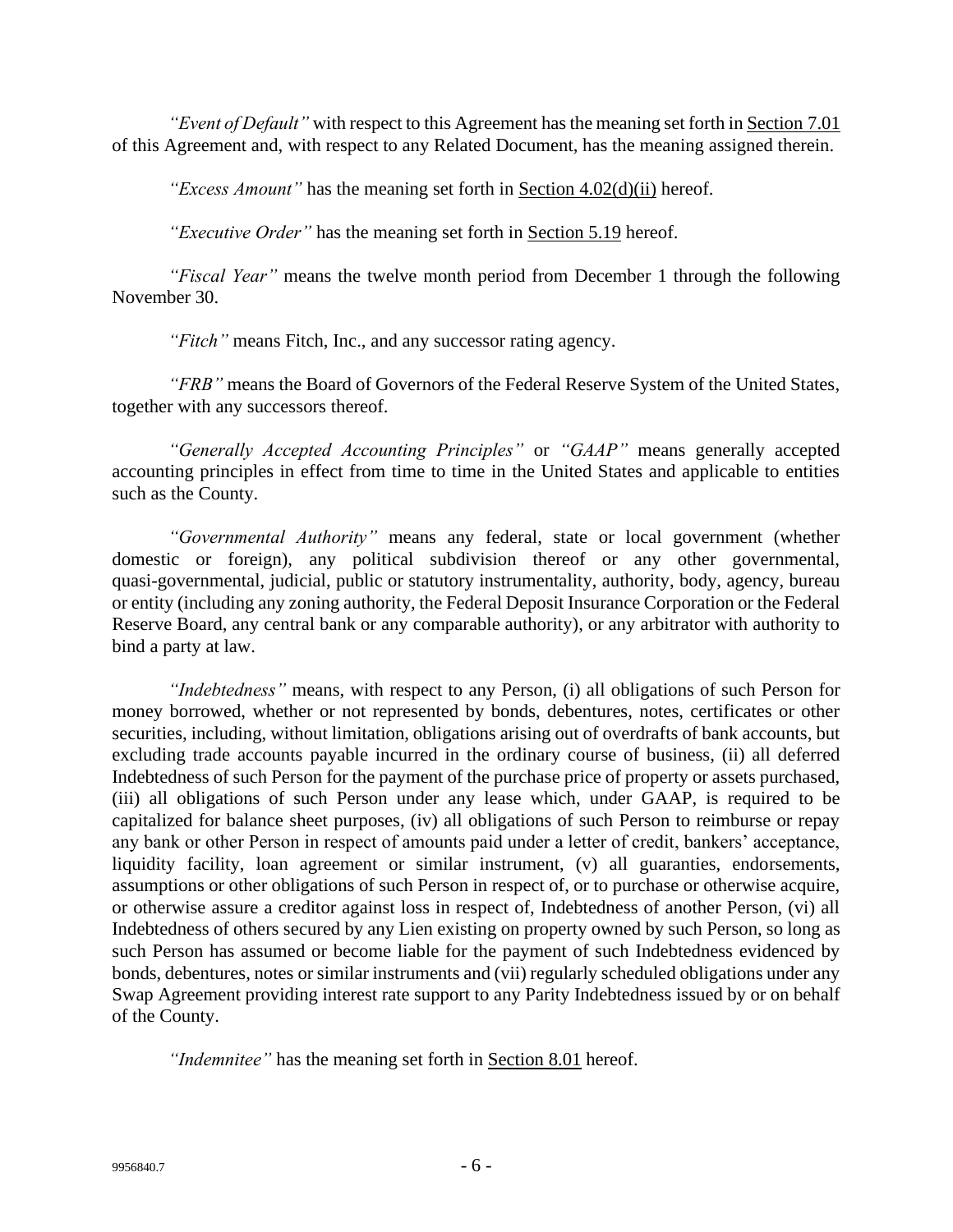*"Indenture"* means that certain Trust Indenture dated as of October 1, 2014, between the County and the Trustee, as amended or supplemented from time to time in accordance with the terms hereof and thereof, including, without limitation, the Second Amendment to Trust Indenture dated as of November 1, 2018.

*"Index Floating Rate"* has the meaning set forth in the Indenture.

*"Index Floating Rate Period"* has the meaning set forth in the Indenture.

*"Initial Advance"* means the Series 2014D Initial Advance in reference to the Series 2014D Bonds, and the Series 2018 Initial Advance in reference to the Series 2018 Bonds, respectively. "*Initial Advances"* means the Series 2014D Initial Advance and the Series 2018 Initial Advance collectively.

*"Initial Index Floating Rate"* means, for the Series 2014D Bonds or Series 2018 Bonds, the rate per annum equal to the lesser of (i) the Maximum Interest Rate or (ii) the Advance Rate.

*"Initial Index Floating Rate Period"* has the meaning set forth in the Indenture.

*"Interest Accrual Period"* means, with respect to the accrual of interest due on any Quarterly Payment Date, (i) for the Quarterly Payment Date on January 8, 2015, the period from the Series 2014D Closing Date to and including December 31, 2014, and (ii) for all Quarterly Payment Dates thereafter, each quarterly period consisting of the three calendar months immediately preceding such Quarterly Payment Date.

*"Liabilities"* has the meaning set forth in Section 8.01 hereof.

"*LIBOR Reserve Percentage*" means for any day, the percentage prescribed by the Federal Reserve for determining the maximum reserve requirements with respect to any eurocurrency fundings by banks on such day.

*"Lien"* means any mortgage, pledge, hypothecation, assignment, deposit arrangement, encumbrance, lien (statutory or other), charge, or preference, priority or other security interest or preferential arrangement in the nature of a security interest of any kind or nature whatsoever (including any conditional sale or other title retention agreement, any easement, right of way or other encumbrance on title to real property, and any financing lease having substantially the same economic effect as any of the foregoing).

*"Major Construction Tranche"* means the County's accounting classification for Advances hereunder, as designated by the County in its certificate in substantially the form of Exhibit A hereto submitted in connection with its request for an Advance, for major construction projects owned and used by the County in the conduct of its operations, including but not limited to new construction or major expansion of facilities and transportation infrastructure generally having estimated useful lives of more than 30 years.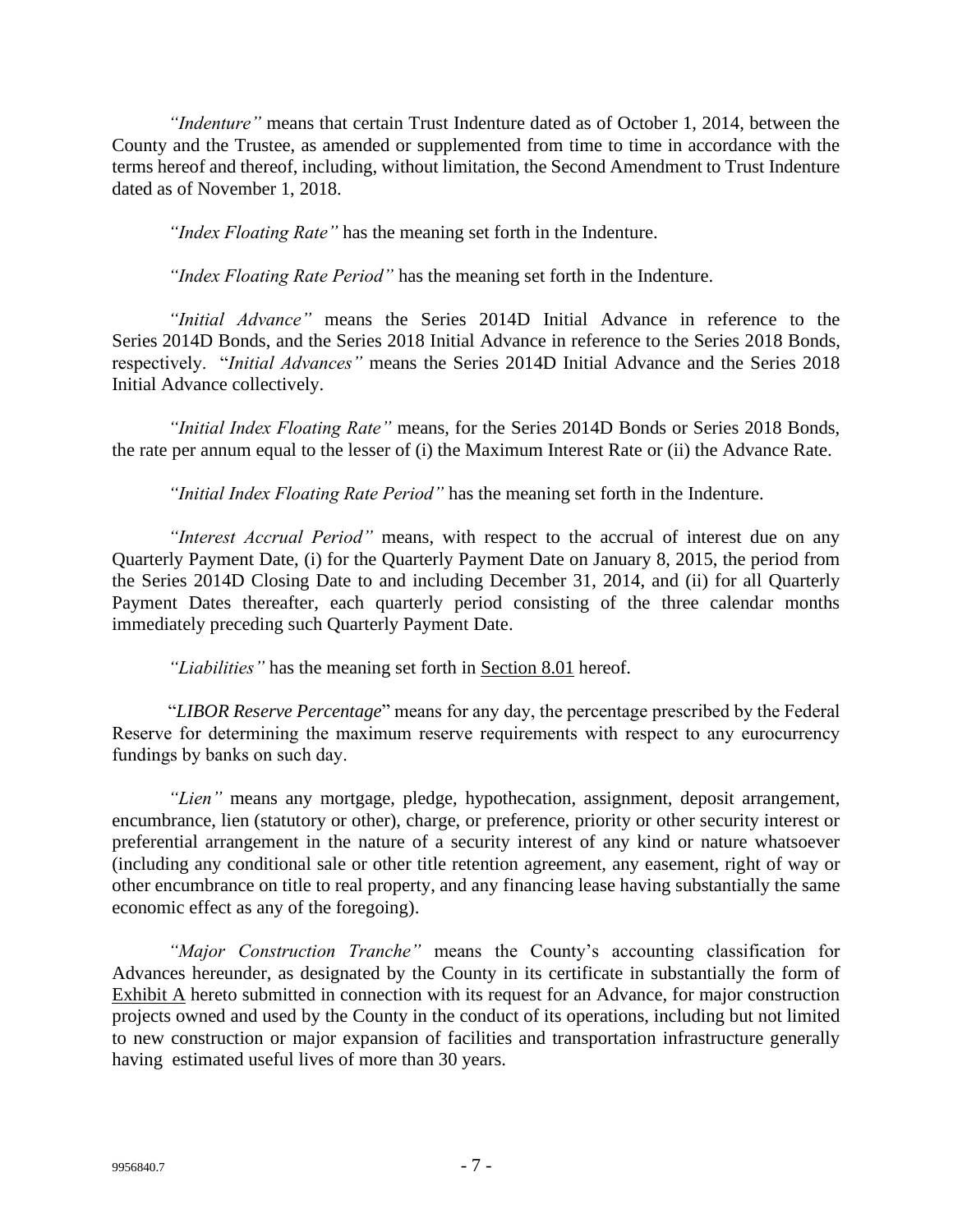*"Majority Bondholder"* means the Bondholders with a majority of the aggregate outstanding principal amount of Series 2014D Bonds and Series 2018 Bonds from time to time. As of the respective Closing Dates, PNC Bank, National Association shall be the Majority Bondholder.

*"Mandatory Purchase Date"* means with respect to Series 2014D Bonds or Series 2018 Bonds in an Index Floating Rate Mode, the first Business Day following the last day of each Index Floating Rate Period. For the Index Floating Rate Period commencing on the date of this Third Amended and Restated Continuing Covenant Agreement, the Mandatory Purchase Date shall be November 1, 2020.

*"Mandatory Tender Purchase Price"* means an amount equal to 100% of the principal amount of the Series 2014D Bonds or Series 2018 Bonds subject to mandatory tender for purchase on the Mandatory Purchase Date and accrued interest thereon, if applicable.

*"Margin Stock"* has the meaning ascribed to such term in Regulation U promulgated by the FRB, as now and hereafter from time to time in effect.

*"Material Adverse Effect"* means: (a) a material adverse change in, or a material adverse effect upon, the financial condition, operations, property or assets of the County; (b) a material impairment of the ability of the County to perform its obligations under any Related Document to which it is a party; or (c) a material adverse effect upon the legality, validity, binding effect or enforceability against the County of any Related Document to which it is a party.

*"Maximum Interest Rate"* means, with respect to any of the Series 2014D Bonds or Series 2018 Bonds at any time, 10% per annum.

*"Moody's"* means Moody's Investors Service, Inc. and any successor rating agency.

*"Non-Purchaser Transferee"* has the meaning set forth in Section 9.12(c) hereof.

*"Obligations"* means all amounts payable by the County, and all other obligations to be performed by the County, pursuant to this Agreement and the other Related Documents to which the County is a party (including any amounts to reimburse the Purchaser for any advances or expenditures by it under any of such documents).

*"OFAC"* has the meaning set forth in Section 5.19 hereof.

*"Ordinance"* has the meaning set forth in the recitals hereof.

*"Overnight Bank Funding Rate"* shall mean, for any day, the rate comprised of both overnight federal funds and overnight Eurocurrency borrowings by U.S.-managed banking offices of depository institutions, as such composite rate shall be determined by the Federal Reserve Bank of New York ("NYFRB"), as set forth on its public website from time to time, and as published on the next succeeding Business Day as the overnight bank funding rate by the NYFRB (or by such other recognized electronic source (such as Bloomberg) selected by the Purchaser for the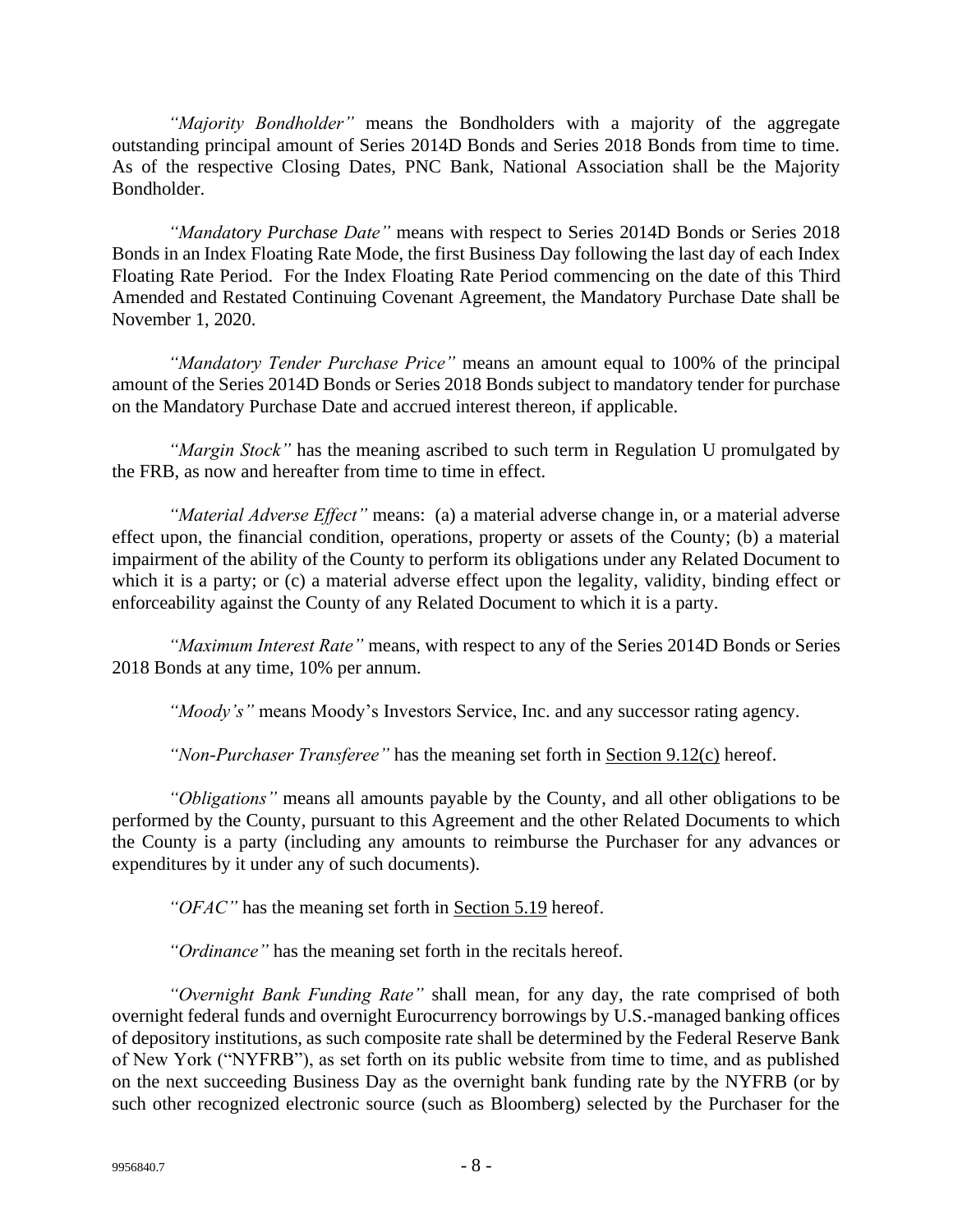purpose of displaying such rate); provided, that if such day is not a Business Day, the Overnight Bank Funding Rate for such day shall be such rate on the immediately preceding Business Day; provided, further, that if such rate shall at any time, for any reason, no longer exist, a comparable replacement rate determined by the Purchaser at such time (which determination shall be conclusive absent manifest error). If the Overnight Bank Funding Rate determined as above would be less than zero, then such rate shall be deemed to be zero. The rate of interest charged shall be adjusted as of each Business Day based on changes in the Overnight Bank Funding Rate without notice to the County.

*"Parity Indebtedness"* means any unlimited tax general obligation Indebtedness heretofore or hereafter issued or incurred by the County pursuant to the Bond Ordinance.

*"Patriot Act"* means the Uniting and Strengthening America by Providing Appropriate Tools Required to Intercept and Obstruct Terrorism Act of 2001, Title III of Pub. L. 107-56 (signed into law October 26, 2001).

*"Person"* means any individual, corporation, not for profit corporation, partnership, limited liability company, joint venture, association, professional association, joint stock company, trust, unincorporated organization, government or any agency or political subdivision thereof or any other form of entity.

*"Pledged Taxes"* means the ad valorem taxes levied or to be levied by the County against all of the taxable property within the County without limitation as to rate or amount, for the punctual payment of the principal of and interest on the Series 2014D Bonds and Series 2018 Bonds.

*"Prime Rate"* means a rate per annum equal to the prime rate of interest publicly announced from time to time by the Purchaser as its "Prime Rate." The Prime Rate is determined from time to time by the Purchaser as a means of pricing some loans to its borrowers. The Prime Rate is not tied to any external rate of interest or index, and does not necessarily reflect the lowest rate of interest actually charged by the Purchaser to any particular class or category of customers.

*"Property"* means any interest in any kind of property or asset, whether real, personal or mixed, or tangible or intangible, whether now owned or hereafter acquired.

*"Published Rate"* means the rate of interest published each Business Day in *The Wall Street Journal* "Money Rates" listing under the caption "London Interbank Offered Rates" for a one month period (or, if no such rate is published therein for any reason, then the Published Rate shall be the eurodollar rate for a one month period as published in another publication selected by the Purchaser).

If the Purchaser determines (which determination shall be final and conclusive) that, by reason of circumstances affecting the eurodollar market generally, deposits in dollars (in the applicable amounts) are not being offered to banks in the eurodollar market for the selected term, or adequate means do not exist for ascertaining the Daily LIBOR Rate, then the Purchaser shall give notice thereof to the County. Thereafter, until the Purchaser notifies the County that the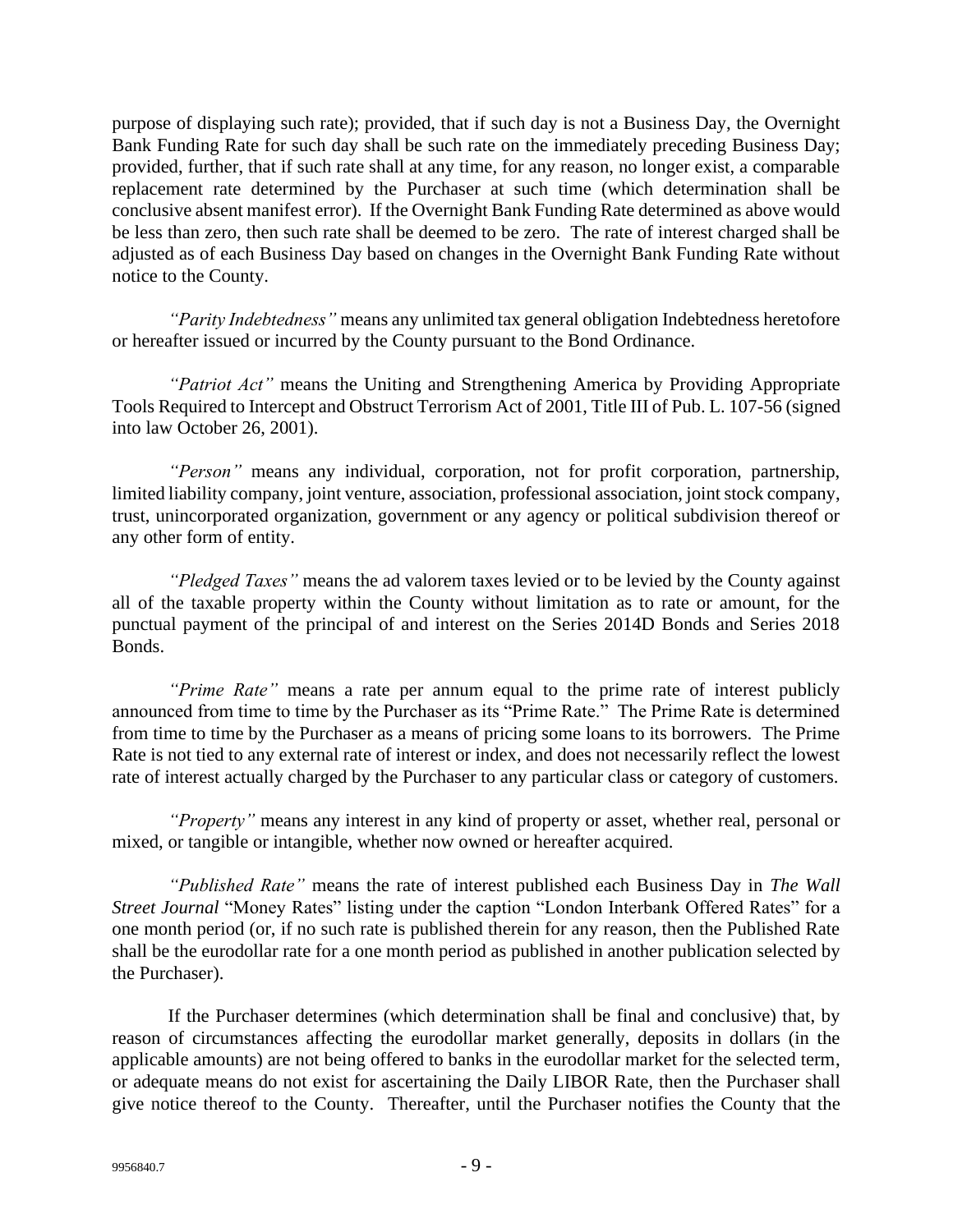circumstances giving rise to such suspension no longer exist, the interest rate for all amounts outstanding under this Agreement shall be equal to the Alternate Rate.

In addition, if, after the date of this Agreement, the Purchaser shall determine (which determination shall be final and conclusive) that any enactment, promulgation or adoption of or any change in any applicable law, rule or regulation, or any change in the interpretation or administration thereof by a governmental authority, central bank or comparable agency charged with the interpretation or administration thereof, or compliance by the Purchaser with any guideline, request or directive (whether or not having the force of law) of any such authority, central bank or comparable agency shall make it unlawful or impossible for the Purchaser to make or maintain or fund loans based on the Daily LIBOR Rate, the Purchaser shall notify the County. Thereafter, until the Purchaser notifies the County that the circumstances giving rise to such determination no longer apply, the interest rate on all amounts outstanding under this Agreement shall be the Alternate Rate.

The LIBOR Replacement Rider attached as Exhibit B to this Agreement and incorporated herein by this reference provides a mechanism for determining an alternative rate of interest in the event that the London interbank offered rate is no longer available or in certain other circumstances. The Purchaser does not warrant or accept any responsibility for and shall not have any liability with respect to, the administration, submission or any other matter related to the London interbank offered rate or other rates in the definition of "LIBOR" or with respect to any alternative or successor rate thereto, or replacement rate therefor. To the extent that any term or provision of the LIBOR Replacement Rider is or may be inconsistent with any term or provision in the remainder of this Agreement or any other Related Documents, the terms and provisions of the LIBOR Replacement Rider shall control.

*"Purchaser"* means, initially, PNC Bank, National Association, a national banking association, and its successors and assigns, and upon the receipt from time to time by the Trustee and the County of a notice described in Section 9.12(a) from time to time means the Person designated in such notice as the Purchaser, as more fully provided in Section 9.12(a) hereof.

*"Purchaser Letter"* has the meaning set forth in Section 9.12(c) hereof.

*"Purchaser Rate"* means a fluctuating interest rate per annum equal to the lesser of (a) the Maximum Interest Rate or (b)(i) for each day from and after the Mandatory Purchase Date to the first Business Day in the month of January 2024, the Base Rate, and (ii) from and after the first Business Day of January 2024, the Base Rate plus one percent (1%); provided that if an Event of Default has occurred and is continuing under this Agreement or the Indenture, the Purchaser Rate shall equal the Default Rate.

*"Purchaser Transferee"* has the meaning set forth in Section 9.12(b) hereof.

*"Quarterly Payment Date"* means the fifth Business Day of each January, April, July and October.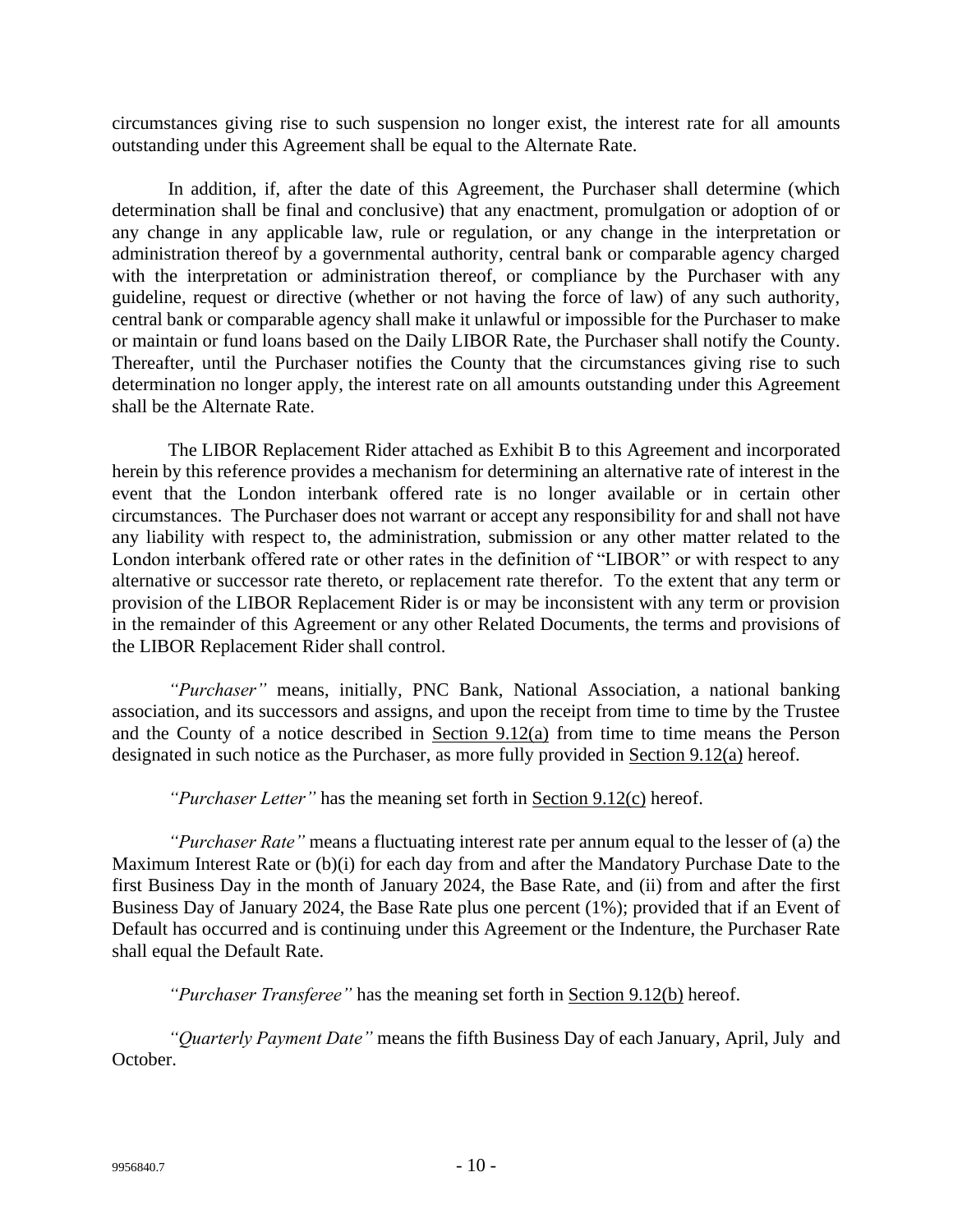*"Rating"* means the unenhanced rating of the County's Parity Indebtedness, and if no rating exists with respect to the County's Parity Indebtedness, or if the County has no Parity Indebtedness, the unenhanced rating on the County's unlimited tax general obligation bonds that do not constitute Parity Indebtedness.

*"Rating Agency"* means any of S&P, Moody's or Fitch, as applicable.

*"Rating Documentation"* has the meaning set forth in Section 3.01(j) hereof.

*"Related Documents"* means this Agreement, the Indenture, the Series 2014D Bonds, the Series 2018 Bonds, the respective Tax Agreement and the Bond Ordinance, and any other documents related to any of the foregoing or executed in connection therewith, and any and all future renewals and extensions or restatements of, or amendments or supplements to, any of the foregoing.

*"Renovation Tranche"* means the County's accounting classification for Advances hereunder, as designated by the County in its certificate in substantially the form of Exhibit A hereto submitted in connection with its request for an Advance, for the renovation, remodeling and improvement of its existing facilities and assets, owned and used by the County in the conduct of its operations, including but not limited to rehabilitation of facilities and transportation infrastructure, enterprise technology systems and fixed plant and medical equipment, generally having useful lives of less than 30 years but more than 7 years.

*"Repaid Advances"* has the meaning set forth in the Indenture.

*"Risk-Based Capital Guidelines"* means (i) the risk-based capital guidelines in effect in the United States, including transition rules, and (ii) the corresponding capital regulations promulgated by regulatory authorities outside the United States including transition rules, and any amendments to such regulations.

*"S&P"* means S&P Global Ratings, a Standard & Poor's Financial Services LLC business, and any successor rating agency.

"*Series*" means the Series 2014D Bonds or the Series 2018 Bonds, respectively.

*"Series 2014D Bonds"* or *"Series 2014D Bond"* means the County's \$125,000,000 General Obligation Bonds, Series 2014D.

*"Series 2014D Closing Date"* means December 19, 2014, subject to the satisfaction or waiver by the Purchaser of the conditions precedent set forth in Article III hereof.

*"Series 2014D Initial Advance"* means the initial Advance of proceeds of the Series 2014D Bonds.

*"Series 2018 Bonds"* or *"Series 2018 Bond"* means the County's \$50,000,000 General Obligation Bonds, Series 2018.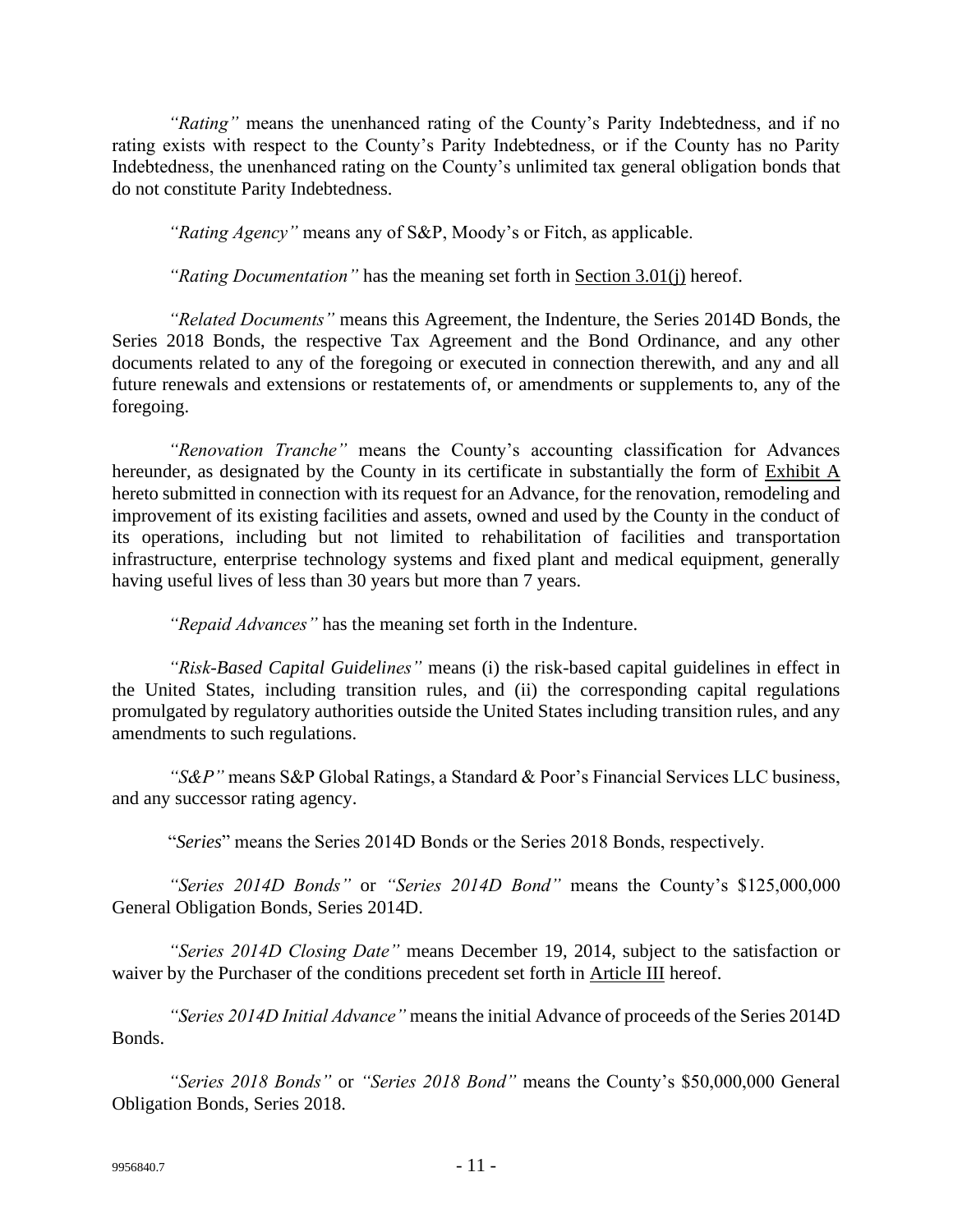*"Series 2018 Closing Date"* means November 1, 2018, subject to the satisfaction or waiver by the Purchaser of the conditions precedent set forth in Article III hereof.

*"Series 2018 Initial Advance"* means the initial Advance of proceeds of the Series 2018 Bonds.

*"State"* means the State of Illinois.

*"Sub-Account"* means the respective County's accounting classifications of Advances (i.e., Equipment, Renovation, or Major Construction) represented by the Purchaser's purchase of the Series 2014D Bonds or Series 2018 Bonds for each Tranche.

*"Supplemental Advance"* has the meaning assigned to such term in the Indenture.

*"Swap Agreement"* has the meaning assigned to such term in the Indenture.

*"Tax Agreement"* means (1) with respect to the Series 2014D Bonds, the Tax Compliance Certificate dated December 19, 2014, as amended from time to time, and (2) with respect to the Series 2018 Bonds, the Tax Compliance Certificate dated November 1, 2018, as amended from time to time.

*"Taxes"* means all present or future taxes, levies, imposts, duties, deductions, withholdings (including backup withholding), assessments, fees or other charges imposed by any Governmental Authority, including any interest, additions to tax or penalties applicable thereto.

*"Tranche"* means the Equipment Tranche, Renovation Tranche, or Major Construction Tranche as designated by the County in its certificate in substantially the form of Exhibit A hereto submitted in connection with its request for a particular Advance.

*"Trust Estate"* has the meaning assigned to such term in the Indenture.

*"Trustee"* means Amalgamated Bank of Chicago, and its successors, as trustee under the Indenture.

*"Unremarketed Bonds"* means Series 2014D Bonds or Series 2018 Bonds with respect to which, pursuant to Section 3.6(C) of the Indenture, the Purchaser has not received payment of the Mandatory Tender Purchase Price, if any, on the Mandatory Purchase Date.

*"Unutilized Amount"* means, as of any date, an amount equal to the difference between (i) \$175,000,000 and (ii) the aggregate principal amount of Advances delivered by the Purchaser pursuant to the terms hereof less the aggregate principal amount of Repaid Advances.

*"Unutilized Commitment Fee Rate"* has the meaning set forth in Section 4.01(c).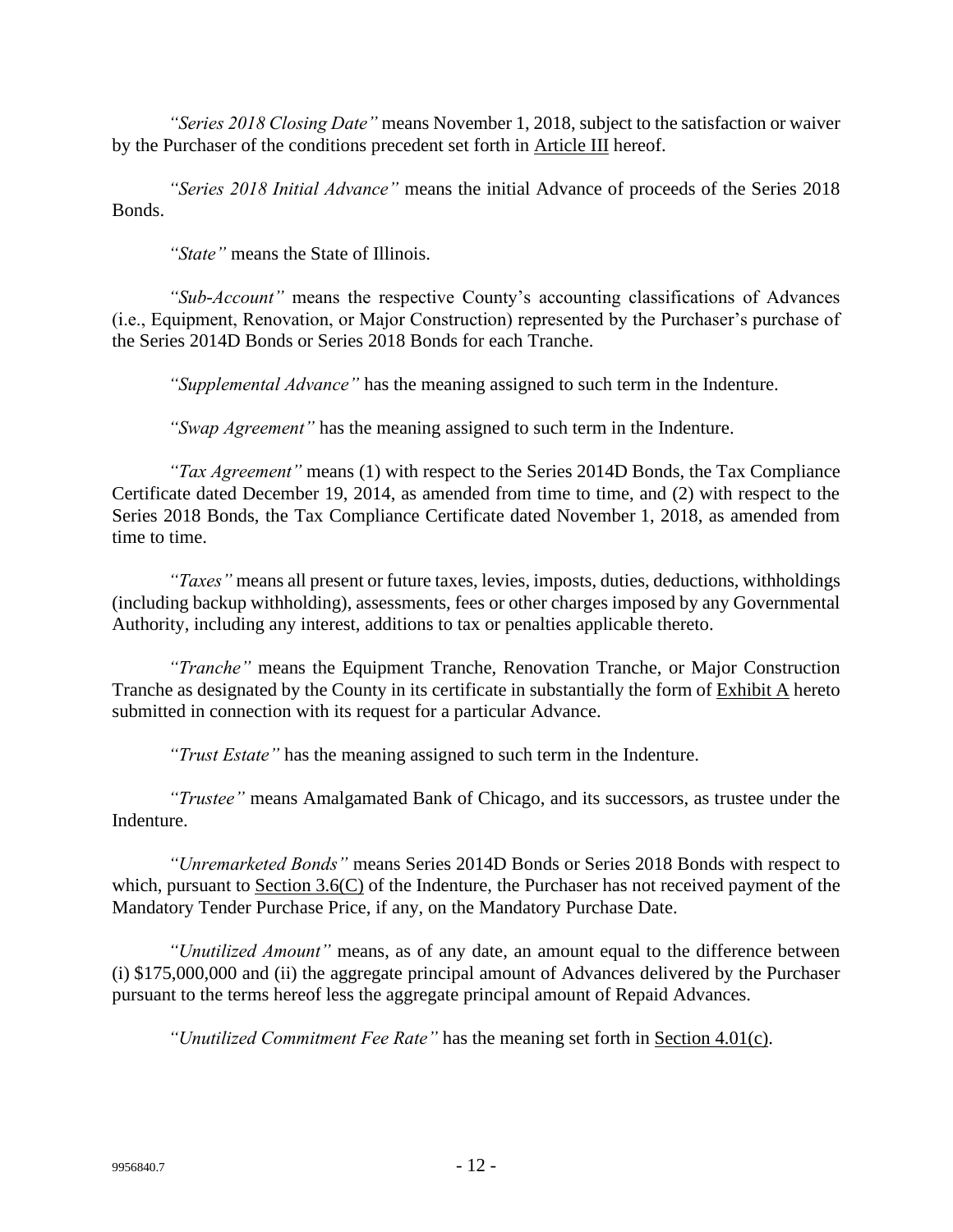*Section 1.02. Computation of Time Periods*. In this Agreement, in the computation of a period of time from a specified date to a later specified date, the word "from" means "from and including" and the words "to" and "until" each mean "to but excluding."

*Section 1.03. Construction*. Unless the context of this Agreement otherwise clearly requires, references to the plural include the singular, to the singular include the plural and to the part include the whole. The word "including" shall be deemed to mean "including but not limited to," and "or" has the inclusive meaning represented by the phrase "and/or." The words "hereof," "herein," "hereunder" and similar terms in this Agreement refer to this Agreement as a whole and not to any particular provision of this Agreement. The section headings contained in this Agreement and the table of contents preceding this Agreement are for reference purposes only and shall not control or affect the construction of this Agreement or the interpretation thereof in any respect. Section, subsection and exhibit references are to this Agreement unless otherwise specified.

*Section 1.04. Accounting Terms and Determinations*. Unless otherwise specified herein, all accounting terms used herein shall be interpreted, all accounting determinations hereunder shall be made, and all financial statements required to be delivered hereunder shall be prepared, in accordance with GAAP. If, after the respective Closing Date, there shall occur any change in GAAP from those used in the preparation of the financial statements referred to in Section 6.02 hereof and such change shall result in a change in the method of calculation of any financial covenant, standard or term found in this Agreement including, without limitation, a recharacterization of operating leases to the effect that certain operating leases are to be treated as capital leases, either the County or the Purchaser may by notice to the other party hereto, require that the Purchaser and the County negotiate in good faith to amend such covenants, standards, and terms so as equitably to reflect such change in accounting principles, with the desired result being that the criteria for evaluating the financial condition of the County shall be the same as if such change had not been made. No delay by the County or the Purchaser in requiring such negotiation shall limit their right to so require such a negotiation at any time after such a change in accounting principles. Until any such covenant, standard, or term is amended in accordance with this Section 1.04, financial covenants shall be computed and determined in accordance with GAAP in effect prior to such change in accounting principles.

*Section 1.05. Relation to Other Documents; Acknowledgment of Different Provisions of Related Documents; Incorporation by Reference*. (a) Nothing in this Agreement shall be deemed to amend, or relieve the County of its obligations under, any Related Document to which it is a party. Conversely, to the extent that the provisions of any Related Document allow the County to take certain actions, or not to take certain actions, with regard for example to permitted liens, transfers of assets, maintenance of financial ratios and similar matters, the County nevertheless shall be fully bound by the provisions of this Agreement.

(b) Except as provided in subsection  $(c)$  of this Section 1.05, all references to other documents shall be deemed to include all amendments, modifications and supplements thereto to the extent such amendment, modification or supplement is made in accordance with the provisions of such document and this Agreement.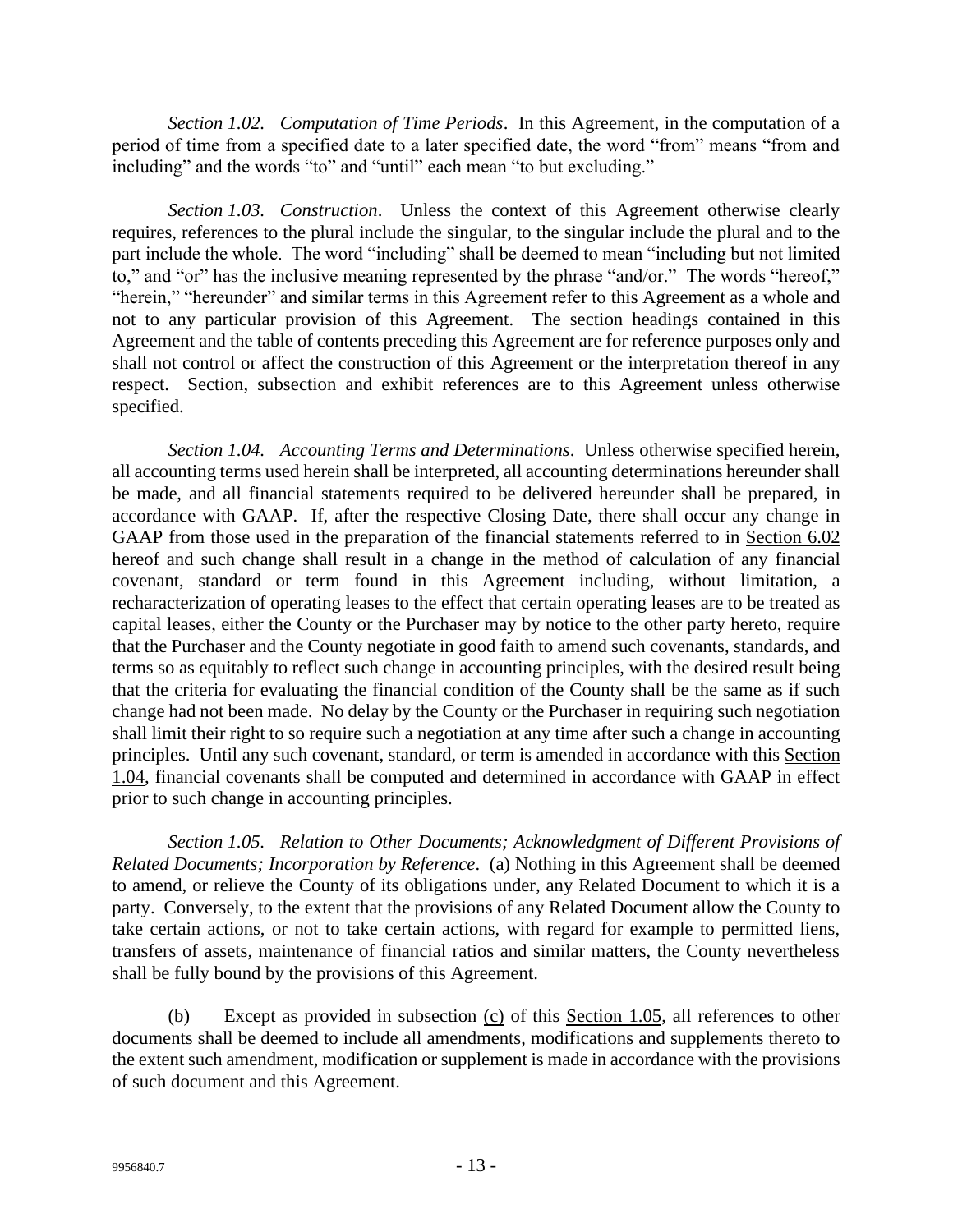(c) All provisions of this Agreement making reference to specific Sections of any Related Document shall be deemed to incorporate such Sections into this Agreement by reference as though specifically set forth herein (with such changes and modifications as may be herein provided) and shall continue in full force and effect with respect to this Agreement notwithstanding payment of all amounts due under or secured by the Related Documents, the termination or defeasance thereof or any amendment thereto or any waiver given in connection therewith, so long as this Agreement is in effect and until all Obligations are paid in full. No amendment, modification, consent, waiver or termination with respect to any of such Sections shall be effective as to this Agreement until specifically agreed to in writing by the parties hereto with specific reference to this Agreement.

#### **ARTICLE II**

#### **PURCHASE OF BONDS**

*Section 2.01. Purchase of Series 2014D Bonds and Series 2018 Bonds*. Upon the terms and conditions set forth herein and upon the basis of the representations set forth herein, the Purchaser hereby agrees to purchase from the County, and the County hereby agrees to sell and deliver to the Purchaser, (a) the Series 2014D Bonds and (b) the Series 2018 Bonds, each at the rate of interest and on the terms and provisions as set forth in the Indenture.

*Section 2.02. Advances.* Subject to the terms and conditions and in reliance upon the representations, warranties and agreements set forth herein, and upon satisfaction of the conditions set forth in Section 3.01 hereof, the Purchaser hereby agrees to extend credit to the County through the making of Advances from time to time, prior to the Commitment Termination Date, in an aggregate outstanding amount (net of any Repaid Advances) not to exceed \$175,000,000, consisting of (a) \$125,000,000 with respect to the Series 2014D Bonds and (b) \$50,000,000 with respect to the Series 2018 Bonds.

Advances shall be made by the Purchaser prior to the Commitment Termination Date in the aggregate principal amounts determined as provided in the Indenture; *provided* that no Advance shall be made unless, on such date, the conditions precedent to an Advance set forth in Section 3.01 hereof and Section 2.10(A) of the Indenture (with respect to the Initial Advances) and Section 3.02 hereof and in Section 2.10(B) of the Indenture (with respect to Supplemental Advances) are satisfied. The respective Initial Advances under this Agreement shall be made on the respective Closing Dates as described below and, thereafter, any Advance shall be made prior to the Commitment Termination Date on the dates requested by County in accordance with the provisions of the Indenture and this Agreement (each an *"Advance Date"*). Requests for Supplemental Advances shall be made in the forms of Exhibit C and Exhibit D of the Indenture and shall be given by 11:00 a.m. Chicago time at least two (2) Business Days prior to the date on which an Advance is requested. The County shall cause the Trustee to deliver Exhibit E to the Indenture to the Purchaser by 11:00 a.m. Chicago time at least one (1) Business Day prior to the date on which an Advance is requested. No Advance shall be requested or made on or after the Commitment Termination Date.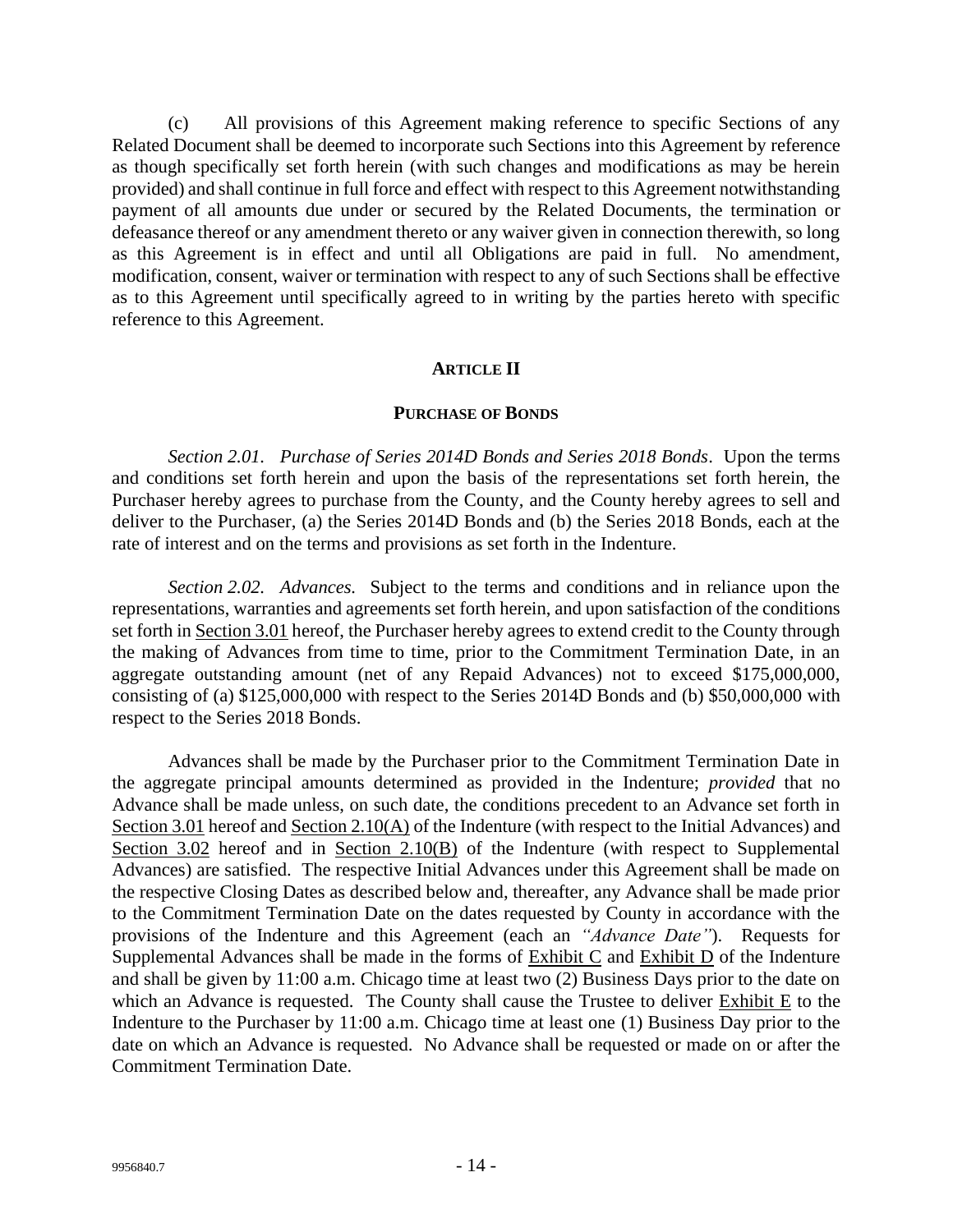In connection with each request for a Supplemental Advance in the forms of  $\overline{\text{Exhibit C}}$  and Exhibit  $D$  to the Indenture, the County may also submit to the Purchaser a certificate in the form of Exhibit A to this Agreement designating into which Tranche the related Advance should be classified hereunder. Each Advance shall be considered on the books and records of the Purchaser to have been made from the Sub-Account related to the designated Tranche. The designation of Tranches and Sub-Accounts is for the County's accounting purposes; in no event shall the aggregate amount of Advances made from all Tranches exceed the available Commitment.

Provided that no Event of Default has occurred under this Agreement or under any other Related Document, the Series 2014D Bonds and Series 2018 Bonds shall bear interest at the Index Floating Rate during any related Index Floating Rate Period. Interest on the Series 2014D Bonds and Series 2018 Bonds during any Index Floating Rate Period shall be paid on each Quarterly Payment Date for the Interest Accrual Period immediately preceding such Quarterly Payment Date, the first such interest payment following the effective date of this Third Amended and Restated Continuing Covenant Agreement to be made on the fifth Business Day of January 2021. Effective as of the Series 2018 Closing Date, interest on the Series 2014D Bonds and Series 2018 Bonds during an Index Floating Rate Period during which the Index is based upon the Daily LIBOR Rate shall be calculated on the basis of a 360-day year and the actual number of days elapsed.

On or before the date of this Third Amended and Restated Continuing Covenant Agreement, the County will cause to be deposited into the Interest Account held by the Trustee pursuant to Section 5.4(B) of the Indenture an amount, taking into account the principal amount of Series 2014D Bonds and Series 2018 Bonds expected to be outstanding during such period and the expected interest rate on the Series 2014D Bonds and Series 2018 Bonds for such period (the *"Assumptions"*) to pay interest on the Series 2014D Bonds and Series 2018 Bonds during the period from the date of this Third Amended and Restated Continuing Covenant Agreement to and including May 14, 2021. The County will cause to be deposited with the Trustee on or before (i) May 15, 2021 an amount sufficient (based on the Assumptions) to pay interest on the Series 2014D Bonds and Series 2018 Bonds during the period from May 15, 2021 to and including November 14, 2021, (ii) November 15, 2021, an amount sufficient (based on the Assumptions) to pay interest on the Series 2014D Bonds and Series 2018 Bonds during the period from November 15, 2021 to and including May 14, 2022, (iii) May 15, 2022 an amount sufficient (based on the Assumptions) to pay interest on the Series 2014D Bonds and Series 2018 Bonds during the period from May 15, 2022 to and including October 31, 2022.

The County may repay outstanding Advances in accordance with Section 5.9 of the Indenture. Repayments of outstanding Advances may be in any amount on any date, and on the Commitment Termination Date, without penalty.

*Section 2.03. Minimum Amounts*. The Series 2014D Initial Advance shall be in the principal amount of \$635,000, the Series 2018 Initial Advance shall be in the principal amount of \$7,115,000, and each subsequent Advance shall be in the principal amount requested by the County in the manner provided herein and in the Indenture but in any event in a minimum principal amount of \$1,000,000 or such greater amount which is an integral multiple of \$5,000; *provided,*  that the aggregate principal amount of Advances, less the aggregate principal amount of Repaid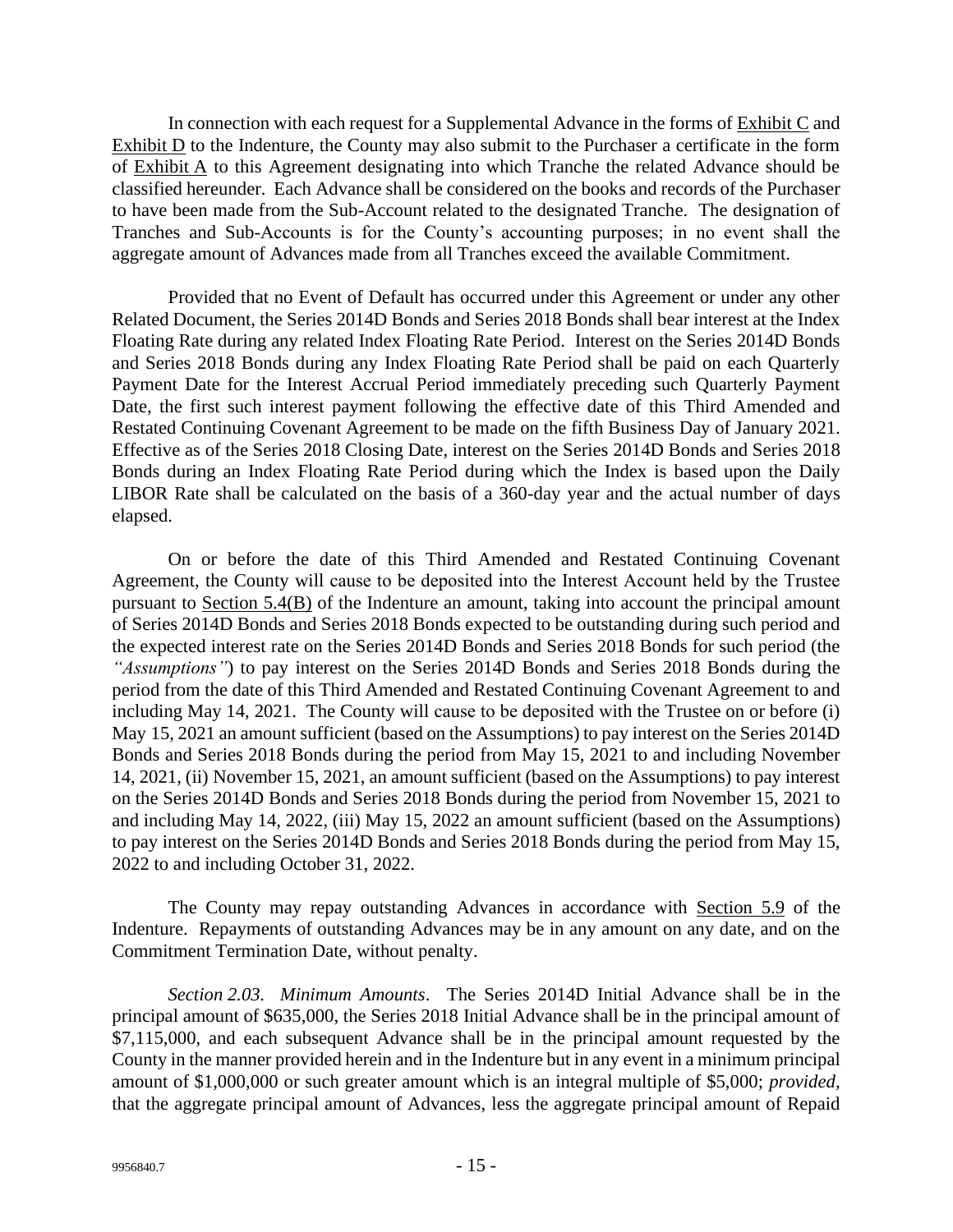Advances, shall not exceed the aggregate amount of \$175,000,000, consisting of (a) \$125,000,000 with respect to the Series 2014D Bonds and (b) \$50,000,000 with respect to the Series 2018 Bonds.

*Section 2.04. Notice to the Purchaser*. Subject to the terms and conditions hereof and of the Indenture, the County shall give written notice to the Purchaser requesting the making of any Advance hereunder in accordance with the terms and conditions set forth in Section 2.10 of the Indenture. The County agrees that the Purchaser may rely on any written certificate in the form attached as Exhibit D to the Indenture that the Purchaser in good faith believes is executed by the authorized representatives of the County without the necessity of independent investigation.

*Section 2.05. Amendment and Restatement*. All references in the Related Documents to the Original Agreement and any other references of similar import shall henceforth mean this Third Amended and Restated Continuing Covenant Agreement, as the same may from time to time be amended, modified, extended, renewed or restated in accordance with the terms hereof. This Third Amended and Restated Continuing Covenant Agreement is an amendment, restatement and continuation of, and not a novation of, the Original Agreement, and is executed and delivered pursuant to Section 9.03 of the Original Agreement. Upon the effectiveness of this Third Amended and Restated Continuing Covenant Agreement, all Obligations owing by the County and outstanding under the Original Agreement shall continue as Obligations hereunder and shall constitute Obligations hereunder.

*Section 2.06. Payment Due on Non-Business Day to Be Made on Next Business Day*. If any sum becomes payable pursuant to this Agreement on a day which is not a Business Day, the date for payment thereof shall be extended, without penalty, to the next succeeding Business Day, and such extended time shall be included in the computation of interest and fees.

### **ARTICLE III**

### **CONDITIONS PRECEDENT TO PURCHASE OF BONDS**

*Section 3.01. Conditions Precedent to each Initial Advance*. The obligation of the Purchaser to make a loan to the County by purchasing the Series 2014D Bonds and Series 2018 Bonds is subject to the conditions precedent that the Purchaser shall have received, on or before the Closing Date, the items listed below in this Section, each dated and in form and substance as is satisfactory to the Purchaser and the Purchaser's counsel, Thompson Coburn LLP (hereinafter, the *"Purchaser's Counsel"*).

(a) *Approvals*. The Purchaser shall have received a counterpart of this Agreement duly executed by the County and copies of all action taken by the County approving the execution and delivery by the County of this Agreement, including the Bond Ordinance, certified by the County Clerk of Cook County as complete and correct as of the date hereof.

(b) *Incumbency of Officials*. The Purchaser shall have received an incumbency certificate of the County with respect to each of the officials who are authorized to (A) sign this Agreement on behalf of the County, and (B) take actions for the County under this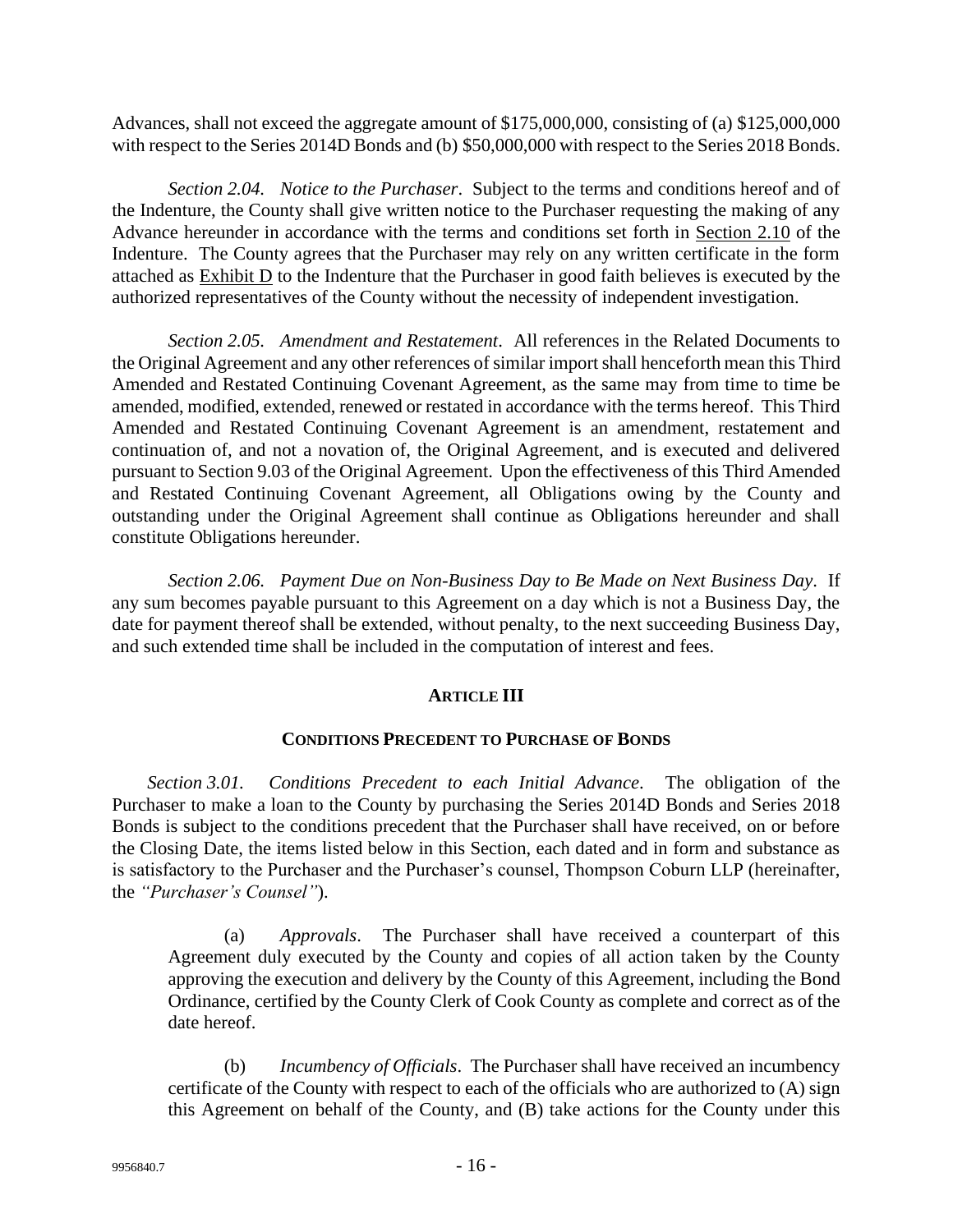Agreement and the other Related Documents with respect to this Agreement and the Series 2014D Bonds or Series 2018 Bonds.

(c) *Opinion of Bond Counsel*. The Purchaser shall have received the written opinion of Bond Counsel, or a reliance letter authorizing the Purchaser to rely thereon, addressed to the Purchaser, dated the Closing Date in the form and substance satisfactory to the Purchaser.

(d) *Opinion of the Office of the State's Attorney as Counsel to the County*. The Purchaser shall have received a written opinion of the Office of the State's Attorney as counsel to the County, addressed to the Purchaser, dated the Closing Date in the form and substance satisfactory to the Purchaser, including opinions related to (i) the due authorization, execution and delivery of this Agreement, the Series 2014D Bonds or Series 2018 Bonds, respectively, and the Related Documents, (ii) the validity and binding nature of this Agreement, the Series 2014D Bonds or Series 2018 Bonds, respectively, and the Related Documents, (iii) any litigation seeking to restrain or enjoin the issuance and delivery of the Series 2014D Bonds or Series 2018 Bonds or in any way contesting or calling into question the validity or enforceability of the Series 2014D Bonds or Series 2018 Bonds, and (iv) the compliance of the Series 2014D Bonds or Series 2018 Bonds with the terms of the Ordinance.

(e) *Trustee*. The Trustee shall have been duly appointed.

(f) *Bonds and Related Documents*. The Purchaser shall have received (i) an executed copy of each Related Document and (ii) one fully registered Bond of each Series in certificated form, executed by the County, in the principal amount not to exceed the amount of the Commitment, issued to the Trustee, as agent for the Purchaser, and registered in the name of the Purchaser, or as otherwise directed by the Purchaser.

(g) *County Closing Certificate.* The County shall provide a certificate dated the Closing Date in form and substance satisfactory to the Purchaser and Purchaser's Counsel that (i) no Default or Event of Default shall have occurred and be continuing as of the date hereof or will result from the execution and delivery by the County of this Agreement or any of the other Related Documents to which the County is a party; (ii) the representations and warranties and covenants made by the County in Article V and VI hereof or incorporated herein by reference are true and correct in all material respects on and as of the Closing Date, as if made on and as of such date; (iii) neither the making of the Initial Advances nor the consummation of any of the transactions contemplated by the Indenture, the Series 2014D Bonds, the Series 2018 Bonds or this Agreement (with respect to this Agreement and the Series 2014D Bonds or Series 2018 Bonds) will violate in any material respect any law, rule or regulation applicable to the County or the County's obligations under this Agreement; (iv) that there has been no event or circumstance, including the incurrence by the County of any contingent obligations, since November 30, 2019, that has had or could be reasonably expected to have, either individually or in the aggregate, a Material Adverse Effect; (v) all actions required to be taken by, and all ordinances required to be adopted by, the County under applicable law to perform its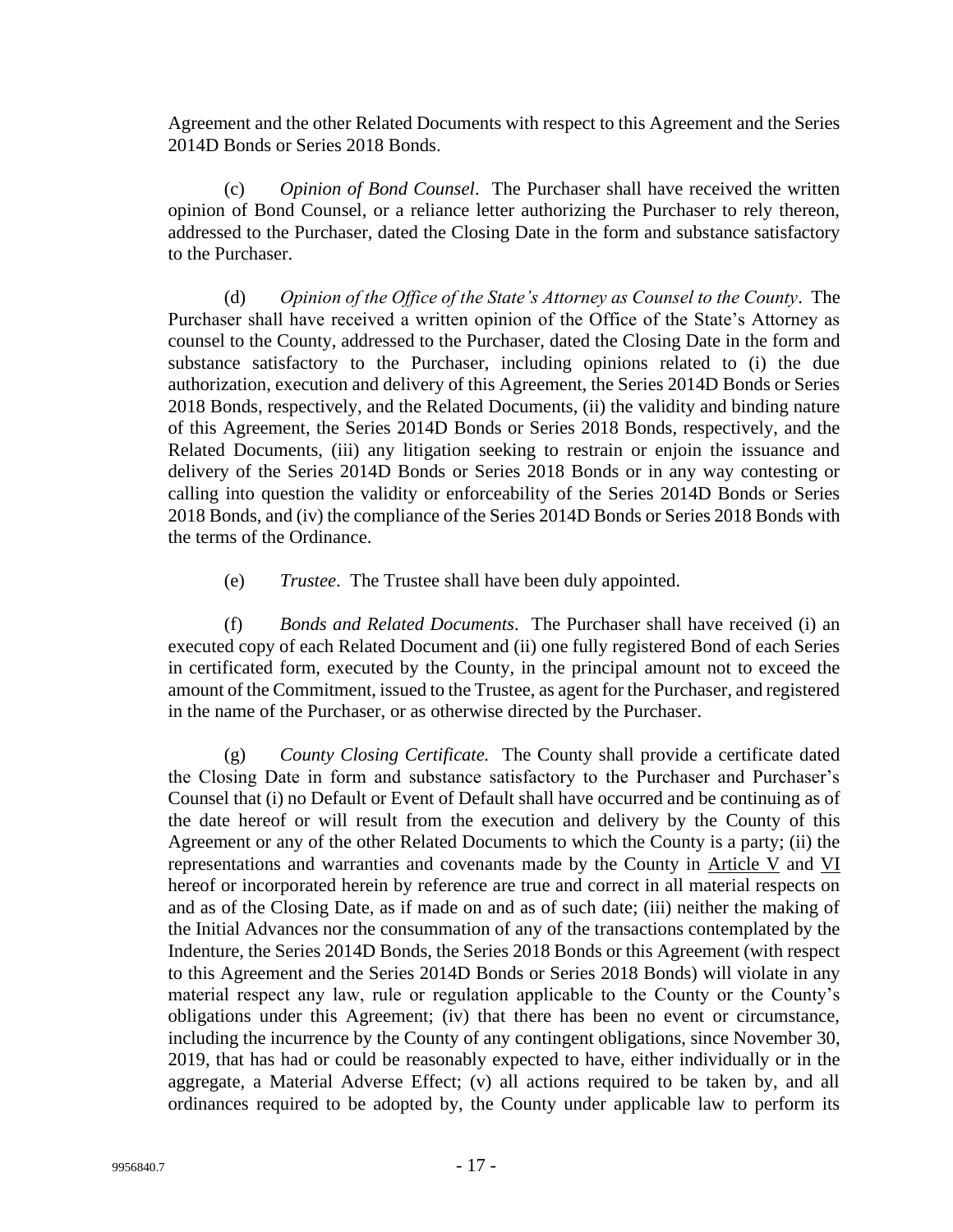obligations under the Related Documents have been done and adopted; (vi) since the dated date of the Rating Documentation, the unenhanced long-term debt ratings assigned to any Parity Indebtedness has not been withdrawn, suspended or reduced; (vii) the Series 2014D Bonds and Series 2018 Bonds constitute Parity Indebtedness under the Bond Ordinance; (viii) there is no action, suit or proceeding, at law or in equity before any court, public board or body pending or, to the knowledge of the County, threatened against the County or any officers of the County in their respective capacities as such (A) to restrain or enjoin the delivery by the County of the Series 2014D Bonds or Series 2018 Bonds, or (B) questioning the authority of the County to adopt the Bond Ordinance or to issue, or the issuance or validity of, the Series 2014D Bonds or Series 2018 Bonds or (C) questioning the validity or enforceability of the Bond Ordinance or the Indenture or (D) questioning in any manner the County's pledge of the Pledged Taxes or (ix) no event of default has occurred or is continuing with respect to any Parity Indebtedness or other unlimited general obligation indebtedness of the County.

(h) *Financial Information*. The Purchaser shall have received copies of the County's audited financial statements for the Fiscal Year ended November 30, 2019, or such other financial information as the Purchaser may reasonably request.

(i) *Fees, Etc*. The Purchaser shall have received payment of the fees, costs and expenses payable on the Closing Date incurred in connection with the transaction contemplated by this Agreement and the other Related Documents (including the legal fees and expenses of the Purchaser's Counsel).

(j) *Ratings.* The Purchaser shall have received evidence that the unenhanced long-term debt rating assigned by Moody's, S&P and Fitch to any Parity Indebtedness is at least "A2," "AA-" and "A+," respectively (the *"Rating Documentation"*).

(k) *Other Documents*. The Purchaser shall have received such other documents, certificates and opinions as the Purchaser or the Purchaser's Counsel shall have reasonably requested.

(l) *Other Matters*. All other legal matters pertaining to the execution and delivery of this Agreement and the Related Documents shall be reasonably satisfactory to the Purchaser and the Purchaser's Counsel, and the Purchaser shall have received such other statements, certificates, agreements, documents and information with respect to the County and the other parties to the Related Documents and matters contemplated by this Agreement as the Purchaser may reasonably request.

(m) *No Bond Rating; DTC; CUSIP*. The Series 2014D Bonds and Series 2018 Bonds shall not be (i) assigned a separate rating by any Rating Agency, (ii) registered with The Depository Trust Company or any other securities depository, (iii) issued pursuant to any type of offering document or official statement or (iv) assigned a CUSIP number by Standard & Poor's CUSIP Service.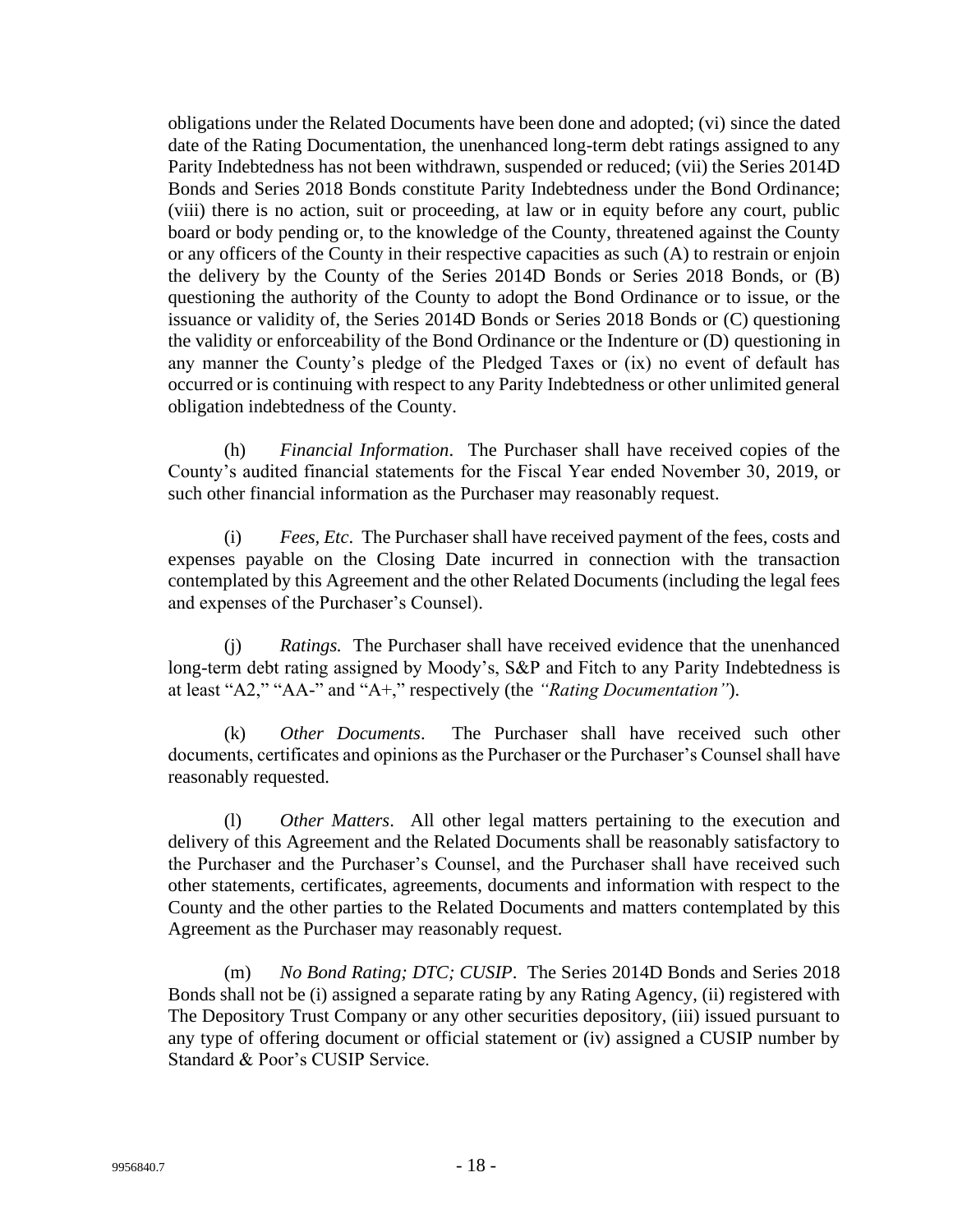*Section 3.02. Conditions Precedent to each Supplemental Advance*. The Purchaser's obligation to make a Supplemental Advance on an Advance Date is subject to the following conditions:

(a) the representations and warranties of the County set forth in Article V of this Agreement shall be true and correct in all material respects on such Advance Date (except that the date in the representation in Section 5.11 shall be deemed to refer to the date of the end of the most recent fiscal year for which financial statements are required to be delivered pursuant to Section 6.02 hereof);

(b) no Default or Event of Default shall have occurred and be continuing on such Advance Date;

(c) no opinion delivered pursuant to  $Section 3.01(c)$  shall have been withdrawn or rescinded;

(d) the Purchaser and the Trustee shall have received certificates in the forms set forth as Exhibit C and Exhibit D of the Indenture by 11:00 a.m. Chicago time on the date two (2) Business Days prior to the date of the requested Advance; and

(e) the Purchaser shall have received a certificate in the form set forth as Exhibit E of the Indenture by 11:00 a.m. Chicago time one (1) Business Day prior to the date of the requested Advance.

### **ARTICLE IV**

### **THE COUNTY'S OBLIGATIONS**

*Section 4.01. Payment Obligations.* (a) The County hereby unconditionally, irrevocably and absolutely agrees to make prompt and full payment of all payment obligations owed to the Purchaser under the Related Documents to which it is a party and to pay any other Obligations owing to the Purchaser whether now existing or hereafter arising, irrespective of their nature, whether direct or indirect, absolute or contingent, with interest thereon at the rate or rates provided in such Related Documents to which the County is a party and under such Obligations.

(b) In the event the Purchaser has not received the Mandatory Tender Purchase Price on the Mandatory Purchase Date, the County's Chief Financial Officer shall provide a bond order (the *"Bond Order"*) to the Cook County Clerk (the *"County Clerk")* in connection with the outstanding principal amount of the Unremarketed Bonds, with directions to the County Clerk to levy a direct annual tax on all taxable property in the County, unlimited as to rate or amount, sufficient to pay all principal and interest to accrue on the Unremarketed Bonds when due through the Amortization Period (defined below).

In the event that the Purchaser has not received the Mandatory Tender Purchase Price on the Mandatory Purchase Date, the County shall cause the Unremarketed Bonds to be paid as due in accordance with Section 3.3(B) of the Indenture on the Mandatory Purchase Date; *provided*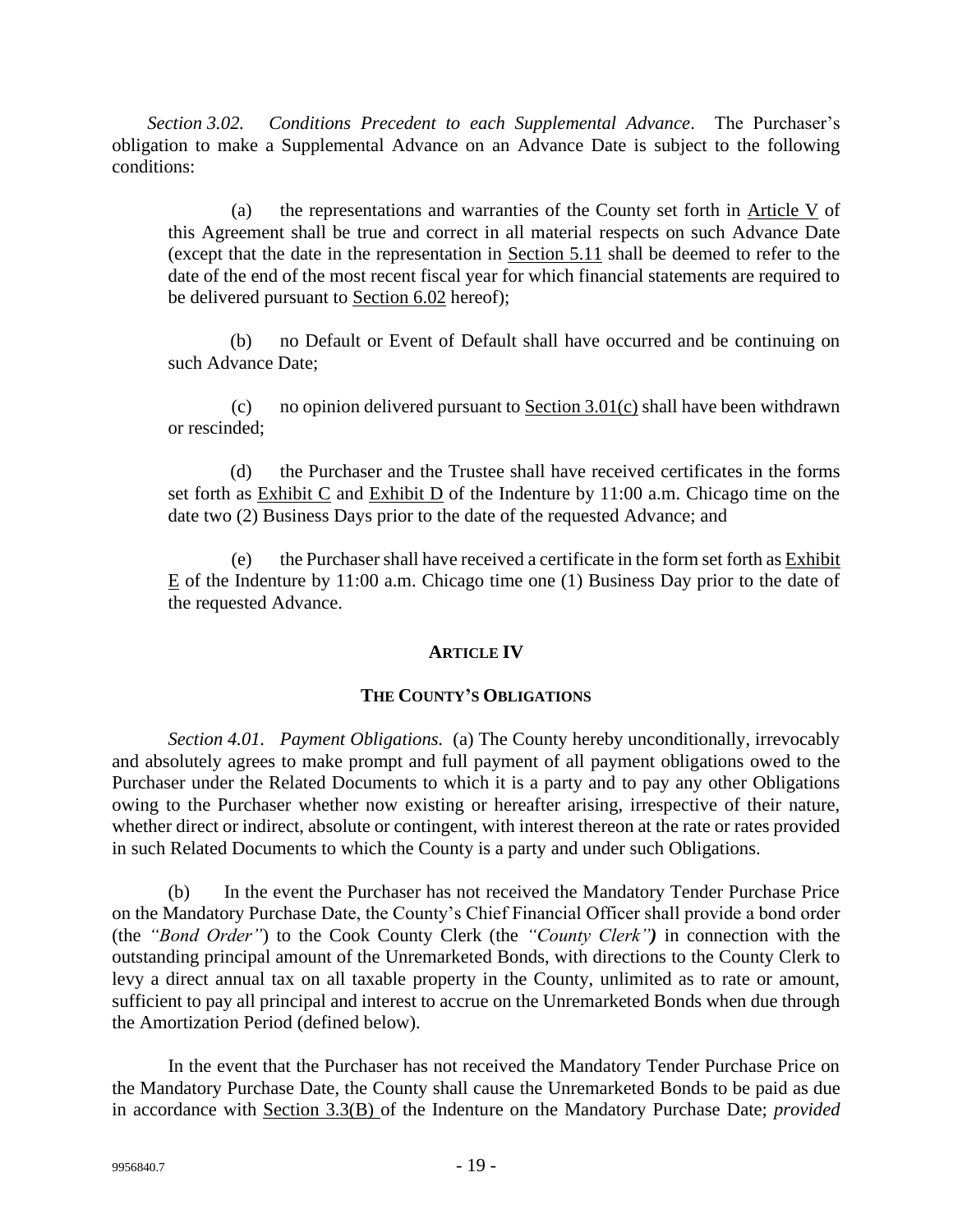that, if, on the Mandatory Purchase Date, (i) no Default or Event of Default shall have occurred and be continuing under this Agreement or any other Related Document, (ii) the representations and warranties set forth in Article V shall be true and correct on the Mandatory Purchase Date (except to the extent that any such representations and warranties expressly relate to an earlier date), and (iii) the written opinion of Bond Counsel, addressed to the Purchaser, delivered pursuant to Section 3.01(c) hereof has not been withdrawn or rescinded, then the County shall cause the principal amount of the Unremarketed Bonds outstanding on the Mandatory Purchase Date to be redeemed in accordance with Section 3.10(B) of the Indenture, in two equal annual principal installments, the first such installment to be paid on or before the first Business Day of January 2024, with the final installment in an amount equal to the entire then-outstanding principal amount of such Unremarketed Bonds to be paid on the Amortization End Date.

During the Amortization Period, interest on Unremarketed Bonds shall accrue at the Purchaser Rate, be payable quarterly in arrears on each Quarterly Payment Date for the Interest Accrual Period immediately preceding such Quarterly Payment Date and be calculated on the basis of a 365-day year and actual days elapsed.

(c) The County shall pay or cause to be paid to the Purchaser:

(i) on January 9, 2021, for the quarterly period from October 1, 2020 to and including December 31, 2020, a non-refundable facility fee in an amount equal to the product of (A) the daily Unutilized Amount for each day during the related preceding quarterly period (e.g., January 1 through March 31, April 1 through June 30, July 1 through September 30, October 1 through December 31) and (B)(1) 0.05% per annum if the daily Unutilized Amount for each day during such related preceding quarterly period is less than \$87,500,000 or (2) 0.15% per annum if the daily Unutilized Amount for each day during such related preceding quarterly period is equal to or greater than \$87,500,000, and

(ii) in arrears on each Quarterly Payment Date to occur thereafter to the Commitment Termination Date, and on the Commitment Termination Date, a nonrefundable facility fee in an amount equal to the product of (A) the daily Unutilized Amount for each day during the related preceding quarterly period (e.g., January 1 through March 31, April 1 through June 30, July 1 through September 30, October 1 through December 31) and (B)(1) 0.10% per annum if the daily Unutilized Amount for each day during such related preceding quarterly period is less than \$87,500,000 or (2) 0.20% per annum if the daily Unutilized Amount for each day during such related preceding quarterly period is equal to or greater than \$87,500,000 (the *"Unutilized Commitment Fee Rate"*).

(d) The County shall pay within ten (10) days after demand:

(i) if an Event of Default shall have occurred, all reasonable costs and reasonable expenses of the Purchaser in connection with the enforcement (whether by means of legal proceedings or otherwise) of any of its rights under this Agreement, the other Related Documents and such other documents which may be delivered in connection therewith;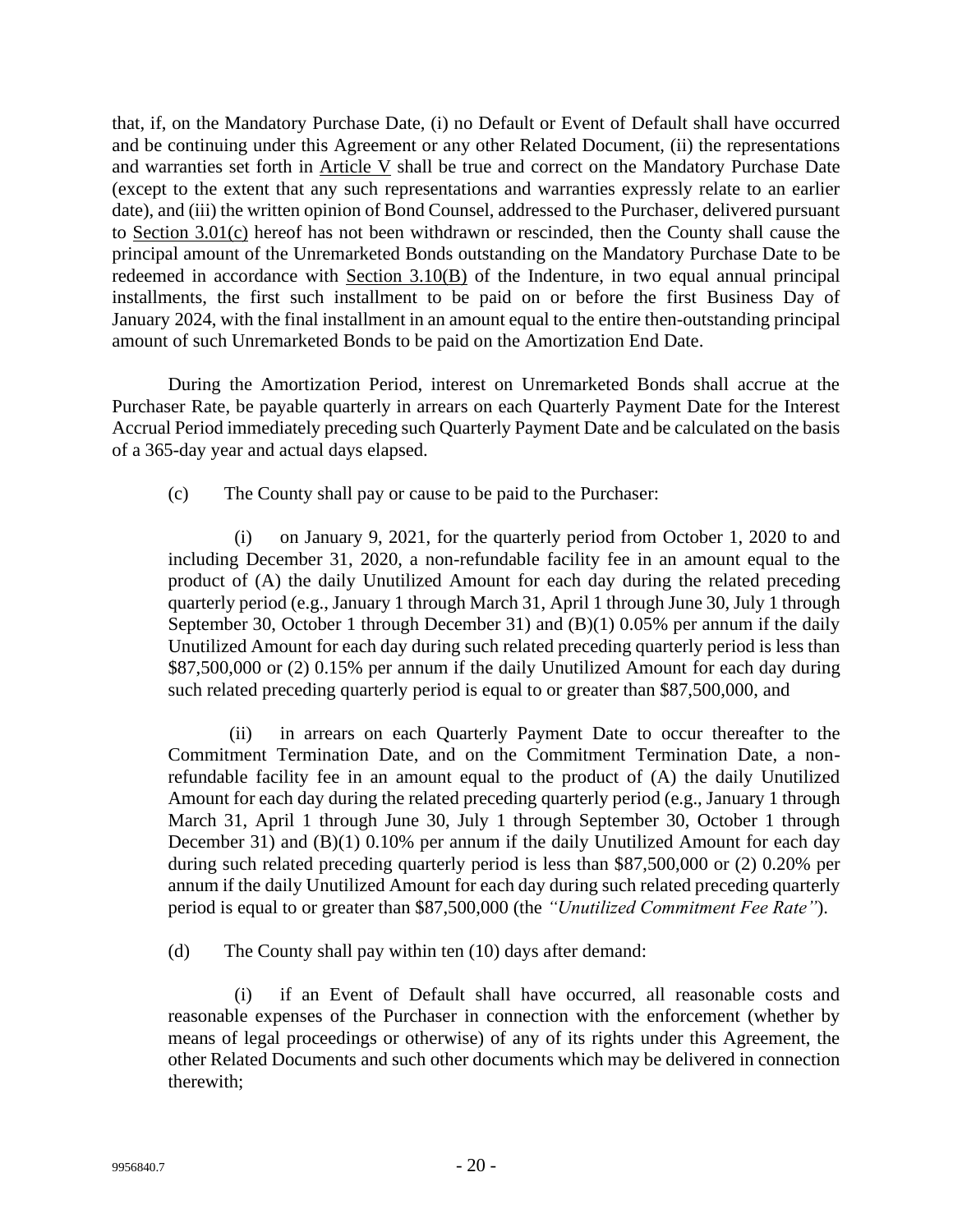(ii) for each amendment to this Agreement or any other Related Document or any consent or waiver by the Purchaser with respect to any Related Document, the reasonable fees and expenses of counsel to the Purchaser; and

(iii) the reasonable fees and out-of-pocket expenses for counsel to the Purchaser in connection with advising the Purchaser as to its rights and responsibilities under this Agreement and the other Related Documents following the occurrence of a Default or an Event of Default or in connection with responding to requests from the County for approvals, consents and waivers.

In addition, if at any time any Governmental Authority shall require revenue or other documentary stamps or any other tax in connection with the execution or delivery of this Agreement or other Related Documents, then, if the County lawfully may pay for such stamps, taxes or fees, the County shall pay, when due and payable, for all such stamps, taxes and fees, including interest and penalties thereon, and the County agrees to save the Purchaser harmless from and against any and all liabilities with respect to or resulting from any delay of the County in paying, or omission of the County to pay, such stamps, taxes and fees hereunder.

*Section 4.02. Increased Payments*. (a) *Increased Costs.* If, on or after a Closing Date, the Purchaser determines that the adoption or implementation of, or any change in, any applicable law, treaty, regulation, guideline or directive (including regulations and guidelines with respect to capital adequacy or liquidity promulgated by the FRB, the Bank for International Settlements, the Basel Committee on Banking Regulations and Supervisory Practices (or any successor or similar authority as now and from time to time hereafter in effect) or any new law, treaty, regulation, guideline or directive, or any interpretation of any of the foregoing by any authority charged with the administration or interpretation thereof or any central bank of other fiscal, monetary or other authority having jurisdiction over the Purchaser or the transactions contemplated by this Agreement (whether or not having the force of law) (all of the foregoing being referred to as a *"Regulatory Change"*) shall:

- (i) subject the Purchaser to any tax, deduction or withholding with respect to any payments by or to the Purchaser pursuant this Agreement (other than any tax measured by or based upon the overall net income of the Purchaser imposed by any jurisdiction having control over the Purchaser);
- (ii) impose, modify, require, make or deem applicable to the Purchaser any reserve requirement, capital requirement, special deposit requirement, insurance assessment or similar requirement against any assets held by, deposits with or for the account of, or loans, letters of credit or commitments by, an office of the Purchaser;
- (iii) change the basis of taxation of payments due the Purchaser under this Agreement (other than by a change in taxation of the overall net income of the Purchaser);
- (iv) cause or deem agreements of the general nature and terms of this Agreement to be assets held by the Purchaser and\or as deposits on its books; or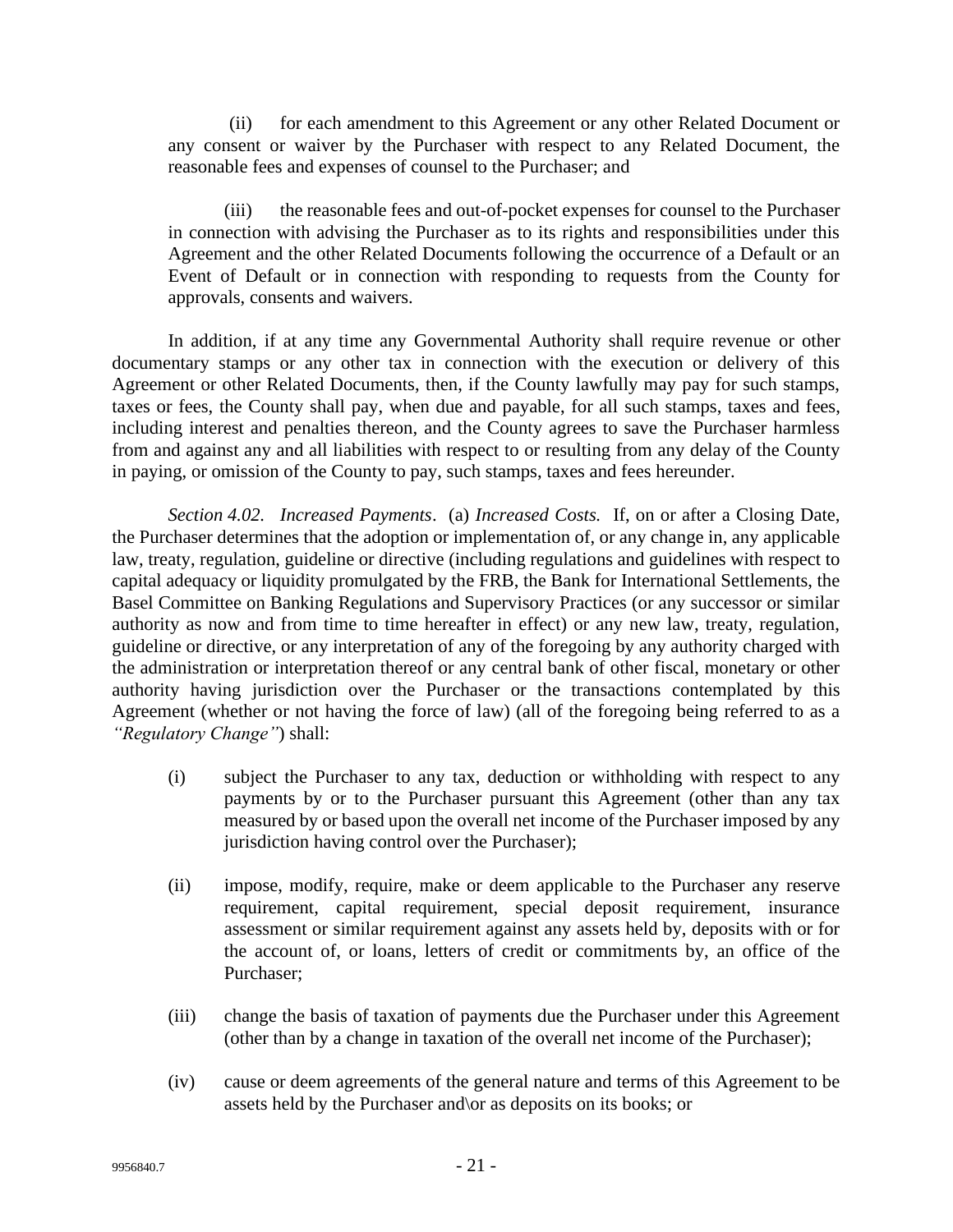(v) impose upon the Purchaser any other condition with respect to such amount paid or payable to or by the Purchaser or with respect to this Agreement;

and the result of any of the foregoing is to increase the cost of the Purchaser of making any payment under this Agreement, or to reduce the amount of any payment (whether of principal, interest or otherwise) receivable by the Purchaser hereunder, or to reduce the rate of return on the capital of the Purchaser (taking into consideration the Purchaser's policies with respect to capital adequacy) or to require the Purchaser to make any payment on or calculated by reference to the gross amount of any sum received by it, or to reduce the amount of any sum received or receivable by the Purchaser under this Agreement with respect thereto, in each case by an amount which the Purchaser in its reasonable judgment deems material, then provided:

- (vi) the Purchaser shall notify the County in writing of the happening of such event within 180 days of its occurrence; and
- (vii) the Purchaser shall concurrent with such notice deliver to the County a certificate stating the precise nature of the Regulatory Change which has occurred and the tax, requirements, reduction of payments or other costs or conditions which have been imposed on the Purchaser as a result, together with the date thereof, the amount of such tax, cost, reduction of payment and a reasonable detailed description of the way in which such amount has been calculated (the Purchaser's determination of which, absent fraud or manifest error, shall be conclusive);

then the County shall pay to the Purchaser, within 90 days of the date of submission of such notice and certificate, the amount specified in such certificate as compensation to the Purchaser for such additional tax, cost or reduction of payment.

The protection of this paragraph shall be available to the Purchaser regardless of any possible contention of invalidity or inapplicability of the law, regulation or condition which has been imposed; provided, however, that if it shall later be determined by the Purchaser or a court of competent jurisdiction in a final, non-appealable judgment that any amount so paid by the County pursuant to this Section is in excess of the amount payable under the provisions hereof, the Purchaser shall refund such excess amount to the County. Notwithstanding the foregoing, for purposes of this Agreement all requests, rules, guidelines or directives in connection with the Dodd-Frank Act shall be deemed to be a Regulatory Change, regardless of the date enacted, adopted or issued.

(b) *Taxes*. If any payments to the Purchaser under this Agreement are made from outside the United States, the County will not deduct any foreign taxes from any payments it makes to the Purchaser. If any such taxes are imposed on any payments made by the County (including payments under this paragraph), the County will pay the taxes and will also pay to the Purchaser, at the time interest is paid, any additional amount which the Purchaser specifies as necessary to preserve the after-tax yield the Purchaser would have received if such taxes had not been imposed. The County will confirm that it has paid the taxes by giving the Purchaser official tax receipts (or notarized copies) within thirty (30) days after the due date.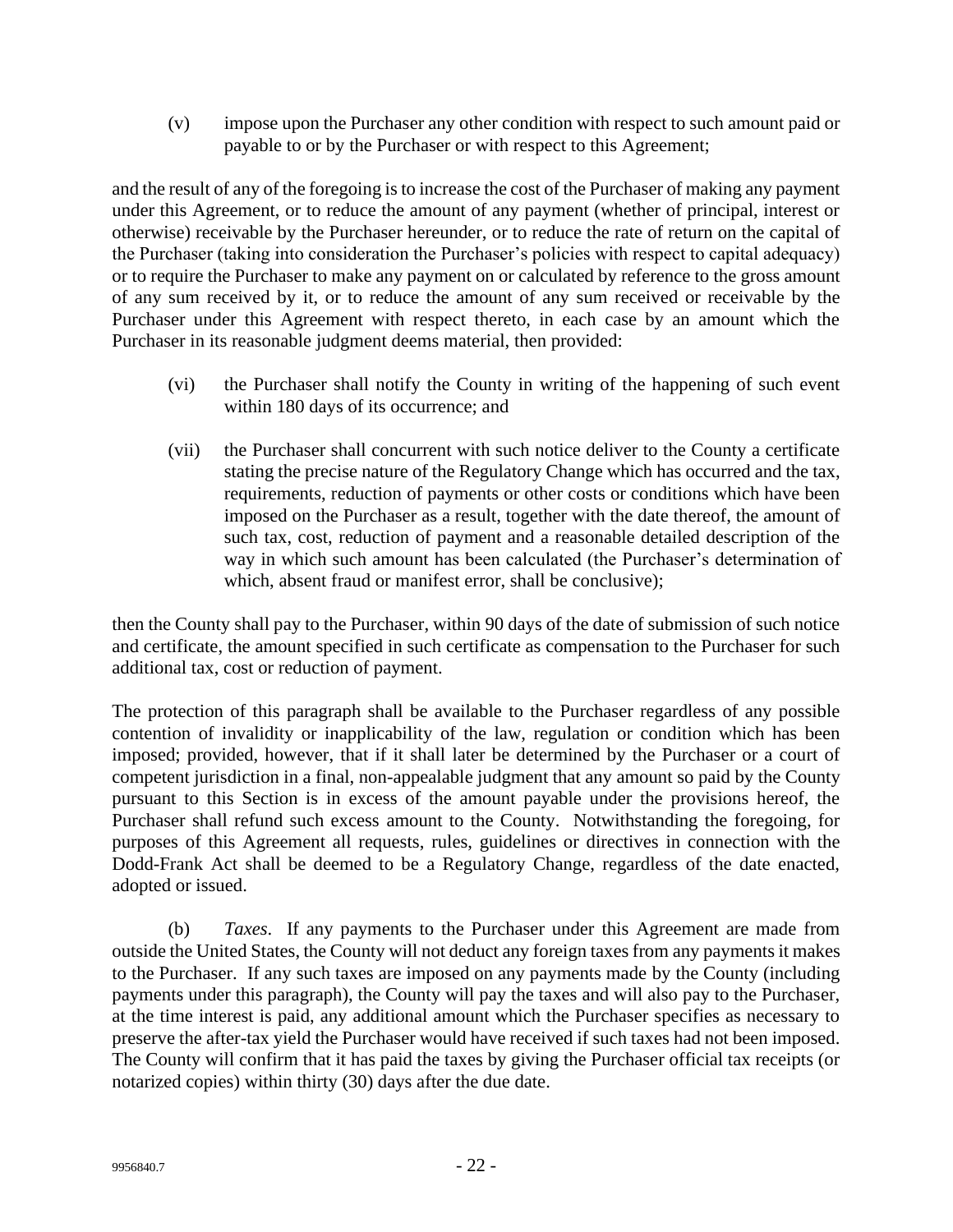(c) *Default Rate.* Upon the occurrence and during the continuance of an Event of Default, the Obligations shall bear interest at the Default Rate, which shall be payable by the County to each Bondholder (or, if applicable, the Purchaser) upon demand therefore and be calculated on the basis of a 365-day year and actual days elapsed.

(d) *Maximum Interest Rate.* (i) If the amount of interest payable on the Series 2014D Bonds or Series 2018 Bonds or with respect to any other Obligation for any period in accordance with the terms hereof exceeds the amount of interest that would be payable for such period had interest for such period been calculated at the Maximum Interest Rate, then interest for such period shall be payable in an amount calculated at the Maximum Interest Rate.

(ii) Any interest that would have been due and payable for any period but for the operation of the immediately preceding subclause (i) shall accrue and be payable as provided in this subclause (ii) and shall, less interest actually paid to each Bondholder for such period, constitute the *"Excess Amount."* If there is any accrued and unpaid Excess Amount as of any date, then, to the extent permitted by law, the County will pay to each Bondholder, at the time interest is paid, an additional amount equal to the difference between interest on the Bonds computed at the Maximum Interest Rate and the amount of interest actually paid, until payment to each Bondholder of the Excess Amount; provided, however, that no Excess Amount shall be due and owing to the Purchaser after the Commitment Termination Date, for Series 2014D Bonds or Series 2018 Bonds bearing interest at the Initial Index Floating Rate, or after the Amortization End Date, for Series 2014D Bonds or Series 2018 Bonds bearing interest at the Purchase Rate.

(e) *Survival.* The obligations of the County under clauses (a), (b) and (c) of this Section 4.02 shall survive the termination of this Agreement and the redemption or other payment in full of the Series 2014D Bonds and Series 2018 Bonds.

*Section 4.03. Obligations Absolute*. The payment obligations of the County under this Agreement shall be unconditional and irrevocable and shall be paid strictly in accordance with the terms of this Agreement under all circumstances, including without limitation the following:

(a) any lack of validity or enforceability of this Agreement, the Series 2014D Bonds or Series 2018 Bonds or any of the other Related Documents to which the County is a party;

(b) any amendment or waiver of or any consent to departure from all or any of the Related Documents, unless done in accordance with this Agreement to which the County is a party;

(c) the existence of any claim, set-off, defense or other right which the County may have at any time against the Purchaser, any other Bondholder or any other person or entity, whether in connection with this Agreement, the other Related Documents to which the County is a party, the transactions contemplated herein or therein or any unrelated transaction; or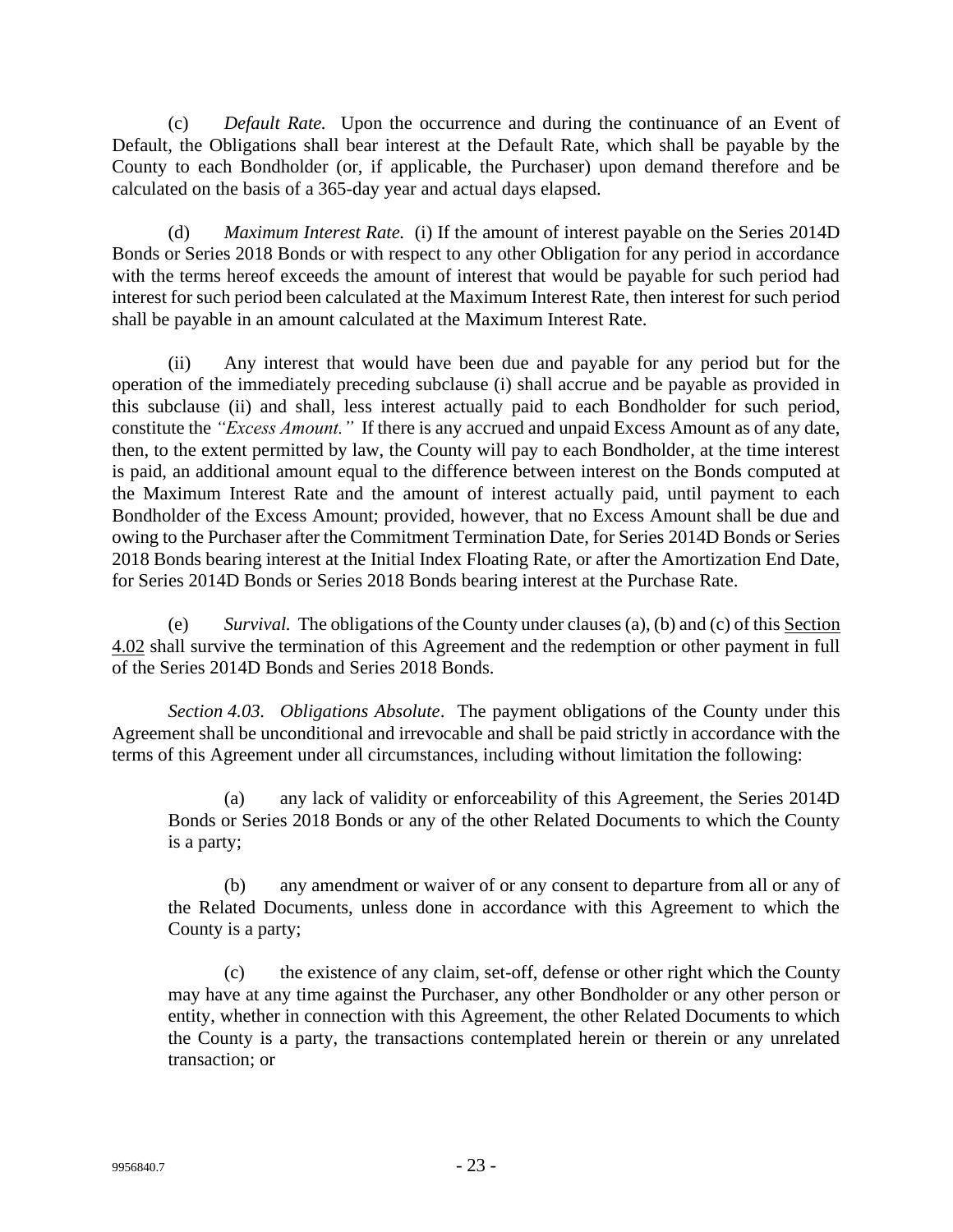(d) any other circumstance or happening whatsoever, whether or not similar to any of the foregoing.

Notwithstanding this Section, the Purchaser acknowledges the County may have the right to bring a collateral action with respect to one or more of the foregoing circumstances. The County's payment obligations shall remain in full force and effect pending the final disposition of any such action. All fees payable pursuant to this Agreement shall be deemed to be fully earned when due.

*Section 4.04. Purchaser Consent to Subsequent Index Floating Rate Period.* (a) So long as the Purchaser is the Bondholder, at any time on or after the first anniversary of each respective Closing Date, the County may provide written notice to the Purchaser of its desire to create a new Index Floating Rate Period and request the Purchaser to purchase such Series 2014D Bonds or Series 2018 Bonds in such new Index Floating Rate Period or provide the liquidity or credit enhancement necessary to facilitate the conversion of the Series 2014D Bonds or Series 2018 Bonds to such new interest rate mode. The Purchaser will make reasonable efforts to respond to such request within one hundred eighty (180) days after receipt of all information necessary, in the Purchaser's reasonable judgment, to permit the Purchaser to make an informed credit decision. The Purchaser may, in its sole and absolute discretion, decide to accept or reject any such request and no consent shall become effective unless the Purchaser shall have consented thereto in writing. In the event the Purchaser fails to definitively respond to such request within such one hundred eighty (180) day period, the Purchaser shall be deemed to have refused to grant such request. The consent of the Purchaser, if granted, shall be conditioned upon the preparation, execution and delivery of documentation in form and substance satisfactory to the Purchaser (which may include, but not be limited to the delivery of a "no adverse effect opinion" of Bond Counsel to the Purchaser with respect to the tax-exempt status of the Series 2014D Bonds and Series 2018 Bonds as a result of the establishment of a new Index Floating Rate Period). In the event the County and the Purchaser fail to document in writing their agreement of the proposed rate(s) and terms of the succeeding period(s), and the conditions precedent to the Purchaser agreeing to hold Unremarketed Bonds bearing interest at the Purchaser Rate set forth in Section 4.01(b) hereof are not satisfied, the County shall continue to be required to repurchase the Series 2014D Bonds or Series 2018 Bonds for the Mandatory Tender Purchase Price on the Mandatory Purchase Date.

### **ARTICLE V**

#### **REPRESENTATIONS AND WARRANTIES**

The County makes the following representations and warranties to each Bondholder:

*Section 5.01. Due Authorization.* The County has full legal right, power and authority to (i) adopt the Bond Ordinance and (ii) enter into, to execute and deliver this Agreement and the other Related Documents to which the County is a party as provided in this Agreement and in the Bond Ordinance. The County has duly authorized and approved the execution and delivery of this Agreement and the other Related Documents to which the County is a party.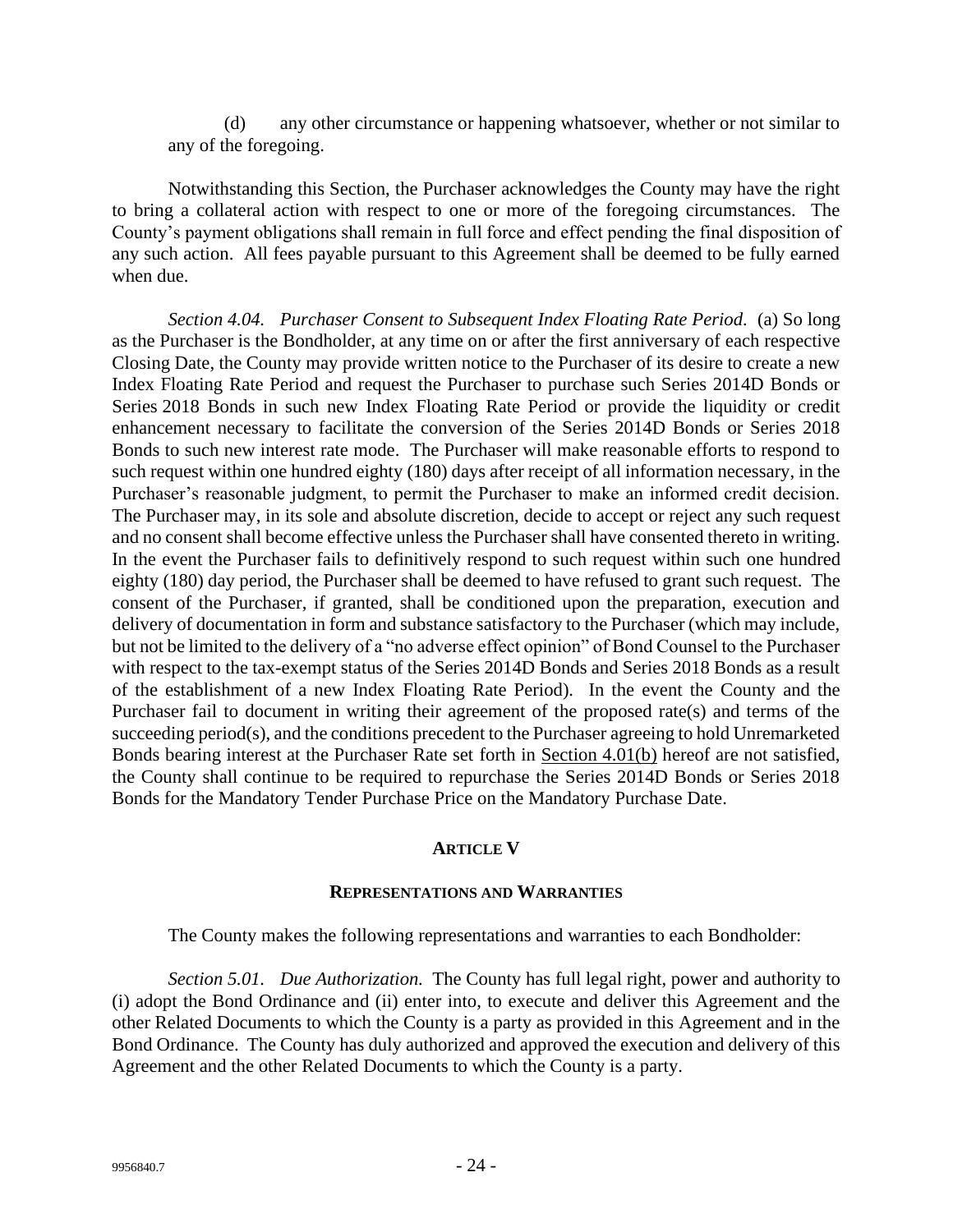*Section 5.02. Enforceability*. No further authorization or approval is required for the County's execution and delivery of this Agreement or the other Related Documents to which the County is a party and this Agreement and the other Related Documents to which the County is a party constitute legal, valid and binding obligations of the County, enforceable in accordance with their respective terms, except as such enforcement may be limited by bankruptcy, reorganization, insolvency, moratorium or other laws relating to or affecting the enforcement of creditors' rights generally or by general principles of equity; and no further authorization or approval is required with respect to the enforceability of the County's obligations under this Agreement or under the other Related Documents to which it is a party.

*Section 5.03. Bond Ordinance*. The County has duly adopted the Bond Ordinance and it is in full force and effect. The Indenture has been duly authorized, has been duly executed and delivered by authorized officers of the County, and is in full force and effect. In connection with the issuance of the Series 2014D Bonds and Series 2018 Bonds, the County has complied in all material respects with the Bond Ordinance, the Indenture and the laws of the State.

*Section 5.04. Consents.* All approvals, consents registrations, declarations and filings (except, if any, under applicable state blue sky or securities laws) with, any federal, state or other governmental body or instrumentality, having jurisdiction which would constitute a condition precedent to the performance by the County of its obligations under this Agreement or under the other Related Documents to which the County is a party have been obtained or made.

*Section 5.05. No Violation*. The adoption of the Bond Ordinance and compliance with the provisions thereof and with the provisions of this Agreement and the Indenture do not, and the execution and delivery of this Agreement and the other Related Documents to which the County is a party do not and will not (a) violate, in any material respect, any existing law or administrative regulation of the State or of any department, division, agency or instrumentality thereof or of the United States, or any court or administrative regulation, judgment, decree or order to which the County is subject, (b) conflict with in a material manner or constitute on the part of the County a material breach of, or a material default under, any material provision of any agreement, indenture, mortgage, lease, note, resolution, agreement or other instrument to which the County is subject or by which it is bound, (c) contravene the County's authorizing legislation, (d) require any consent or approval of any creditor of the County or (e) result in or require the creation or imposition of any lien upon or with respect to any property now owned or hereafter acquired by the County except such liens, if any, expressly created by the Bond Ordinance and the Indenture.

*Section 5.06. Litigation.* Except as disclosed in writing to the Purchaser prior to the respective Closing Date, no action, suit or proceeding, at law or in equity, or before any court, public board or body is pending (or to the knowledge of the County threatened) against the County or any officers of the County in their respective capacities as such (i) to restrain or enjoin the delivery by the County of the Series 2014D Bonds or Series 2018 Bonds, or (ii) questioning the authority of the County to adopt the Bond Ordinance or to issue, or the issuance or validity of, the Series 2014D Bonds or Series 2018 Bonds or the other Related Documents to which the County is a party or (iii) questioning the constitutionality of any statute or the validity of any proceedings authorizing the issuance of the Series 2014D Bonds or Series 2018 Bonds or (iv) questioning the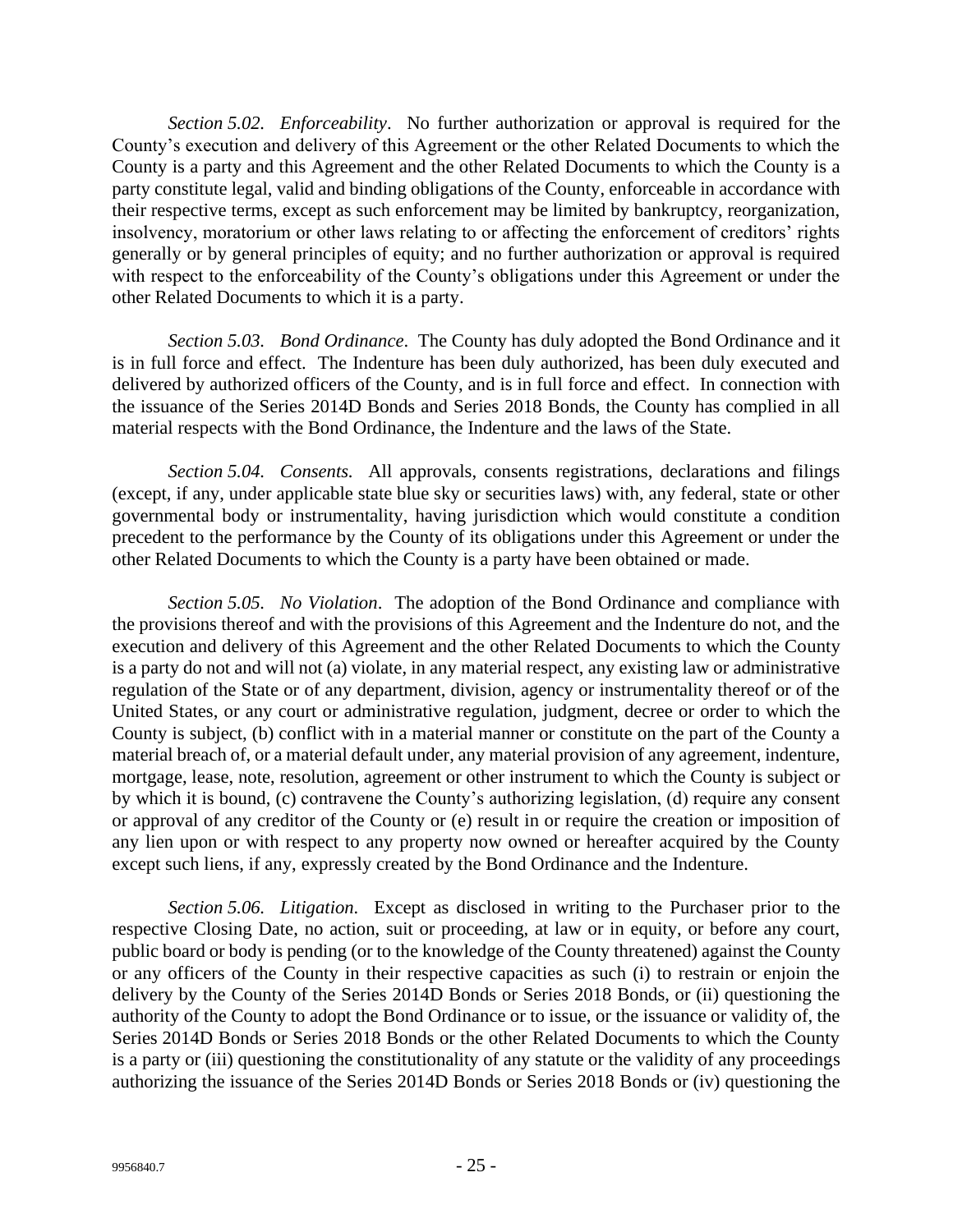validity or enforceability of the Bond Ordinance or the Indenture, or (v) questioning in any manner the County's pledge of its full faith, credit and resources or the pledge of the Pledged Taxes.

*Section 5.07. Security*. Pursuant to the Bond Ordinance, each Series 2014D Bond and Series 2018 Bond constitute a general obligation of the County for the payment of which the County has pledged its full faith and credit and for which the County is obligated to levy ad valorem taxes, and shall be paid as provided in the Indenture, and the Series 2014D Bonds and Series 2018 Bonds shall be secured by Pledged Taxes as provided in the Indenture. All other obligations for payment of fees and other costs under this Agreement not constituting principal of and interest on the Series 2014D Bonds or Series 2018 Bonds shall be payable from legally available funds of the County. At the time of Advances outstanding on the Series 2014D Bonds and Series 2018 Bonds equal to the amount of the Commitment, the County will be within the limitations on Parity Indebtedness contained in the Bond Ordinance.

*Section 5.08. Trust Estate.* The moneys pledged pursuant to the granting clauses of the Indenture, including the Pledged Taxes, for payment of the Series 2014D Bonds and Series 2018 Bonds have not been, and will not be, pledged by the County to the payment of any other obligations.

*Section 5.09. Validity of Lien.* The lien granted under the Indenture on the Trust Estate is a valid and enforceable lien securing the payment of the Series 2014D Bonds and Series 2018 Bonds, and there is no Lien on the Trust Estate securing any other indebtedness of the County on a parity or senior basis to the Series 2014D Bonds and Series 2018 Bonds.

*Section 5.10. Organization.* The County is a body politic and corporate and home rule unit of government under the Constitution and laws of the State.

*Section 5.11. Financial Statements.* The most recent audited financial statements of the County delivered to the Purchaser fairly present the financial position and results of operation of the County as of November 30, 2019, and the financial statements have been prepared in accordance with Generally Accepted Accounting Principles as consistently applied to governmental units, except as otherwise noted therein. Except as otherwise disclosed to the Purchaser in writing, to the best knowledge of the County, no material adverse change in the financial position of the County as shown on such financial statements has occurred since November 30, 2019.

*Section 5.12. Absence of Default.* The County is not in default under any material provision of the Bond Ordinance, the Indenture or under any other Related Document to which it is a party. The County is not in default under any material agreements or instruments to the extent such default would have a Material Adverse Effect on the security for the Series 2014D Bonds and Series 2018 Bonds or the County's ability to make payment with respect thereto. No default by the County has occurred and is continuing in the payment of the principal of or premium, if any, or interest on any of its outstanding Parity Indebtedness or other unlimited tax general obligation indebtedness of the County. No bankruptcy, insolvency or other similar proceedings pertaining to the County or any agency or instrumentality of the County are pending or presently contemplated. No Default or Event of Default has occurred and is continuing under this Agreement. The County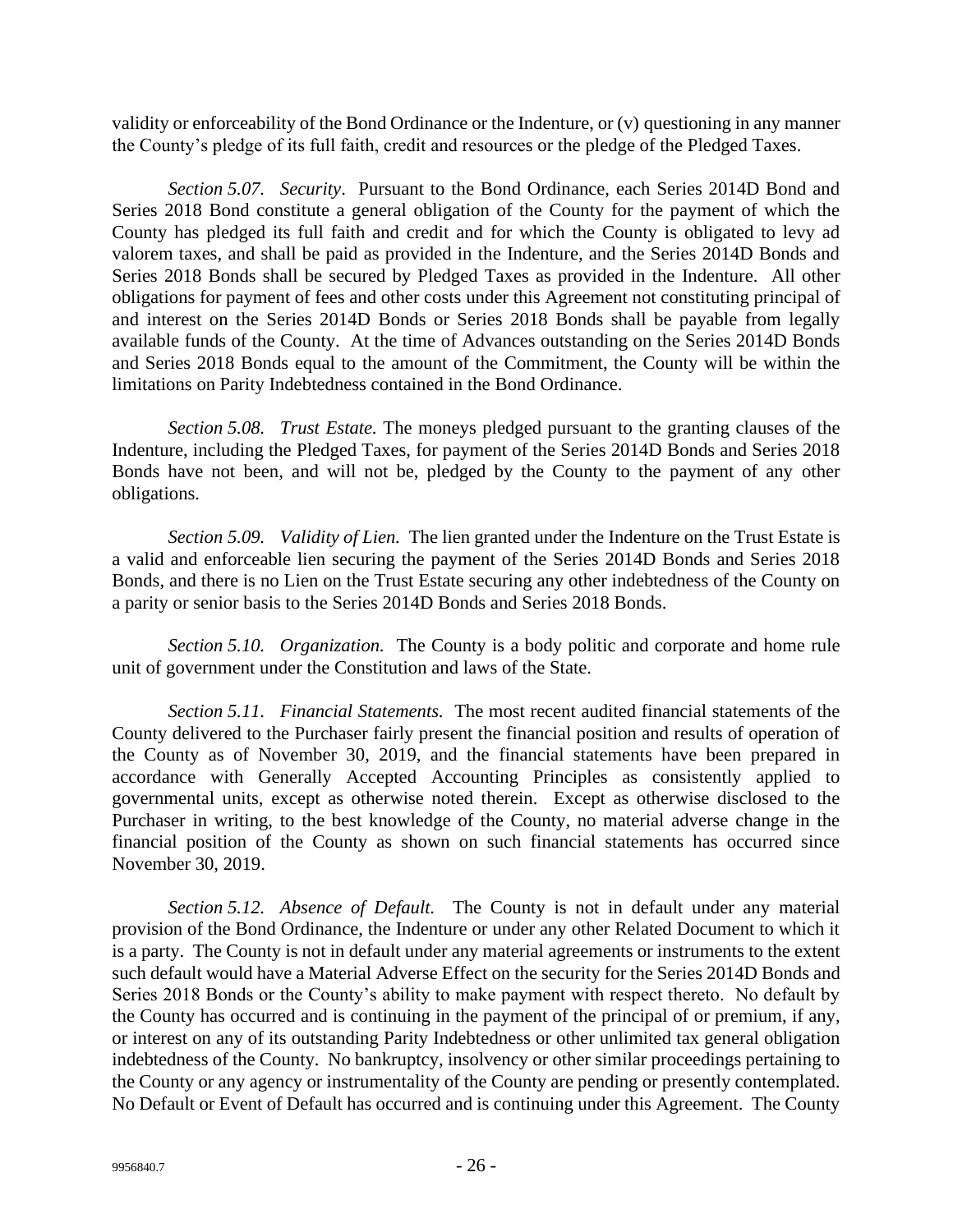is not in violation of any material term of any bond indenture or agreement to which it is a party related to its outstanding unlimited tax general obligation indebtedness.

*Section 5.13. No Proposed Legal Changes*. Except as disclosed to the Purchaser in writing, there is no amendment, or to the knowledge of the County, proposed amendment certified for placement on a statewide ballot, to the Constitution of the State or any published administrative interpretation of the Constitution of the State or any State law, or any legislation that has passed either house of the State legislature, or any published judicial decision interpreting any of the foregoing, the effect of which is to have a Material Adverse Effect on the Series 2014D Bonds or Series 2018 Bonds or the ability of the County to perform its obligations under this Agreement, the Bond Ordinance and the other Related Documents to which the County is a party.

*Section 5.14. Investment Company.* The County is not an *"investment company"* or a company *"controlled"* by an *"investment company,"* as such terms are defined in the Investment Company Act of 1940, as amended.

*Section 5.15. Margin Stock.* The County is not engaged in the business of extending credit for the purpose of purchasing or carrying Margin Stock, and no part of the proceeds from the issuance of the Series 2014D Bonds or Series 2018 Bonds will be used to purchase or carry any such Margin Stock or extend credit to others for the purpose of purchasing or carrying any such Margin Stock.

*Section 5.16. Tax-Exempt Status.* The County has not taken any action or omitted to take any action, and has no actual knowledge of any action taken or omitted to be taken by any other Person, which action, if taken or omitted, would adversely affect the exclusion of interest on the Series 2014D Bonds or Series 2018 Bonds from gross income for federal income tax purposes.

*Section 5.17. No Contract Immunity*. Except as provided in the Illinois Local Governmental and Governmental Employees Tort Immunity Act, the County does not have sovereign immunity under the laws of the State of Illinois.

*Section 5.18. Swap Agreements*. The County has not entered into any Swap Agreement relating to any of its outstanding Indebtedness (i) wherein any termination payment thereunder is senior to or on a parity with the payment of the Series 2014D Bonds or Series 2018 Bonds or (ii) which requires the County to post cash collateral to secure its obligations thereunder.

*Section 5.19. Anti-Terrorism Laws.* The County is not in violation of any laws or regulations relating to terrorism or money laundering (*"Anti-Terrorism Laws"*), including Executive Order No. 13224 on Terrorist Financing, effective September 24, 2001 (the *"Executive Order"*), and the Patriot Act and other "know your customer" rules and regulations.

(a) The County is not any of the following:

(i) a Person that is listed in the annex to, or is otherwise subject to the provisions of, the Executive Order;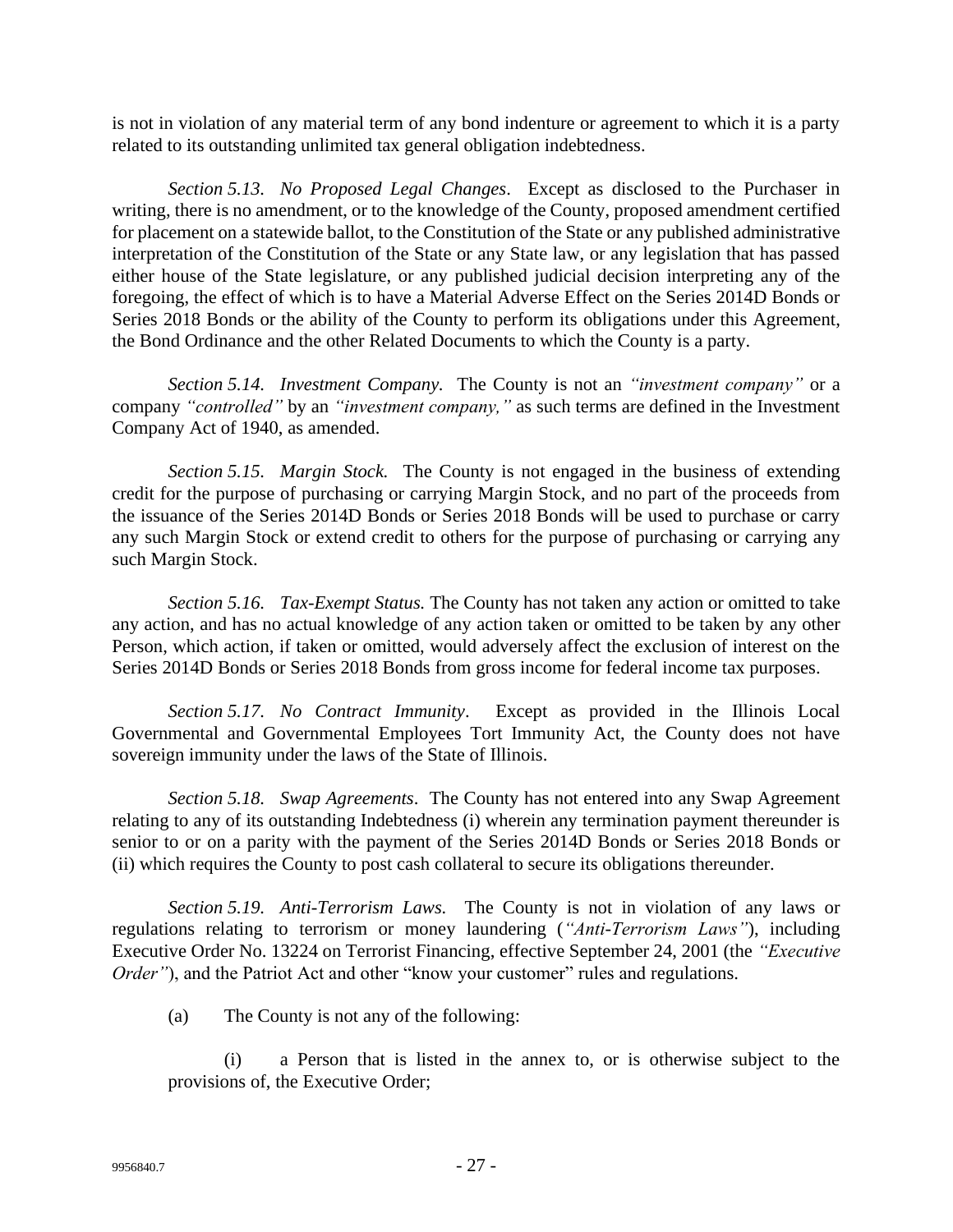(ii) a Person owned or controlled by, or acting for or on behalf of, any Person that is listed in the annex to, or is otherwise subject to the provisions of, the Executive Order;

(iii) a Person with which the Purchaser is prohibited from dealing or otherwise engaging in any transaction by any Anti-Terrorism Law;

(iv) a Person that commits, threatens or conspires to commit or supports *"terrorism"* as defined in the Executive Order; or

(v) a Person that is named as a "specially designated national and blocked person" on the most current list published by the Office of Foreign Asset Control (*"OFAC"*) or any list of Persons issued by OFAC pursuant to the Executive Order at its official website or any replacement website or other replacement official publication of such list.

(b) The County does not (i) conduct any business or engage in making or receiving any contribution of funds, goods or services to or for the benefit of any Person described in subsection (a)(ii) above, (ii) deal in, or otherwise engage in any transaction relating to, any property or interests in property blocked pursuant to the Executive Order or (iii) engage in or conspire to engage in any transaction that evades or avoids, or has the purpose of evading or avoiding, or attempts to violate, any of the prohibitions set forth in any Anti-Terrorism Law.

### **ARTICLE VI**

### **COVENANTS OF THE COUNTY**

The County covenants and agrees, until the full and final payment and satisfaction of all of the Obligations, except in any instance in which the Purchaser specially agrees in writing to any performance or noncompliance, that:

*Section 6.01. Further Assurances.* The County shall, upon the written request of the Purchaser, from time to time, execute and deliver and, if necessary, file, register and record such financing statements, amendments, confirmation statements and other documents and instruments and take such further action as may be reasonably necessary to effectuate the provisions of this Agreement and the Related Documents to which the County is a party. Except to the extent it is exempt therefrom, the County will pay or cause to be paid all filing, registration and recording fees incident to such filing, registration and recording, and all expenses incident to the preparation, execution and acknowledgment of such instruments of further assurance, and all federal or state fees and other similar fees, duties, imposts, assessments and charges arising out of or in connection with the execution and delivery of this Agreement, the Related Documents to which the County is a party and such instruments of further assurance.

*Section 6.02. Reporting Requirements.* The County shall keep proper books of record and account in which full, true and correct entries will be made of all dealings or transactions of or in relation to the business and affairs of the County on a consolidated or combined basis in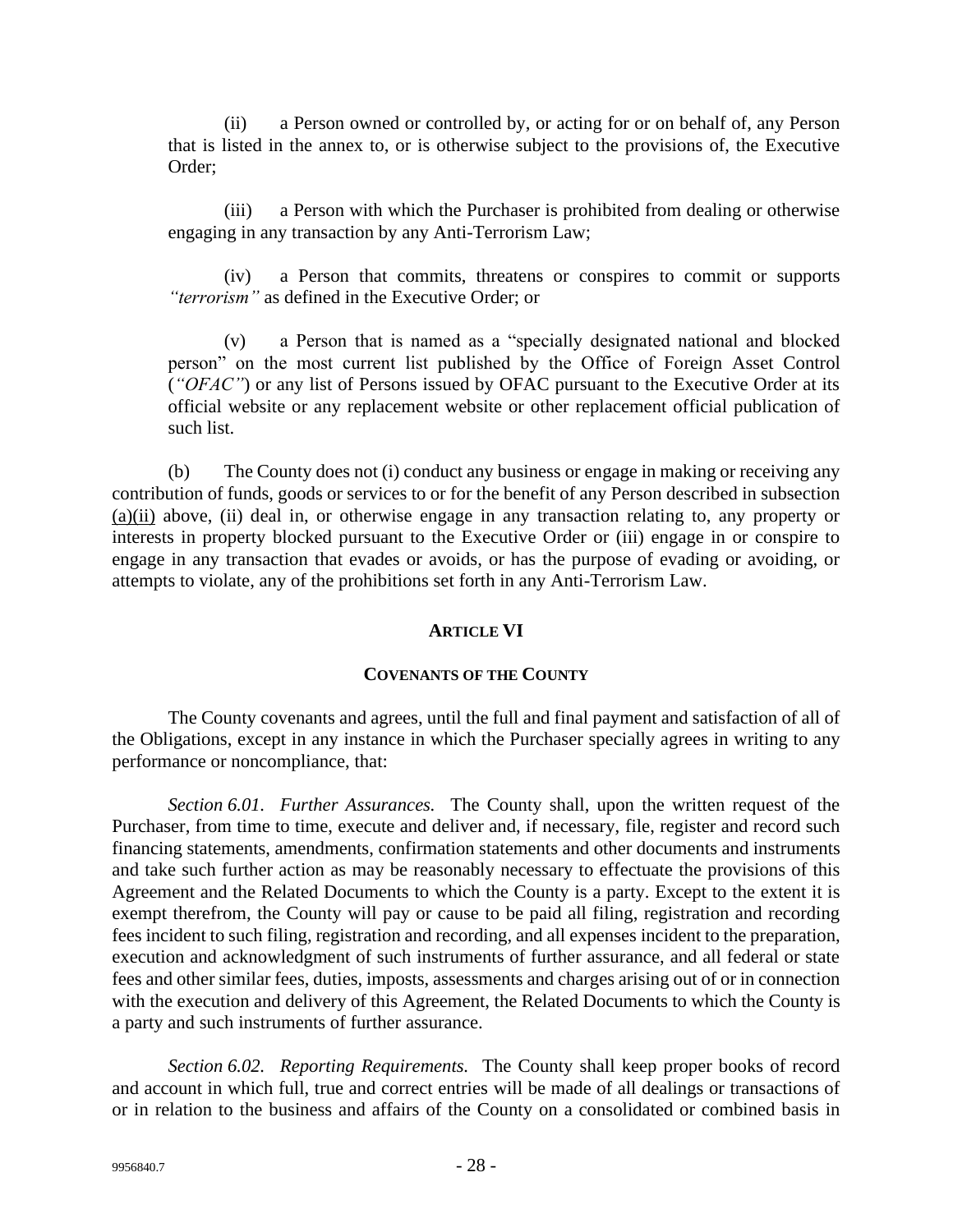accordance with Generally Accepted Accounting Principles consistently applied. The County shall make available to the Purchaser, electronically or otherwise, copies of the following:

(a) *Annual Financial Statements*. As soon as available, and in any event within 300 days after the close of each Fiscal Year of the County, the County's Comprehensive Annual Financial Report, including audited financial statements, setting forth in each case in comparative form the corresponding figures for the preceding Fiscal Year all in reasonable detail, certified and prepared by an independent certified public accountant in accordance with Generally Accepted Accounting Principles, consistently applied.

(b) *Other Reports*. Promptly upon request by the Purchaser, copies of any official statement or other offering document related to the County's general obligation bond indebtedness.

(c) *Amendments*. Promptly after the adoption thereof, amendments of or supplements to any of the Related Documents.

(d) *Other Information*. Such other information respecting the condition or operations, financial or otherwise, of the County as the Purchaser may from time to time reasonably request and to any modifications or amendments of the documentation referred in clause (e) of this Section.

*Section 6.03. Book and Records; Right of Entry*. The County shall (a) maintain proper books of record and account, in which full, true and correct entries in conformity with GAAP consistently applied shall be made of all financial transactions and matters involving the assets and business of the County; and (b) permit the duly authorized representatives of the Purchaser during normal business hours and upon reasonable notice to enter the premises of the County, or any parts thereof, to examine and copy the County's financial and corporate books, records and accounts, and to discuss the affairs, finances, business and accounts of the County with the County's officers and employees.

*Section 6.04. Compliance With Laws and Regulations*. The County shall comply in all material respects with all laws, ordinances, orders, rules, regulations and policies which may be applicable to it or its properties if failure to comply would have a Material Adverse Effect on the security for the Series 2014D Bonds or Series 2018 Bonds, or the County's ability to pay when due its obligations under this Agreement or the Related Documents to which the County is a party.

*Section 6.05. Notices*. The County will promptly furnish, or cause to be furnished, to the Purchaser (a) notice of the occurrence of any Default or Event of Default or any "event of default" under the Indenture and this Agreement, (b) copies of any requests, documents, reports or financial statements delivered or received by it from any rating agency with respect to the transactions contemplated in connection with the Series 2014D Bonds or Series 2018 Bonds, (c) change in material accounting or financial reporting practices of the County to financial reporting practices other than GAAP, (d) each notice required to be given to the Purchaser pursuant to the Indenture, (e) such further financial and other information with respect to the County and its affairs as the Purchaser may reasonably request from time to time, (f) notice of any material proceedings or investigations of any Governmental Authority with jurisdiction over the County, relating to the Series 2014D Bonds or Series 2018 Bonds, the Indenture or any other Related Documents to which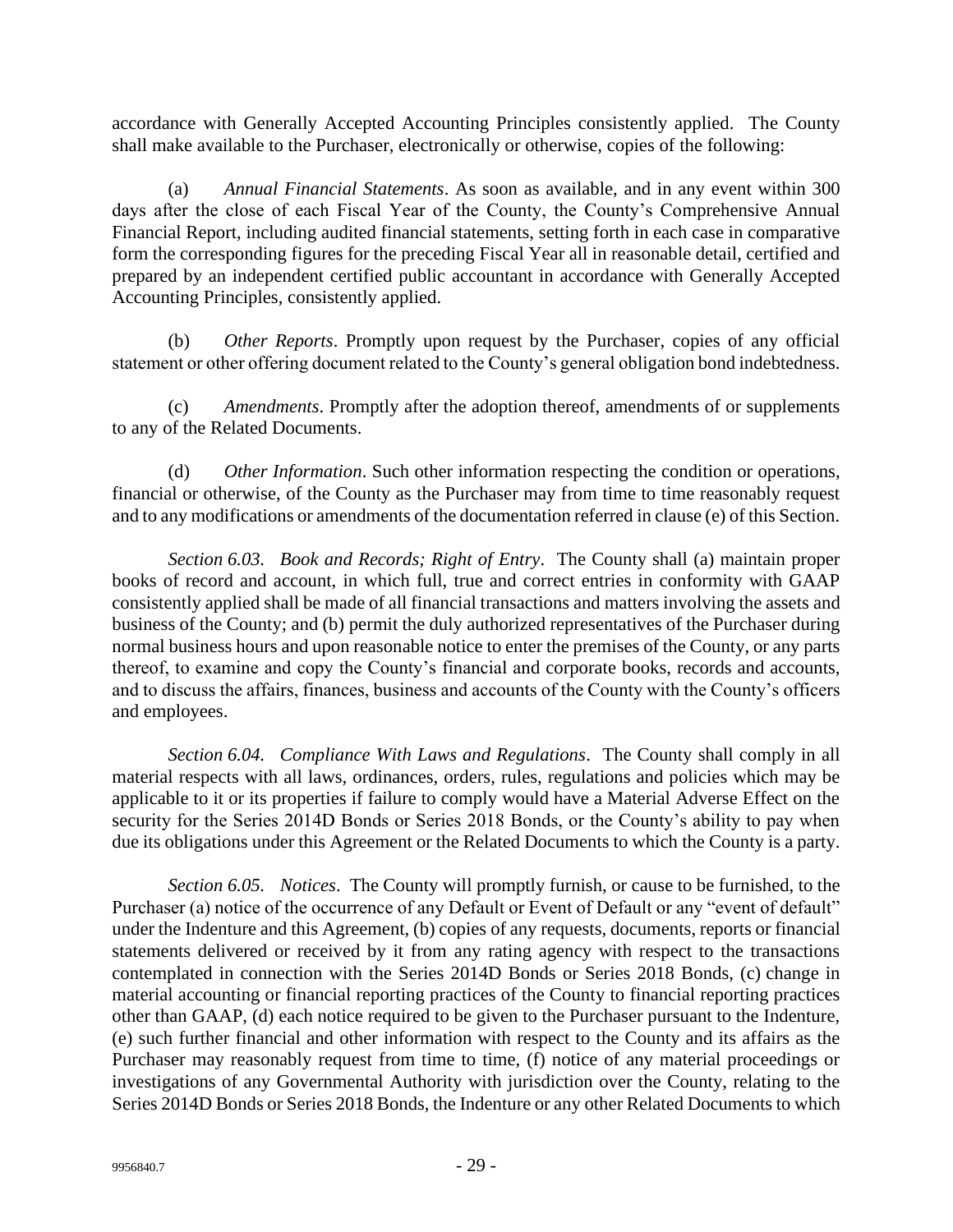the County is a party, (g) notice of (1) the existence and status of any litigation or other claim or event or (2) the passage of any state or local ordinance, law or rule not of general applicability to all Persons, either of which could reasonably be expected to have a Material Adverse Effect on (A) the financial condition or operations of the County, (B) the Series 2014D Bonds or Series 2018 Bonds, (C) the security for the Series 2014D Bonds or Series 2018 Bonds or any obligation owed to the Purchaser hereunder, (D) the ability of the County to perform its obligations under this Agreement and the other Related Documents to which it is a party, (E) the enforceability or validity of any of the Related Documents to which the County is a party, and (3) any change in any material fact or circumstance represented or warranted in this Agreement or in any of the other Related Documents to which the County is a party.

*Section 6.06. Additional Indebtedness*. The County shall not issue any additional Indebtedness that is secured by or payable from any part of the Pledged Taxes.

*Section 6.07. Amendments.* The County shall not amend, modify or supplement, nor agree to any amendment or modification of, or supplement to, any of the Related Documents to which it is a party without the prior written consent of the Purchaser, such consent not to be unreasonably withheld.

*Section 6.08. Related Obligations.* The County shall promptly pay all amounts payable by it hereunder and under the Related Documents to which it is a party according to the terms hereof or thereof and shall duly perform each of its obligations under this Agreement and the other Related Documents to which the County is a party; the covenants and provisions of which, as well as related defined terms contained therein, are hereby incorporated by reference herein with the same effect as if each and every such provision were set forth herein in its entirety without giving effect to any expiration, amendment, supplement or termination of the Related Documents to which the County is a party to which the Purchaser has not given its express consent.

*Section 6.09. Swap Agreement Termination Payments.* The County shall not permit any Lien on any portion of the Pledged Taxes securing any termination payments with respect to Swap Agreements to be pari passu with or senior to the Lien on the Pledged Taxes created pursuant to the Indenture for the benefit of the Series 2014D Bonds and Series 2018 Bonds and the Purchaser.

*Section 6.10. Trustee.* The County will appoint, or cause to be appointed, at all times, a Trustee, reasonably acceptable to the Purchaser, to be acting in respect of the Series 2014D Bonds and Series 2018 Bonds pursuant to the Indenture. The Purchaser shall object to, or approve of, a successor or replacement Trustee within twenty (20) Business Days of receipt by the County of the Purchaser's confirmation of receipt of notification by the County of the identity of such successor or replacement Trustee. Failure of the Purchaser to respond within twenty (20) Business Day period shall be deemed to be an approval.

*Section 6.11. Bond Ratings*. The County will cause to be maintained at least one rating on its Parity Indebtedness (other than the Series 2014D Bonds and Series 2018 Bonds or any similar bonds being directly purchased by a financial institution from the County without an intent to resell) by Moody's, S&P or Fitch.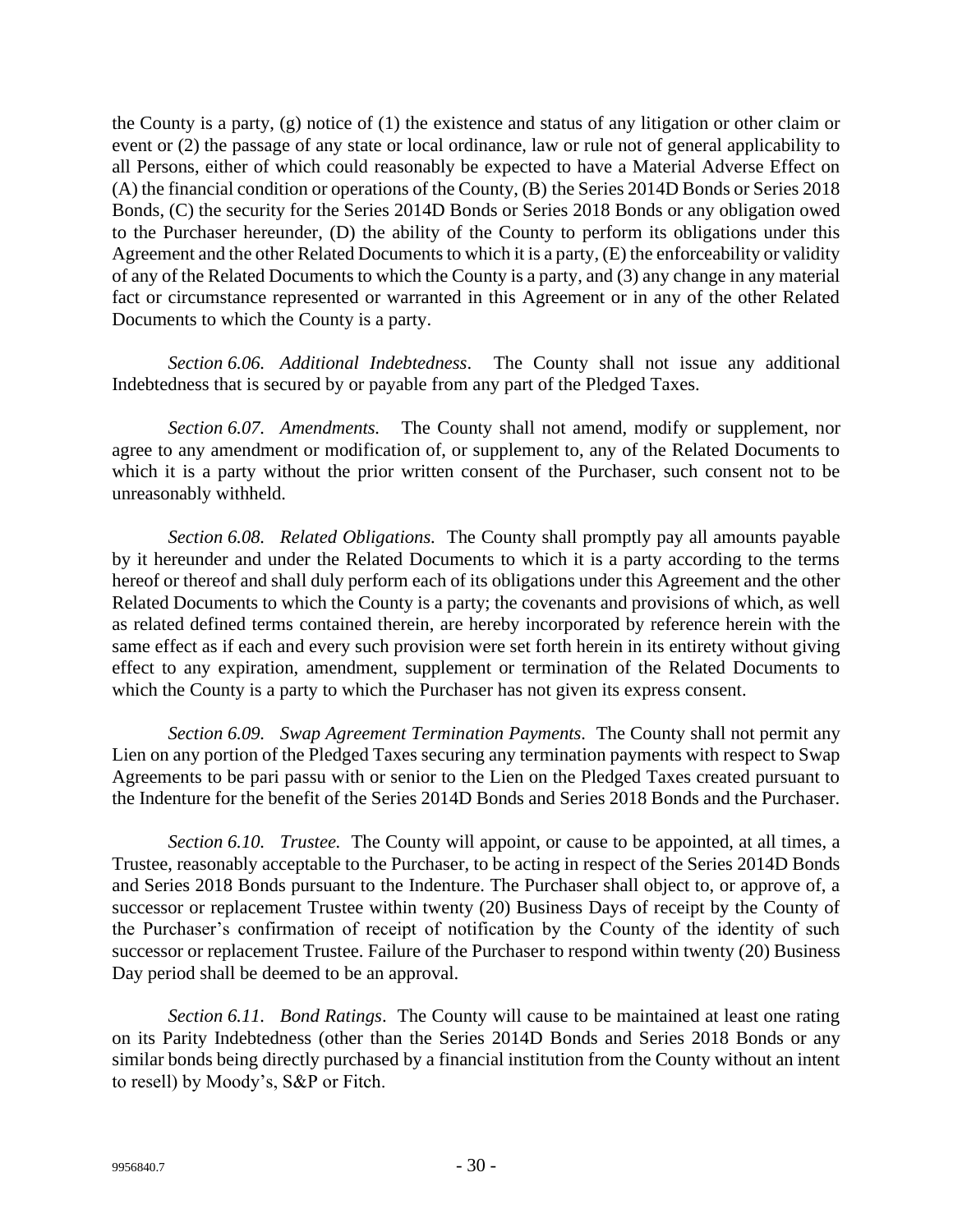*Section 6.12. Senior Liens.* The County shall not incur, create or permit to exist any Lien on all or any part of the Pledged Taxes that is senior or on a parity with the Lien created by the Indenture for the benefit of the Purchaser, other than Liens created under and in accordance with the terms of the Indenture; provided that no provisions of this Agreement, shall be deemed to impose any restriction on the County's power or authority to issue Indebtedness of any type or in any amount, including Indebtedness secured by the full faith and credit of the County.

*Section 6.13. Other Agreements*. The County shall not enter into any agreement containing any provision which would be violated or breached by the performance by the County of its obligations hereunder or under the Related Documents to which the County is a party. In the event that the County shall after the date hereof, directly or indirectly, enter into or otherwise consent to any agreement regarding Indebtedness, which such agreement includes the right to accelerate the payment of the principal of or interest on any Series of bonds upon the occurrence of an event of default under terms more favorable than those provided herein, the Purchaser shall be deemed to have the right to accelerate the payment of the principal of and interest on the Series 2014D Bonds or Series 2018 Bonds (and all other obligations due and owing hereunder) under the same terms and conditions set forth under any such agreement. If requested by the Purchaser, the County shall promptly, upon the occurrence of the County entering into an agreement (or amendment thereto) which provides for the right to accelerate any unlimited tax general obligation bonds, enter into an amendment to this Agreement to include such provision, provided that the Purchaser shall maintain the benefit of such provision even if the County fails to provide such amendment. The release, termination or other discharge of such other documentation which provides for acceleration of any unlimited tax general obligation bonds shall be effective to amend, release, terminate or discharge (as applicable) such provision as incorporated by reference herein without the consent of the Purchaser.

*Section 6.14. Maintenance of Insurance.* The County shall maintain insurance or self-insurance consistent with past practice of the County.

*Section 6.15. Necessary Levies*. (a) For the purpose of providing the funds required to pay the principal of and interest on the Series 2014D Bonds and Series 2018 Bonds promptly as the same shall become due, the County shall levy as provided in the Bond Ordinance a direct annual tax on all taxable property in the County, in an amount sufficient for these purposes, in addition to all other taxes. Interest or principal coming due at any time when there are insufficient funds on hand from the Pledged Taxes to make such payments shall be paid promptly when due from current funds on hand in advance of collection of the Pledged Taxes levied in the Bond Ordinance. From time to time whenever the Chief Financial Officer of the County determines that the Pledged Taxes will be insufficient to pay the principal of and interest on the Bonds promptly as the same shall become due, the County shall take all actions necessary to provide for the levy and collection of Pledged Taxes in amounts sufficient to pay such principal and interest when due.

(b) In the event that the obligation under the Series 2014D Bonds or Series 2018 Bonds is accelerated pursuant to Section 7.02(a) of this Agreement, the County shall take all actions necessary to provide for the levy and collection of Pledged Taxes in amounts sufficient to pay the entire such principal amount and interest thereon pursuant to Section 7.02(a).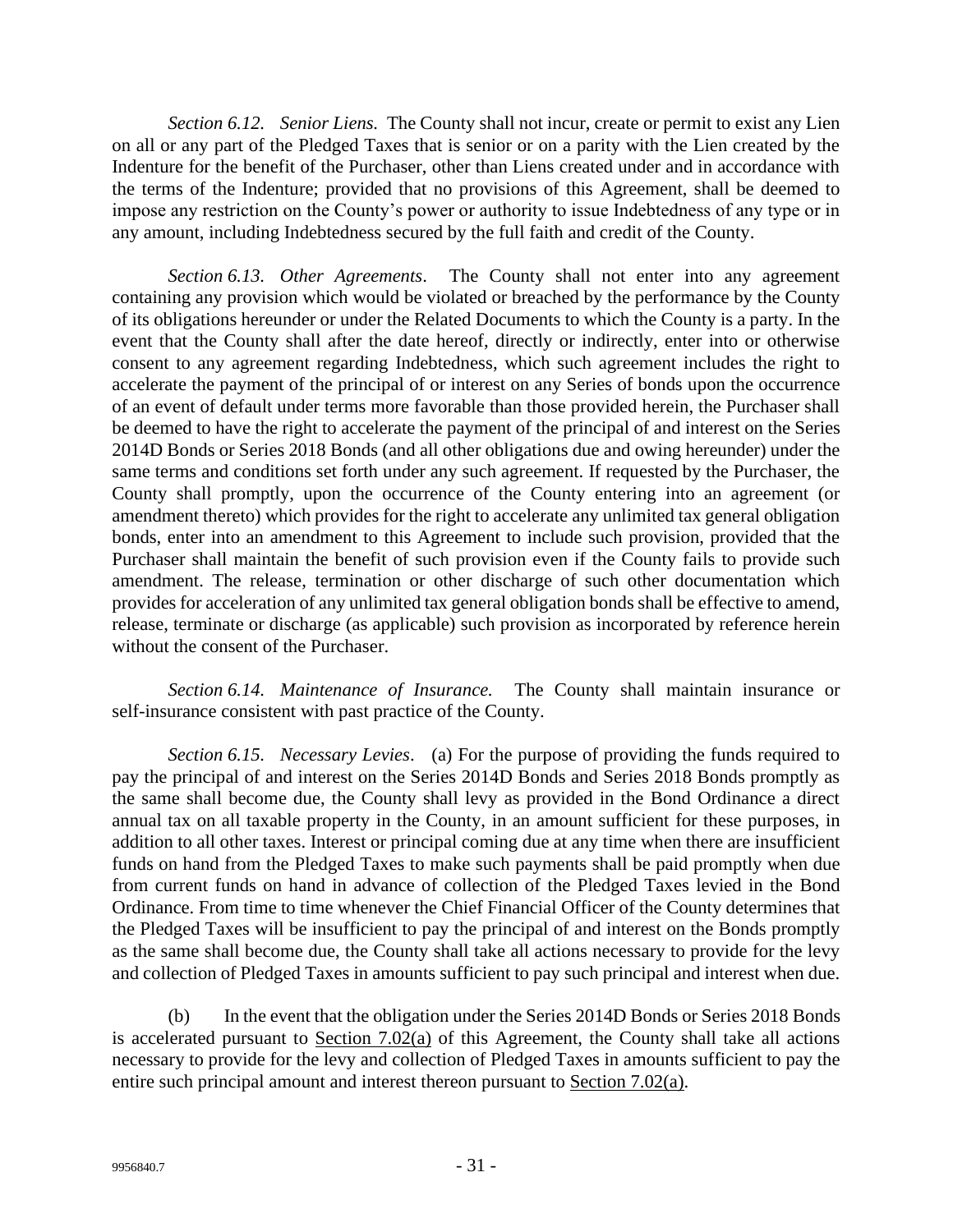### **ARTICLE VII**

### **EVENTS OF DEFAULT**

*Section 7.01. Events of Default.* The occurrence of any of the following events (whatever the reason for such event and whether voluntary, involuntary, or effected by operation of law) shall be an "Event of Default" hereunder, unless waived in writing by Purchaser:

(a) *Payments*.The County shall fail to pay when due (i) principal of and interest on the Series 2014D Bonds or Series 2018 Bonds or (ii) any other amounts owed by the County to the Purchaser pursuant to this Agreement or the Indenture.

(b) *Representations*. Any material representation or warranty made by or on behalf of the County in this Agreement or in any Related Document or in any certificate or statement delivered under this Agreement or under any other Related Document to which the County is a party shall prove to have been incorrect or untrue in any material respect when made or deemed to have been made.

(c) *Specified Covenants*. The County shall fail to perform the covenants in Sections 6.03, 6.05, 6.07, 6.09, 6.12, 6.13 and 6.14.

(d) *Other Covenants.* The County shall fail to perform or observe any term, covenant or agreement (other than ones described in any other paragraph of this Section) contained in the Agreement or in the other Related Document on its part to be performed or observed which failure continues for forty-five (45) days or more.

(e) *Contest of Validity*. (i) The County shall, in writing to the Purchaser or otherwise, (A) claim that any material provision of the Indenture, the Series 2014D Bonds or Series 2018 Bonds, the Bond Ordinance or this Agreement is not valid or binding on the County, (B) repudiate any of its material obligations under the Indenture, the Series 2014D Bonds or Series 2018 Bonds, Bond Ordinance or this Agreement and/or (C) initiate any legal proceedings to seek an adjudication that any material provision of the Indenture, the Series 2014D Bonds or Series 2018 Bonds, the Bond Ordinance or this Agreement is not valid or binding on the County, or (ii) any material provision of this Agreement, the Series 2014D Bonds or Series 2018 Bonds, the Bond Ordinance or the Indenture shall at any time for any reason cease to be valid and binding on, or enforceable against, the County as a result of a ruling or finding by a court or a governmental authority with competent jurisdiction over the County or shall be declared in a final non appealable judgment by any court with competent jurisdiction over the County to be null and void, invalid, or unenforceable.

(f) *Bankruptcy.* (i) The County shall become insolvent or otherwise unable to pay its debts when they become due, or shall commence any case, proceeding or other action under any existing or future federal bankruptcy law or state moratorium law, seeking to have an order for relief entered with respect to it, or seeking to adjudicate it as bankrupt or insolvent, or seeking debt reorganization, debt arrangement, debt adjustment, winding up, liquidation, dissolution, composition or other relief with respect to it, or imposing a debt payment moratorium, debt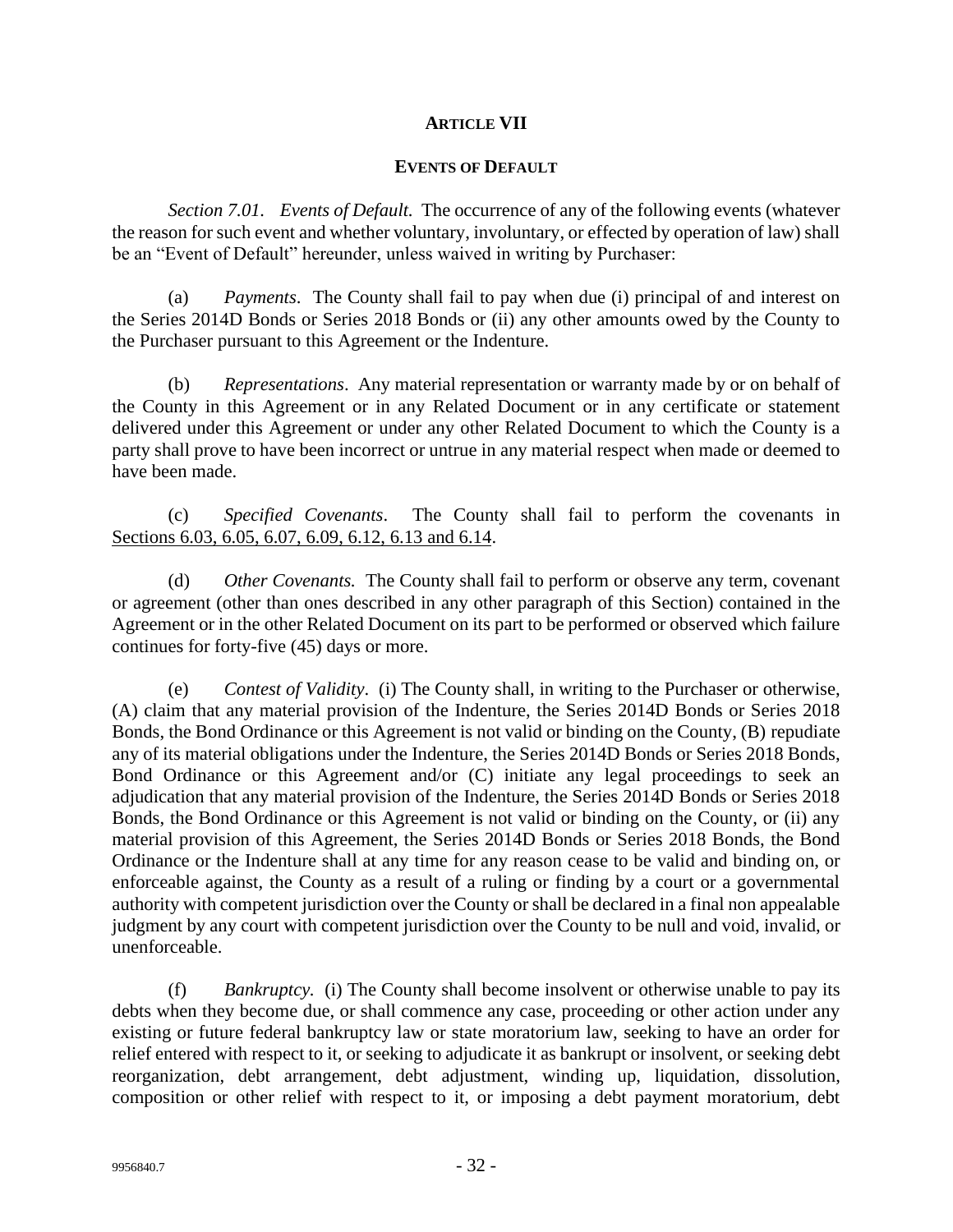restructuring, debt adjustment or comparable extraordinary restriction (with respect to the obligations of the County), or (ii) there shall be a judgment against the County in any case, proceeding or other action of a nature referred to in clause (i) above which involves an order for such relief and which shall not have been vacated, discharged, or stayed or bonded pending appeal within sixty (60) days from the entry of judgment with respect thereof; or (iii) the County shall have admitted in writing, its inability to, pay its debts, or shall become insolvent within the meaning of Section 101(32) of the United States Bankruptcy Code; or (iv) a moratorium is imposed by a finding or ruling by a court or governmental authority with competent jurisdiction over the County with respect to obligations of the County representing the payment of any of its unlimited tax general obligation bonds.

(g) *Payment Default on Unlimited Tax General Obligation Bonds.* Any failure, wholly or partially, to make timely any payment required to be made on any of the County's unlimited tax general obligation bonds.

(h) *Judgments.* Entry or filing of any final, nonappealable judgment, writ or warrant of attachment or of any similar process in an amount in excess of \$50,000,000 (not otherwise covered by insurance or self-insurance) against the County and failure of the County to vacate, bond, stay or contest in good faith such judgment, writ, warrant of attachment or other process for a period of 60 days or failure to pay or satisfy such judgment within sixty (60) days or as otherwise required by such judgment, writ or warrant of attachment.

(i) *Rating of General Obligation Debt*. Downgrade of the long-term unenhanced rating of any unlimited tax general obligation debt of the County below Baa2 / BBB / BBB, by any of Moody's, S&P or Fitch, respectively, or the suspension of any such rating for credit reasons.

*Section 7.02. Remedies.* Upon the occurrence of an Event of Default hereunder, the Purchaser may take one or more of the following actions:

(a) In the case of an Event of Default arising under Section 7.01(a)(i) and (e), declare the unpaid principal amount of the Bonds, all interest accrued and unpaid thereon, and all other amounts owing or payable hereunder to be due and payable on the earlier to occur of  $(A)$  the  $1<sup>st</sup>$ day of January following the  $15<sup>th</sup>$  day of February next occurring after the date of such any Event of Default or (B) the last day of the Amortization Period; provided that, even after acceleration as provided in this subsection 7.02(a), interest payments shall continue to be due and payable on all Quarterly Payment Dates until all Outstanding principal is paid in full.

(b) Upon the occurrence of an Event of Default as specified in any provision in this Article VII, all amounts owed to the Purchaser under the Bonds shall bear interest at the Default Rate and, except as otherwise set forth in Section 7.02(a), the Purchaser shall have all remedies provided at law or equity, including, without limitation, to proceed to protect, exercise and enforce its rights and remedies under the Related Documents against the County and exercise such other rights and remedies as are provided by applicable laws or equity and specific performance. The Purchaser shall promptly provide written notice to the County of any acceleration of the amounts due hereunder. In the case of any Event of Default hereunder, the Purchaser shall have the right,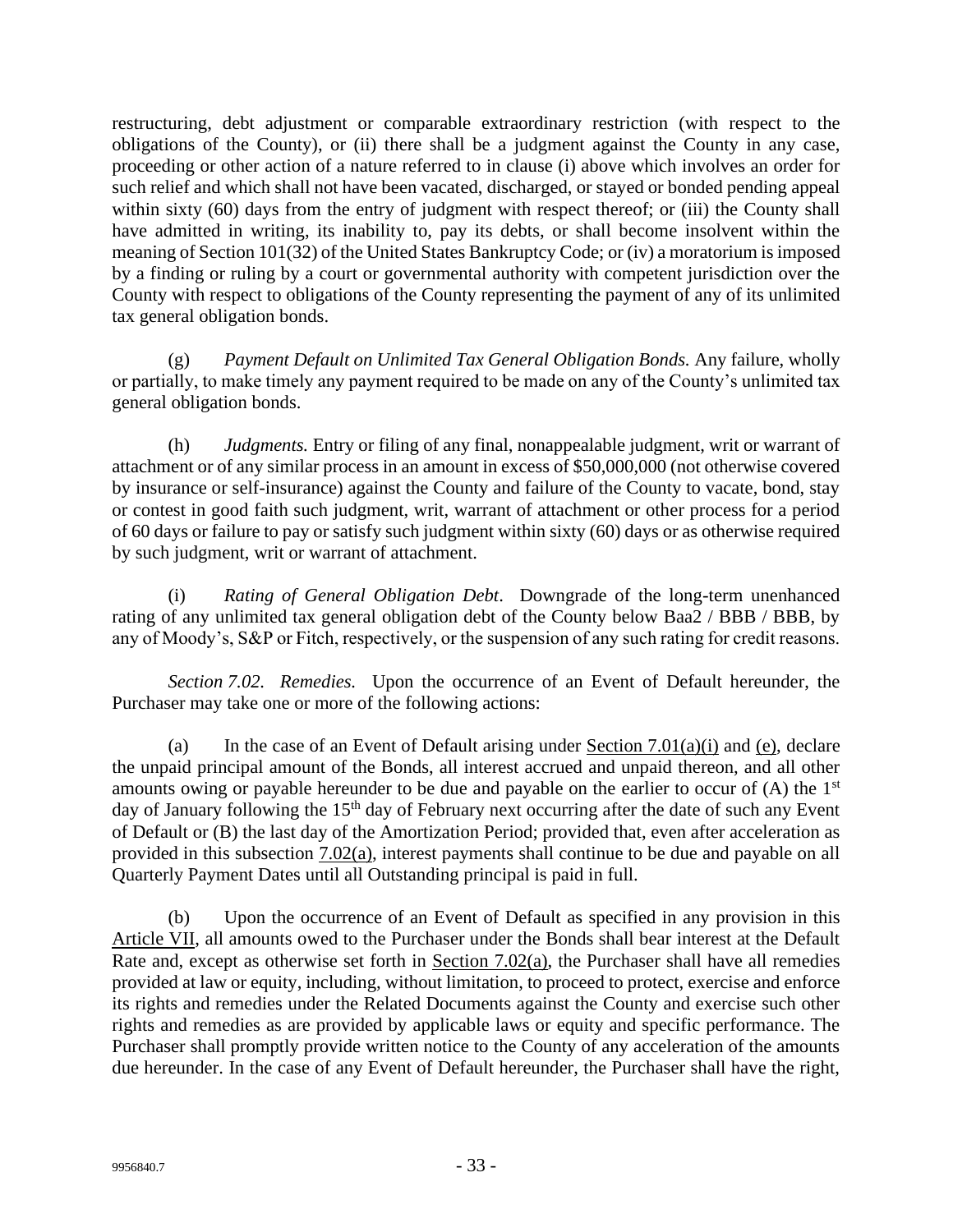but not the obligation, to cure any such Event of Default (in which case the County shall reimburse the Purchaser).

*Section 7.03. Remedies Cumulative; Solely for the Benefit of Purchaser.* To the extent permitted by, and subject to the mandatory requirements of, applicable law, each and every right, power and remedy herein specifically given to the Purchaser in the Related Documents shall be cumulative, concurrent and nonexclusive and shall be in addition to every other right, power and remedy herein specifically given or now or hereafter existing at law, in equity or by statute, and each and every right, power and remedy (whether specifically herein given or otherwise existing) may be exercised from time to time and as often and in such order as may be deemed expedient by the Purchaser, and the exercise or the beginning of the exercise of any power or remedy shall not be construed to be a waiver of the right to exercise at the same time or thereafter any other right, power or remedy.

The rights and remedies of the Purchaser specified herein are for the sole and exclusive benefit, use and protection of the Purchaser, and the Purchaser is entitled, but shall have no duty or obligation to the County, the Trustee or any other Person or otherwise, to exercise or to refrain from exercising any right or remedy reserved to the Purchaser hereunder or under any of the other Related Documents.

*Section 7.04. Waivers or Omissions.* No delay or omission by the Purchaser in the exercise of any right, remedy or power or in the pursuit of any remedy shall impair any such right remedy or power or be construed to be a waiver of any default on the part of the Purchaser or to be acquiescence therein. No express or implied waiver by the Purchaser of any Event of Default shall in any way be a waiver of any future or subsequent Event of Default.

*Section 7.05. Discontinuance of Proceedings.* In case the Purchaser shall proceed to invoke any right, remedy or recourse permitted hereunder or under the Related Documents and shall thereafter elect to discontinue or abandon the same for any reason, the Purchaser shall have the unqualified right so to do and, in such event, the County and the Purchaser shall be restored to their former positions with respect to the Obligations, the Related Documents and otherwise, and the rights, remedies, recourse and powers of the Purchaser hereunder shall continue as if the same had never been invoked.

# **ARTICLE VIII**

### **INDEMNIFICATION**

*Section 8.01. Indemnification.* To the extent permitted by law, the County agrees to indemnify the Purchaser, each legal entity, if any, who controls, is controlled by or is under common control with the Purchaser, and each of their respective directors, officers and employees (the *"Indemnified Parties"*), and to defend and hold each Indemnified Party harmless from and against any and all claims, damages, losses, liabilities and expenses (including all fees and charges of internal or external counsel with whom any Indemnified Party may consult and all expenses of litigation and preparation therefor) which any Indemnified Party may incur or which may be asserted against any Indemnified Party by any person, entity or governmental authority (including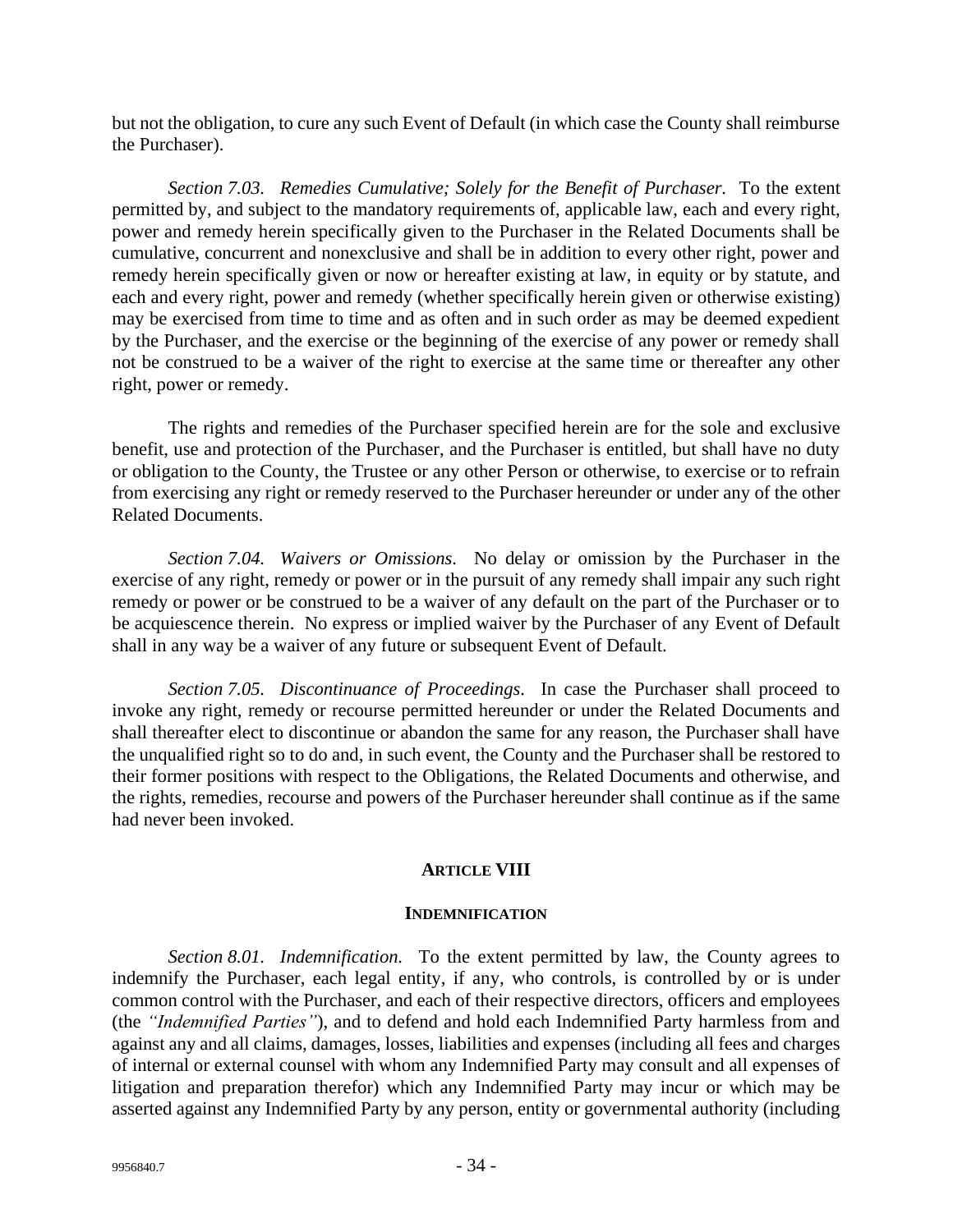any person or entity claiming derivatively on behalf of the County), in connection with or arising out of or relating to the matters referred to in this Agreement or in the other Related Documents or the use of any Advance, whether (a) arising from or incurred in connection with any breach of a representation, warranty or covenant by the County, or (b) arising out of or resulting from any suit, action, claim, proceeding or governmental investigation, pending or threatened, whether based on statute, regulation or order, or tort, or contract or otherwise, before any court or governmental authority; provided, however, that the foregoing indemnity agreement shall not apply to any claims, damages, losses, liabilities and expenses solely attributable to an Indemnified Party's gross negligence, recklessness or willful misconduct. The indemnity agreement contained in this Section shall survive the termination of the Series 2014D Bonds or Series 2018 Bonds, payment of any Advance and the assignment of any rights under the Indenture and this Agreement. The County may participate at its expense in the defense of any such action or claim.

*Section 8.02. Survival.* The obligations of the County under this Article VIII shall survive the payment of the Series 2014D Bonds or Series 2018 Bonds and the termination of this Agreement.

# **ARTICLE IX**

#### **MISCELLANEOUS**

*Section 9.01. Patriot Act Notice.* The Purchaser hereby notifies the County that pursuant to the requirements of the Patriot Act it is required to obtain, verify and record information that identifies the County, which information includes the name and address of the County and other information that will allow the Purchaser to identify the County in accordance with the Patriot Act. The County hereby agrees that it shall promptly provide such information upon request by the Purchaser.

*Section 9.02. Further Assurances.* From time to time upon the request of either party hereto, the other shall promptly and duly execute, acknowledge and deliver any and all such further instruments and documents as the requesting party may reasonably deem necessary or desirable to confirm this Agreement, and the other Related Documents, to carry out the purpose and intent hereof and thereof or to enable the requesting party to enforce any of its rights hereunder or thereunder. At any time, and from time to time, upon request by the Purchaser, the County will, at the County's expense, correct any defect, error or omission which may be discovered in the form or content of any of the Related Documents. Upon any failure by the County to do so, the Purchaser or the Trustee may make, execute and record any and all such instruments, certificates and other documents for and in the name of the County, all at the sole expense of the County.

*Section 9.03. Amendments and Waivers; Enforcement.* The Purchaser and the County may from time to time enter into agreements amending, modifying or supplementing this Agreement or the other Related Documents or changing the rights of the Purchaser or the County hereunder or thereunder, and the Purchaser may from time to time grant waivers or consents to a departure from the due performance of the obligations of the County hereunder or thereunder. Any such agreement, waiver or consent must be in writing and shall be effective only to the extent specifically set forth in such writing. In the case of any such waiver or consent relating to any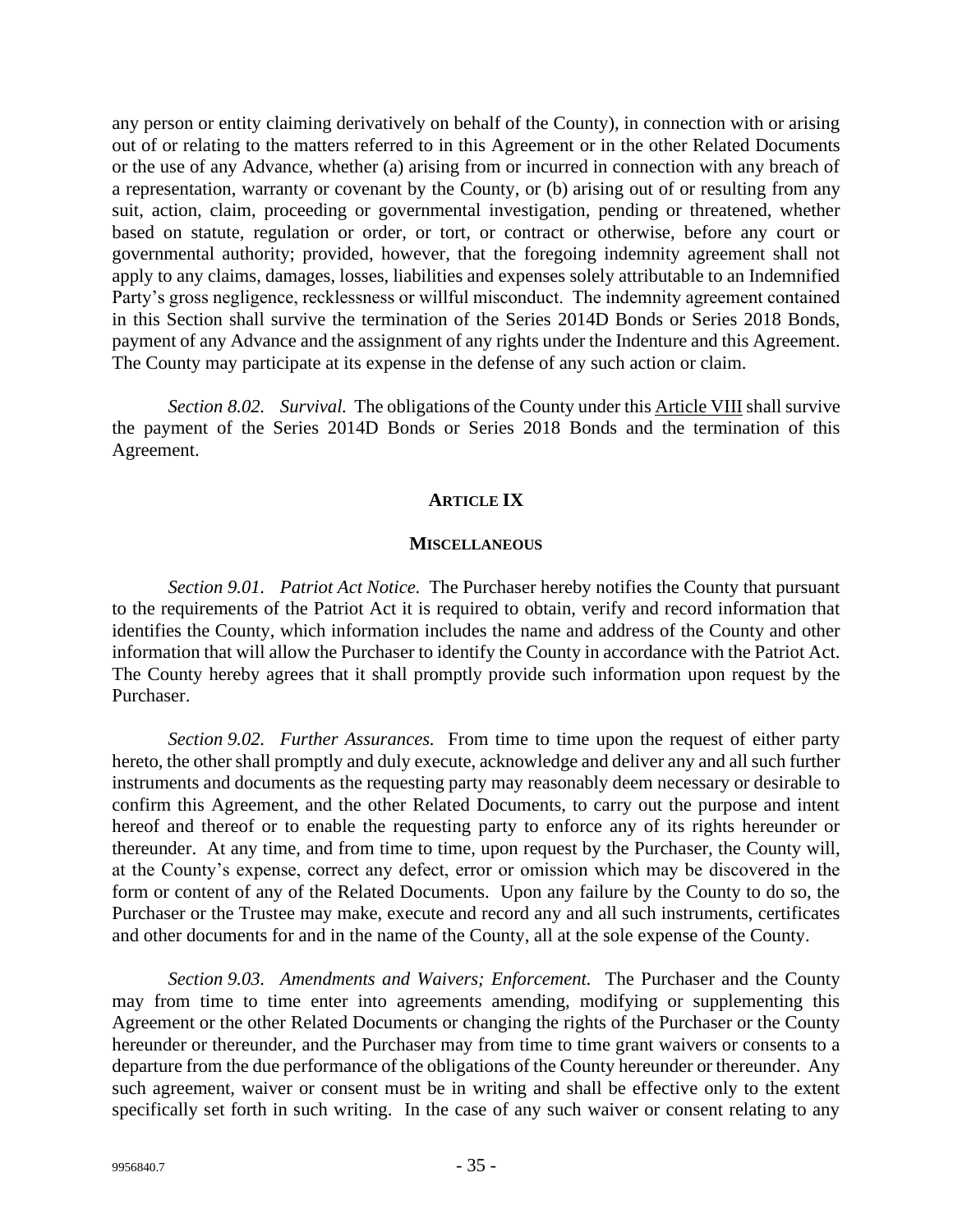provision hereof, any Default or Event of Default so waived or consented to shall be deemed to be cured and not continuing, but no such waiver or consent shall extend to any other or subsequent Default or Event of Default or impair any right consequent thereto.

*Section 9.04. No Implied Waiver; Cumulative Remedies.* No course of dealing and no delay or failure of the Purchaser in exercising any right, power or privilege under this Agreement or the other Related Documents shall affect any other or future exercise thereof or exercise of any right, power or privilege; nor shall any single or partial exercise of any such right, power or privilege or any abandonment or discontinuance of steps to enforce such a right, power or privilege preclude any further exercise thereof or of any other right, power or privilege. The rights and remedies of the Purchaser under this Agreement are cumulative and not exclusive of any rights or remedies which the Purchaser would otherwise have under any Related Document, at law or in equity.

*Section 9.05. Notices.* All notices, requests, demands, directions and other communications (collectively *"notices"*) under the provisions of this Agreement shall be in writing (including facsimile communication), unless otherwise expressly permitted hereunder, and shall be sent by first-class mail or overnight delivery and shall be deemed received as follows: (i) if by first class mail, five (5) days after mailing; (ii) if by overnight delivery, on the next Business Day; (iii) if by telephone, when given to a person who confirms such receipt; and (iv) if by facsimile, when confirmation of receipt is obtained. All notices shall be sent to the applicable party at the following address or in accordance with the last unrevoked written direction from such party to the other parties hereto:

| The County    | The County of Cook, Illinois<br>118 N. Clark Street<br>Office 1127<br>Chicago, Illinois 60602<br><b>Attention: Chief Financial Officer</b><br>Telephone: (312) 603-6846<br>Email: ammar.rizki@cookcountyil.gov |
|---------------|----------------------------------------------------------------------------------------------------------------------------------------------------------------------------------------------------------------|
| The Purchaser | <b>PNC Bank, National Association</b><br>One North Franklin St., Suite 2800<br>Chicago, Illinois 60606<br>Attention: Jonathan Casiano<br>Telephone: (312) 338-2295<br>Email: jonathan.casiano@pnc.com          |
| The Trustee:  | Amalgamated Bank of Chicago<br>30 North LaSalle St.<br>Chicago, IL 60602<br><b>Attention: Corporate Trust Department</b><br>Telephone: (312) 822-3187<br>Email: alongino@aboc.com                              |

The Purchaser may rely on any notice (including telephone communication) purportedly made by or on behalf of the other, and shall have no duty to verify the identity or authority of the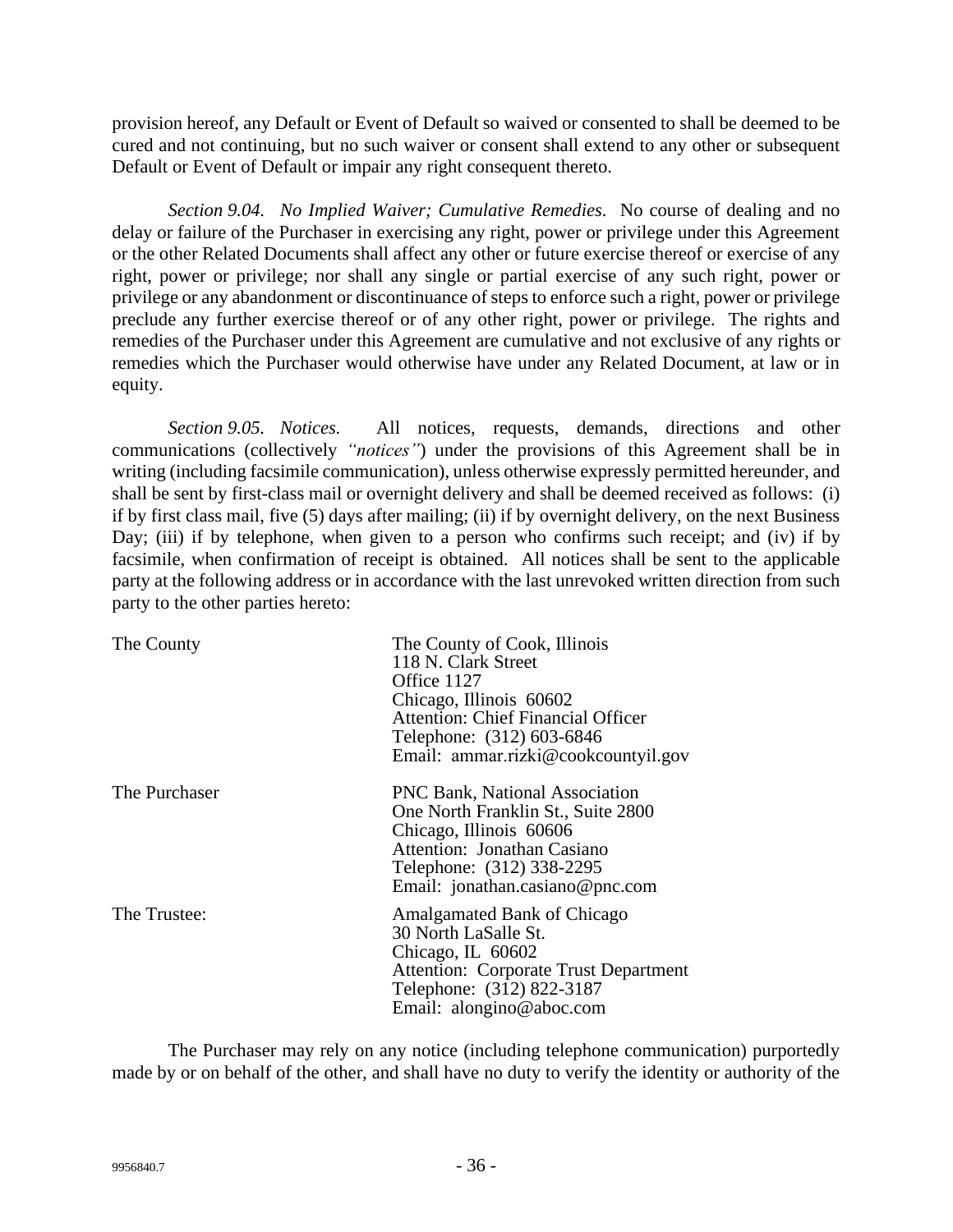Person giving such notice, unless such actions or omissions would amount to gross negligence or intentional misconduct.

*Section 9.06. No Third-Party Rights.* Nothing in this Agreement, whether express or implied, shall be construed to give to any Person other than the parties hereto and the Bondholders any legal or equitable right, remedy or claim under or in respect of this Agreement, which is intended for the sole and exclusive benefit of the parties hereto.

*Section 9.07. Severability.* The provisions of this Agreement are intended to be severable. If any provision of this Agreement shall be held invalid or unenforceable in whole or in part in any jurisdiction, such provision shall, as to such jurisdiction, be ineffective to the extent of such invalidity or unenforceability without in any manner affecting the validity or enforceability thereof in any other jurisdiction or the remaining provisions hereof in any jurisdiction.

*Section 9.08. Governing Law; Consent to Jurisdiction; Waiver of Jury Trial.* (a) THIS AGREEMENT SHALL BE GOVERNED EXCLUSIVELY BY, AND CONSTRUED IN ACCORDANCE WITH, THE LAWS OF THE STATE OF ILLINOIS WITHOUT GIVING EFFECT TO CONFLICTS OF LAWS PROVISIONS.

(b) EACH PARTY HERETO CONSENTS TO AND SUBMITS TO EXCLUSIVE IN PERSONAM JURISDICTION AND VENUE IN COOK COUNTY, STATE OF ILLINOIS AND IN THE FEDERAL DISTRICT COURTS LOCATED IN THE NORTHERN DISTRICT OF THE STATE OF ILLINOIS. EACH PARTY ASSERTS THAT IT HAS PURPOSEFULLY AVAILED ITSELF OF THE BENEFITS OF THE LAWS OF THE STATE OF ILLINOIS AND WAIVES ANY OBJECTION TO IN PERSONAM JURISDICTION ON THE GROUNDS OF MINIMUM CONTACTS, WAIVES ANY OBJECTION TO VENUE, AND WAIVES ANY PLEA OF FORUM NON CONVENIENS. THIS CONSENT TO AND SUBMISSION TO JURISDICTION IS WITH REGARD TO ANY ACTION RELATED TO THIS AGREEMENT.

(c) TO THE EXTENT PERMITTED BY APPLICABLE LAWS, EACH OF THE PARTIES HERETO HEREBY WAIVES ITS RIGHT TO A JURY TRIAL OF ANY CLAIM OR CAUSE OF ACTION BASED UPON OR ARISING OUT OF THIS AGREEMENT, THE RELATED DOCUMENTS OR ANY OF THE TRANSACTIONS CONTEMPLATED HEREBY OR THEREBY, INCLUDING CONTRACT CLAIMS, TORT CLAIMS, BREACH OF DUTY CLAIMS, AND ALL OTHER COMMON LAW OR STATUTORY CLAIMS.

(d) The covenants and waivers made pursuant to this Section 9.09 shall be irrevocable and unmodifiable, whether in writing or orally, and shall be applicable to any subsequent amendments, renewals, supplements or modifications of this Agreement. In the event of litigation, this Agreement may be filed as a written consent to a trial by the court.

*Section 9.09. Prior Understandings.* This Agreement and the other Related Documents supersede all other prior understandings and agreements, whether written or oral, among the parties hereto relating to the transactions provided for herein and therein.

*Section 9.10. Duration.* All representations and warranties of the County contained herein or made in connection herewith shall survive the making of and shall not be waived by the execution and delivery of this Agreement or the other Related Documents. All covenants and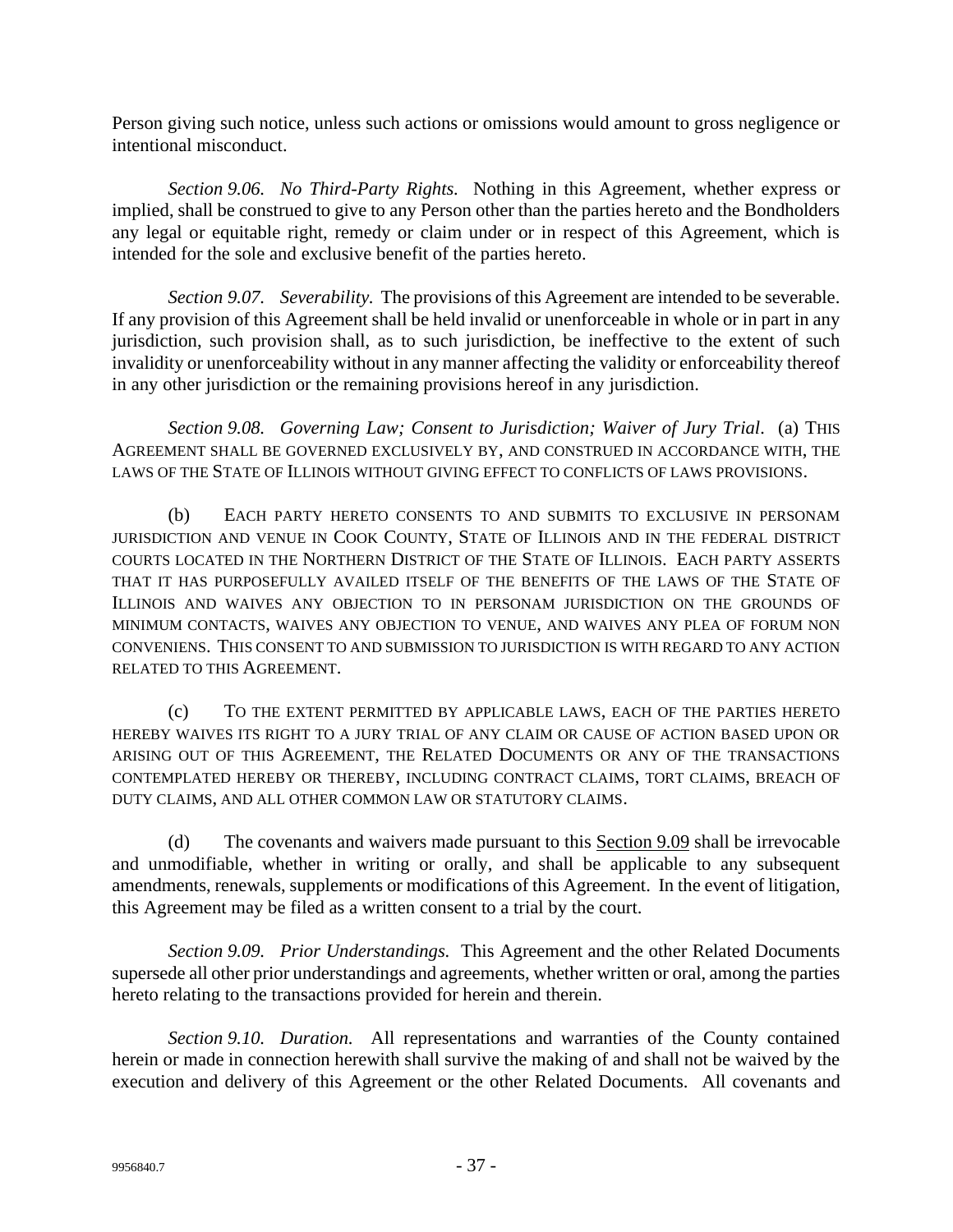agreements of the County contained herein shall continue in full force and effect from and after the date hereof until the Obligations have been fully discharged.

*Section 9.11. Counterparts.* This Agreement may be executed in any number of counterparts and by the different parties hereto on separate counterparts each of which, when so executed, shall be deemed an original, but all such counterparts shall constitute but one and the same instrument.

# *Section 9.12. Successors and Assigns.*

(a) *Successors and Assigns Generally*. This Agreement is a continuing obligation and shall be binding upon the County, its successors, transferees and assigns and shall inure to the benefit of the Bondholders and their respective permitted successors, transferees and assigns. The County may not assign or otherwise transfer any of its rights or obligations hereunder without the prior written consent of the Purchaser. Each Bondholder may, in its sole discretion and in accordance with applicable law, from time to time assign, sell or transfer in whole or in part, this Agreement, its interest in the Series 2014D Bonds or Series 2018 Bonds and the Related Documents in accordance with the provisions of paragraph (b) or (c) of this Section. Each Bondholder may at any time and from time to time enter into participation agreements in accordance with the provisions of paragraph (d) of this Section. Each Bondholder may at any time pledge or assign a security interest subject to the restrictions of paragraph (e) of this Section. PNC Bank, National Association shall be the Purchaser hereunder until such time as the Majority Bondholder designates an alternate Person to serve as the Purchaser hereunder by delivery of written notice to the County and the Trustee and such Person accepts and agrees to act as the Purchaser hereunder and under the Related Documents. The Majority Bondholder may so designate an alternate Person to act as the Purchaser from time to time. Upon acceptance and notification thereof to the County and the Trustee, the successor to the Purchaser for such purposes shall thereupon succeed to and become vested with all of the rights, powers, privileges and responsibilities of the Purchaser, and PNC Bank, National Association or any other Person being replaced as the Purchaser shall be discharged from its duties and obligations as the Purchaser hereunder.

(b) *Sales and Transfers by Bondholder to a Purchaser Transferee.* Without limitation of the foregoing generality, a Bondholder may at any time sell or otherwise transfer to one or more transferees all or a portion of the Series 2014D Bonds or Series 2018 Bonds to a Person that is (i) an Affiliate of the Purchaser or (ii) a trust or other custodial arrangement established by the Purchaser or an Affiliate of the Purchaser (each, a *"Purchaser Transferee"*). From and after the date of such sale or transfer, PNC Bank, National Association (and its successors) shall continue to have all of the rights of the Purchaser hereunder and under the other Related Documents as if no such transfer or sale had occurred; *provided, however,* that (A) no such sale or transfer referred to in clause (b)(i) or (b)(ii) hereof shall in any way affect the obligations of the Purchaser hereunder, (B) the County and the Trustee shall be required to deal only with the Purchaser with respect to any matters under this Agreement and (C) in the case of a sale or transfer referred to in clause (b)(i) or (b)(ii) hereof, only the Purchaser shall be entitled to enforce the provisions of this Agreement against the County.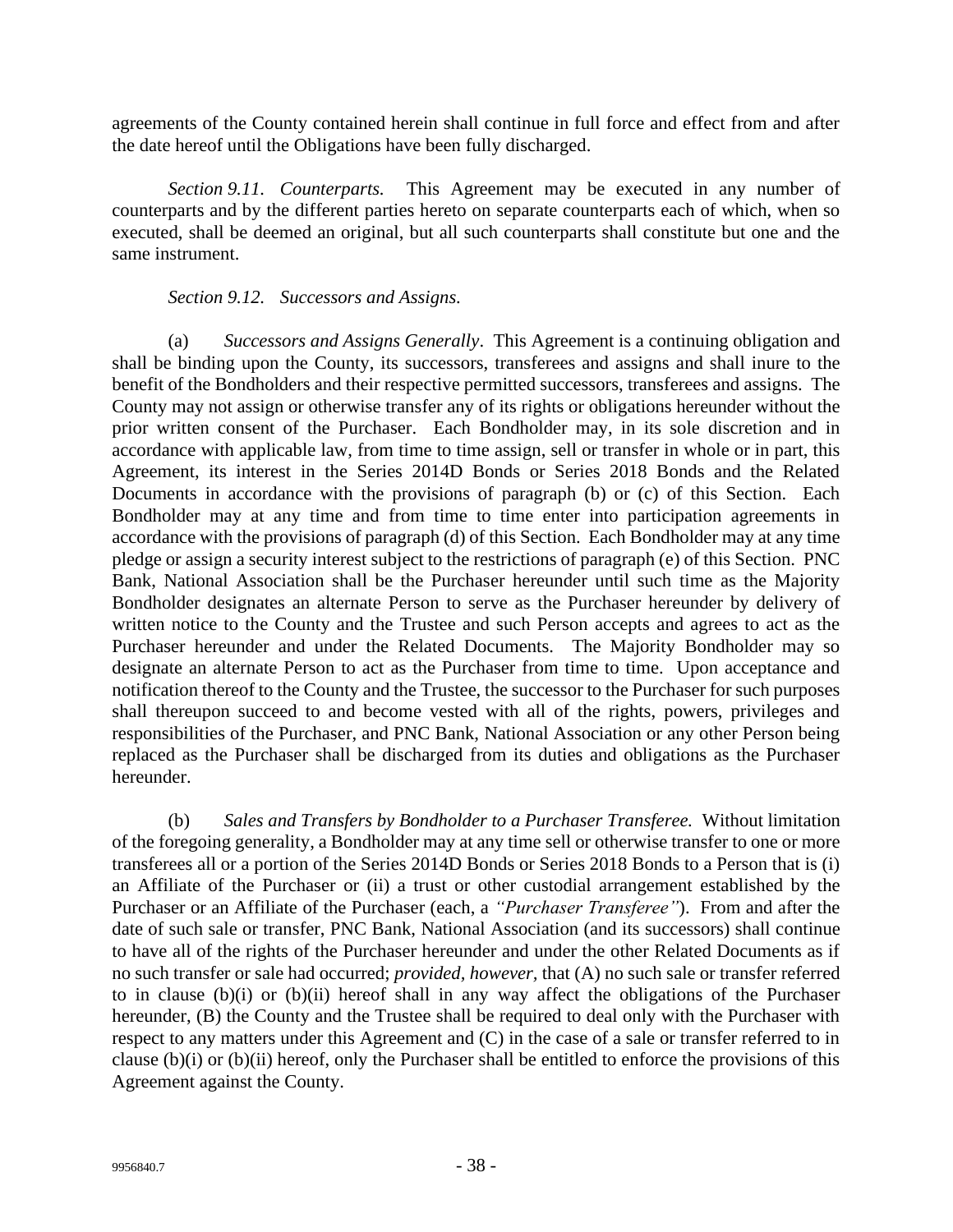(c) *Sales and Transfers by Bondholder to a Non-Purchaser Transferee.* Without limitation of the foregoing generality, a Bondholder may at any time sell or otherwise transfer all or any portion of the Series 2014D Bonds or Series 2018 Bonds to one or more transferees that the Purchaser reasonably believes is qualified to purchase or hold the Series 2014D Bonds or Series 2018 Bonds which are not Purchaser Transferees (each a *"Non-Purchaser Transferee"*) if (A) written notice of such sale or transfer, including that such sale or transfer is to a Non-Purchaser Transferee, together with addresses and related information with respect to the Non-Purchaser Transferee, shall have been given to the County, the Trustee and the Purchaser (if different than the Bondholder) by such selling Bondholder and Non-Purchaser Transferee, and (B) the Non-Purchaser Transferee shall have delivered to the County, the Trustee and the selling Bondholder, an investment letter in substantially the form delivered by the Purchaser on the Closing Date (the *"Purchaser Letter"*)*.*

From and after the date the County, the Trustee and the selling Bondholder have received written notice and an executed Purchaser Letter, (A) the Non-Purchaser Transferee thereunder shall be a party hereto and shall have the rights and obligations of a Bondholder hereunder and under the other Related Documents, and this Agreement shall be deemed to be amended to the extent, but only to the extent, necessary to effect the addition of the Non-Purchaser Transferee, and any reference to the assigning Bondholder hereunder and under the other Related Documents shall thereafter refer to such transferring Bondholder and to the Non-Purchaser Transferee to the extent of their respective interests, and (B) if the transferring Bondholder no longer owns any Series 2014D Bonds or Series 2018 Bonds, then it shall relinquish its rights and be released from its obligations hereunder and under the Related Documents.

(d) *Participations.* The Purchaser shall have the right to grant participations in all or a portion of the Purchaser's interest in the Series 2014D Bonds and Series 2018 Bonds, this Agreement and the other Related Documents to one or more other banking institutions; *provided, however*, that (i) no such participation by any such participant shall in any way affect the obligations of the Purchaser hereunder and (ii) the County and the Trustee shall be required to deal only with the Purchaser, with respect to any matters under this Agreement, the Series 2014D Bonds or Series 2018 Bonds and the other Related Documents and no such participant shall be entitled to enforce any provision hereunder against the County. Any participant shall execute and deliver an investor representation letter to the County prior to entering into a participation agreement with the Purchaser. Participants shall not have the right to pass on to the County any increased costs to such participant resulting from changes in laws or otherwise.

(e) *Certain Pledges.* The Purchaser may at any time pledge or grant a security interest in all or any portion of its rights under the Series 2014D Bonds or Series 2018 Bonds, this Agreement and the Related Documents to secure obligations of the Purchaser, including any pledge or assignment to secure obligations to a Federal Reserve Bank; *provided* that no such pledge or assignment shall release the Purchaser from any of its obligations hereunder or substitute any such pledgee or assignee for the Purchaser as a party hereto.

*Section 9.13. Headings.* Section headings in this Agreement are included herein for convenience of reference only and shall not constitute a part of this Agreement for any other purpose.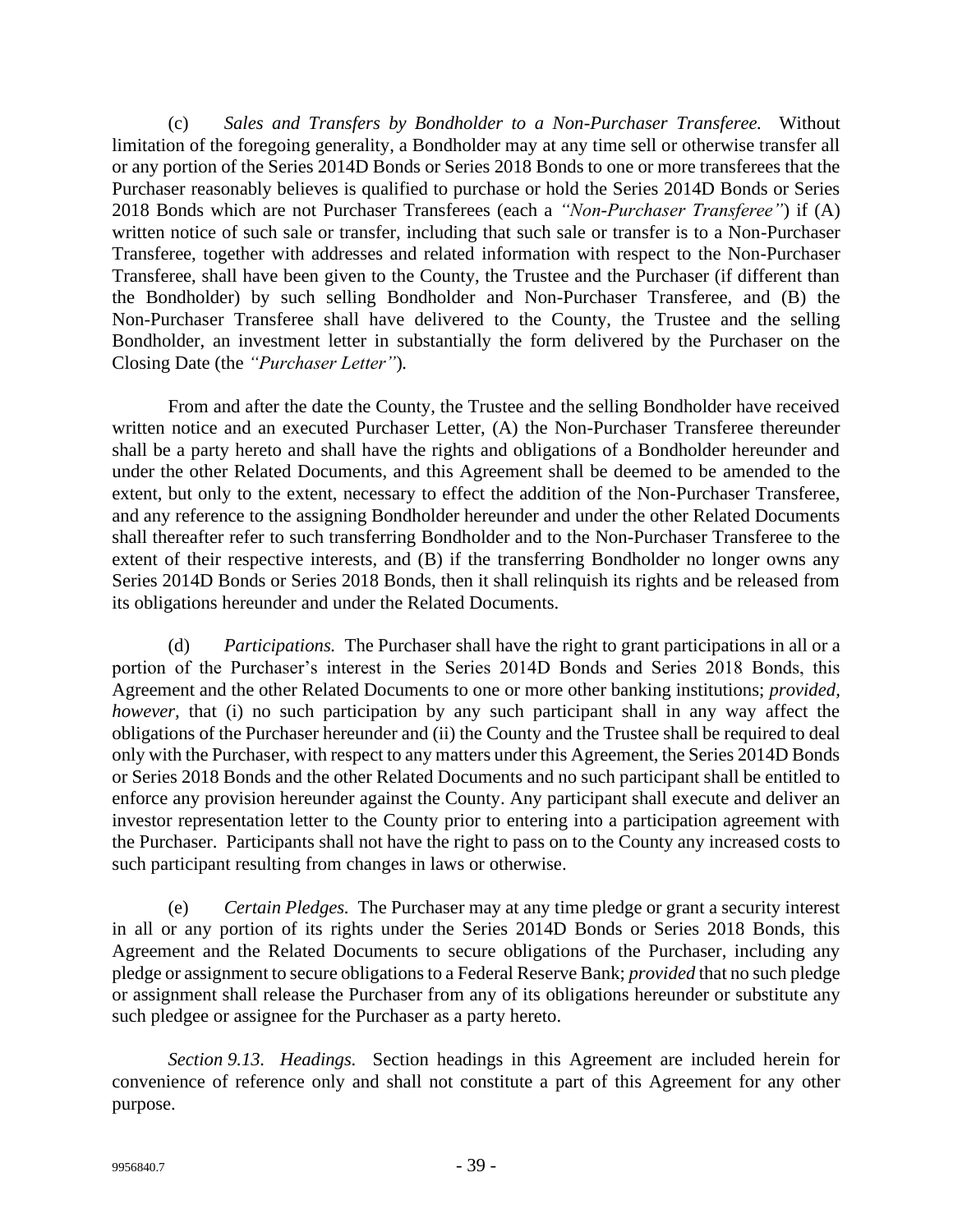*Section 9.14. Acknowledge and Appointment as the Calculation Agent and Market Agent.* The Purchaser hereby acknowledges and accepts its appointment as Calculation Agent during the Initial Index Floating Rate Period and its appointment as Calculation Agent and Market Agent during any subsequent Index Floating Rate Period during which the Purchaser agrees to hold the Series 2014D Bonds or Series 2018 Bonds and the Amortization Period pursuant to the Indenture and acknowledges, accepts and agrees to all the duties and obligations of the Calculation Agent and Market Agent set forth in the Indenture.

*Section 9.15. No Fiduciary Relationship*. The County acknowledges and agrees that its dealing with the Purchaser are solely in the nature of a debtor/creditor relationship and that in no event shall the Purchaser be considered to be a partner or joint venturer of the County. Also, the County represents and warrants that it has independently evaluated the business transaction and has not relied upon, nor will it rely upon, the expertise, advise or other comments or statements of the Purchaser (including agents of the Purchaser), if any, in deciding to pursue such undertaking. As the County is experienced in business, in no event shall the Purchaser owe any fiduciary or similar obligations to it in connection with the subject transaction.

*Section 9.16. Electronic Signatures.* The parties agree that the electronic signature of a party to this Agreement shall be as valid as an original signature of such party and shall be effective to bind such party to this Agreement. The parties agree that any electronically signed version of this Agreement shall be deemed (i) to be "written" or "in writing," (ii) to have been signed and (iii) to constitute a record established and maintained in the ordinary course of business and an original written record when printed from electronic files. Such paper copies or "printouts," if introduced as evidence in any judicial, arbitral, mediation or administrative proceeding, will be admissible as between the parties to the same extent and under the same conditions as other original business records created and maintained in documentary form. Neither party shall contest the admissibility of true and accurate copies of electronically signed documents on the basis of the best evidence rule or as not satisfying the business records exception to the hearsay rule. For purposes hereof, "electronic signature" means a manually-signed original signature that is then transmitted by electronic means; "transmitted by electronic means" means sent in the form of a facsimile or sent via the internet as a "pdf" (portable document format) or other replicating image attached to an e-mail message; and, "electronically signed document" means a document transmitted by electronic means and containing, or to which there is affixed, an electronic signature.

[SIGNATURES BEGIN ON THE FOLLOWING PAGE.]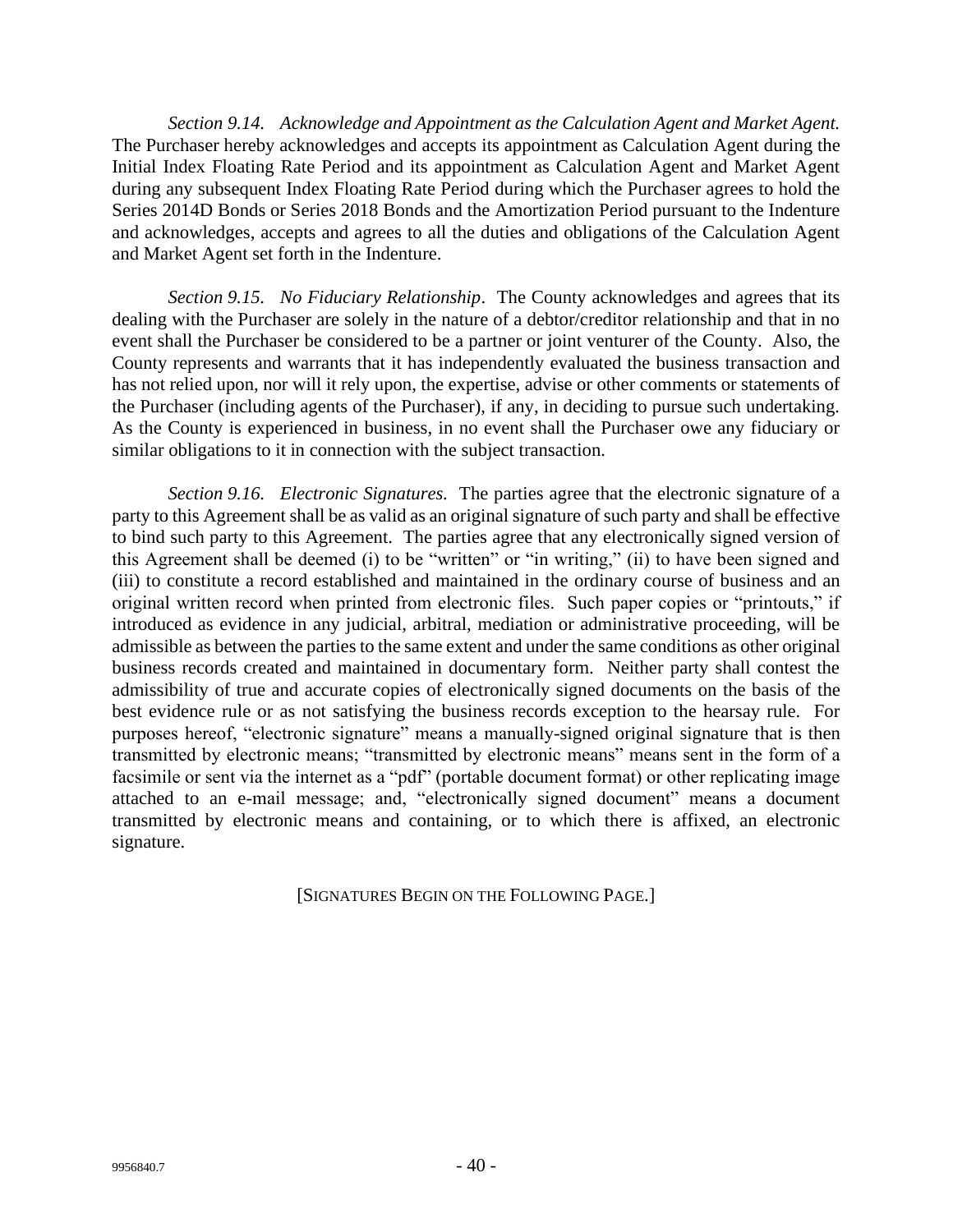### **EXHIBIT A TO THIRD AMENDED AND RESTATED CONTINUING COVENANT AGREEMENT**

# **FORM OF COUNTY DESIGNATION OF TRANCHE REGARDING SUPPLEMENTAL ADVANCE**

PNC Bank, National Association, as Purchaser Chicago, Illinois

Re: Supplemental Advance under The County of Cook, Illinois General Obligation Bonds, Series 2014D and General Obligation Bonds, Series 2018

Reference is made to the Third Amended and Restated Continuing Covenant Agreement dated November 1, 2020 (the "Continuing Covenant Agreement") between The County of Cook, Illinois (the "County") and PNC Bank, National Association (the "Purchaser"). Terms not otherwise defined herein shall have the meanings as set forth in the Continuing Covenant Agreement.

Pursuant to Section 2.02 of the Continuing Covenant Agreement, and in connection with the County's request for an Advance dated . 20 , the County hereby designates and allocates such Advance among the Tranche Sub-Accounts as follows:

### Series 2014D Bonds

| Tranche Sub-Account Designated                                                             | <b>Amount Allocated Thereto</b> |
|--------------------------------------------------------------------------------------------|---------------------------------|
| <b>Equipment Tranche</b><br><b>Renovation Tranche</b><br><b>Major Construction Tranche</b> | S                               |
| Series 2018 Bonds                                                                          |                                 |
| <b>Tranche Sub-Account Designated</b>                                                      | <b>Amount Allocated Thereto</b> |
| <b>Equipment Tranche</b><br><b>Renovation Tranche</b>                                      |                                 |
| <b>Major Construction Tranche</b>                                                          |                                 |
| Dated:                                                                                     | THE COUNTY OF COOK, ILLINOIS    |

By

Authorized Officer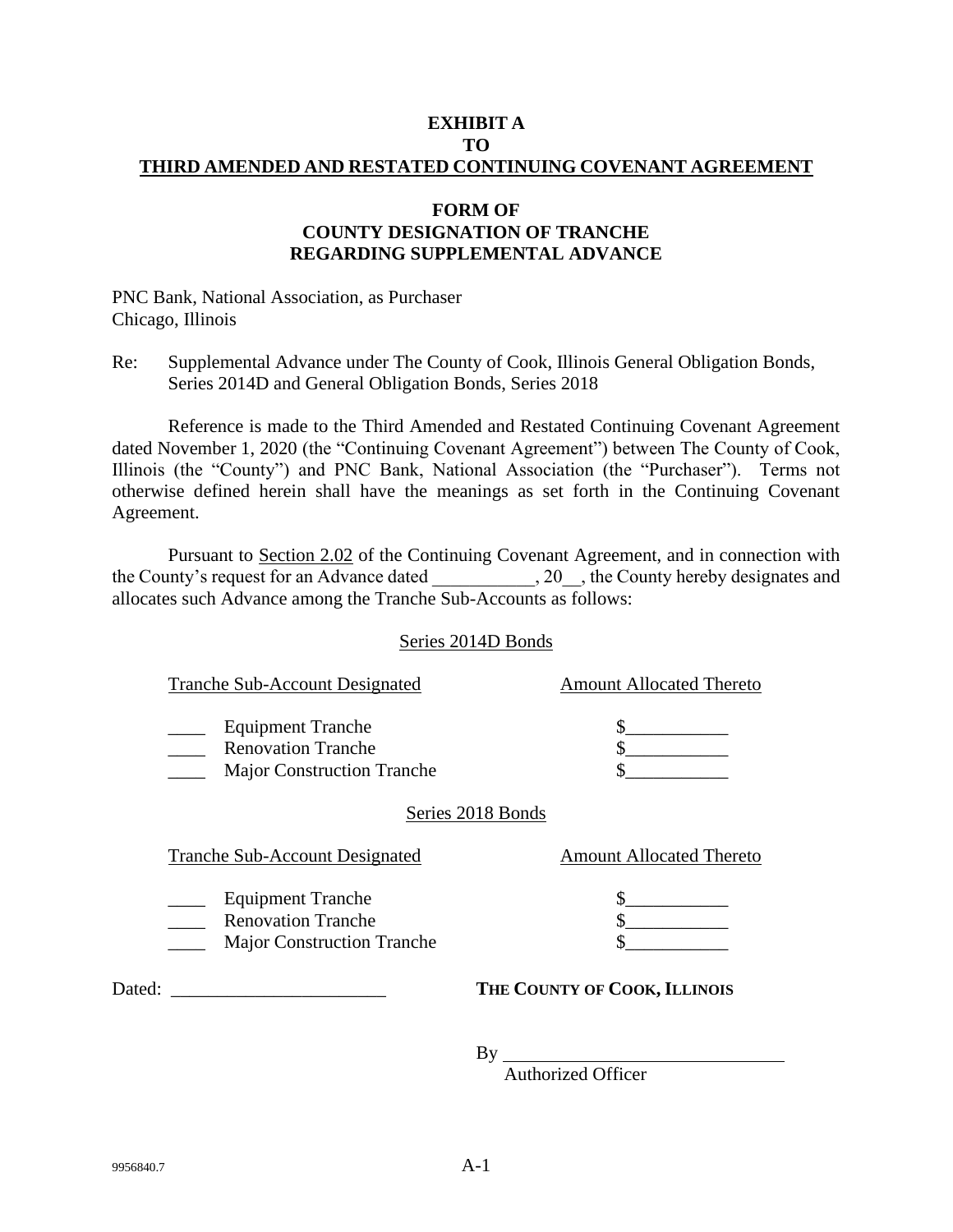#### **EXHIBIT B TO THIRD AMENDED AND RESTATED CONTINUING COVENANT AGREEMENT**

# **LIBOR REPLACEMENT RIDER**

(a) **Benchmark Replacement.** Notwithstanding anything to the contrary in the Third Amended and Restated Continuing Covenant Agreement (the "Agreement") or in any other Related Documents, if the Purchaser determines that a Benchmark Transition Event or an Early Opt-in Event has occurred, the Purchaser may amend the Agreement to replace LIBOR with a Benchmark Replacement in accordance with the provisions of this Rider; and any such amendment shall be in writing, shall specify the date that the Benchmark Replacement is effective and will not require any further action or consent of the County. Until the Benchmark Replacement is effective, amounts bearing interest with reference to LIBOR will continue to bear interest with reference to LIBOR; provided however, during a Benchmark Unavailability Period such amounts automatically will bear interest at the rate and on the terms that would have been applicable under the Agreement if the Purchaser had given notice that LIBOR had become unavailable.

(b) **Benchmark Replacement Conforming Changes.** In connection with the implementation of a Benchmark Replacement, the Purchaser will have the right to make Benchmark Replacement Conforming Changes from time to time and, notwithstanding anything to the contrary in the Agreement or in any other Related Documents, any amendments implementing such Benchmark Replacement Conforming Changes will become effective without any further action or consent of the County.

(c) **Notices; Standards for Decisions and Determinations.** The Purchaser will promptly notify the County of (i) the effectiveness of any Benchmark Replacement Conforming Changes and (ii) the commencement of any Benchmark Unavailability Period. Any determination, decision or election that may be made by the Purchaser pursuant to this Rider, including any determination with respect to a tenor, rate or adjustment or of the occurrence or non-occurrence of an event, circumstance or date and any decision to take or refrain from taking any action, will be conclusive and binding absent manifest error and may be made in its sole discretion and without consent from the County, except, in each case, as expressly required pursuant to this Rider. In addition to any delivery method permitted pursuant to the terms of the Related Documents, the Purchaser may provide any amendment, notice or other communication to the County hereunder electronically (including to any electronic address that the County provides to the Purchaser) or through an automated platform that the Purchaser provides to the County.

### (d) **Certain Defined Terms.** As used in this Rider:

"**Benchmark Replacement**" means the sum of: (a) the Benchmark Replacement Index and (b) the Benchmark Replacement Adjustment; provided that, if at any time the Benchmark Replacement as so determined would be less than the Benchmark Replacement Floor, the Benchmark Replacement will be deemed to be the Benchmark Replacement Floor for the purposes of the Agreement.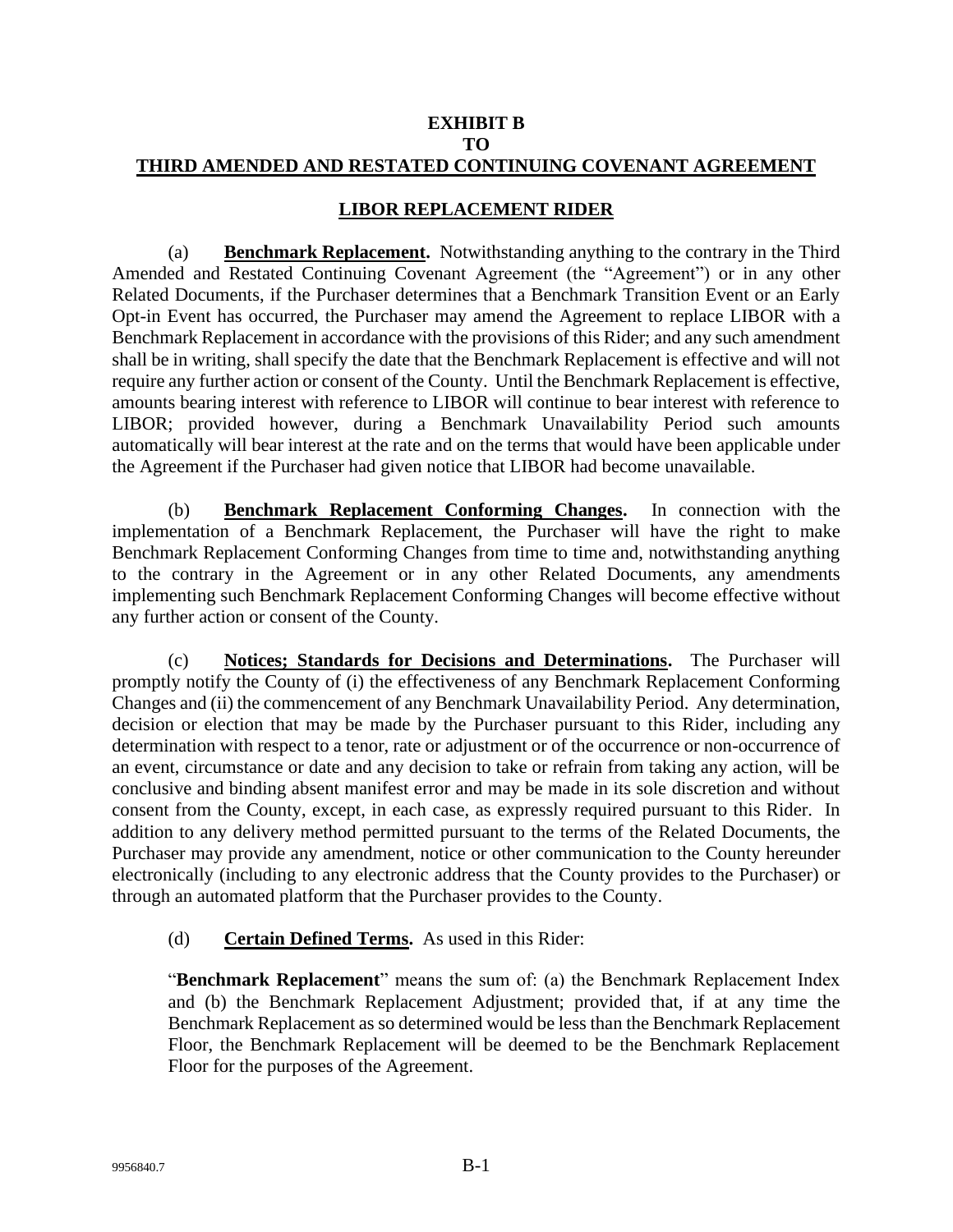"**Benchmark Replacement Adjustment**" means, for each applicable LIBOR-based rate and tenor, the spread adjustment to the Benchmark Replacement Index, or method for calculating or determining such spread adjustment (which may be a positive or negative value or zero) that has been selected by the Purchaser (a) giving due consideration to (i) any selection or recommendation of a spread adjustment, or method for calculating or determining such spread adjustment, for the replacement of LIBOR with the applicable Benchmark Replacement Index by the Relevant Governmental Body or (ii) any evolving or then-prevailing market convention for determining a spread adjustment, or method for calculating or determining such spread adjustment, for such replacement of LIBOR for U.S. dollar-denominated credit facilities at such time and (b) which also may reflect adjustments to account for (i) the effects of the transition from LIBOR to the Benchmark Replacement and (ii) yield- or risk-based differences between LIBOR and the Benchmark Replacement.

"**Benchmark Replacement Commencement Date**" means the date a Benchmark Replacement has replaced LIBOR for all purposes under the Agreement in accordance with this Rider.

"**Benchmark Replacement Conforming Changes**" means, with respect to any Benchmark Replacement, any technical, administrative or operational changes (including, for example, changes to the definition of "Base Rate," the definition of "LIBOR Interest Period," timing and frequency of determining rates and making payments of interest and other administrative matters) that the Purchaser decides may be appropriate to reflect the adoption and implementation of such Benchmark Replacement and to permit the administration thereof by the Purchaser in a manner substantially consistent with market practice (or, if the Purchaser decides that adoption of any portion of such market practice is not administratively feasible or if the Purchaser determines that no market practice for the administration of the Benchmark Replacement exists, in such other manner of administration as the Purchaser decides is reasonably necessary in connection with the administration of the Agreement or any other Related Document).

"**Benchmark Replacement Floor**" means the minimum rate of interest, if any, specified for LIBOR under the terms of the Agreement or, if no minimum rate of interest is specified, zero.

"**Benchmark Replacement Index**" means the alternate benchmark rate that has been selected by the Purchaser to replace LIBOR giving due consideration to (a) any selection or recommendation of a replacement rate or the mechanism for determining such a rate by the Relevant Governmental Body or (b) any evolving or then-prevailing market convention for determining a rate of interest as a replacement to LIBOR for U.S. dollar-denominated credit facilities.

"**Benchmark Replacement Transition Date**" means the earlier to occur of the following events with respect to LIBOR:

(1) in the case of clause (1) or (2) of the definition of "Benchmark Transition Event," the later of (a) the date of the public statement or publication of information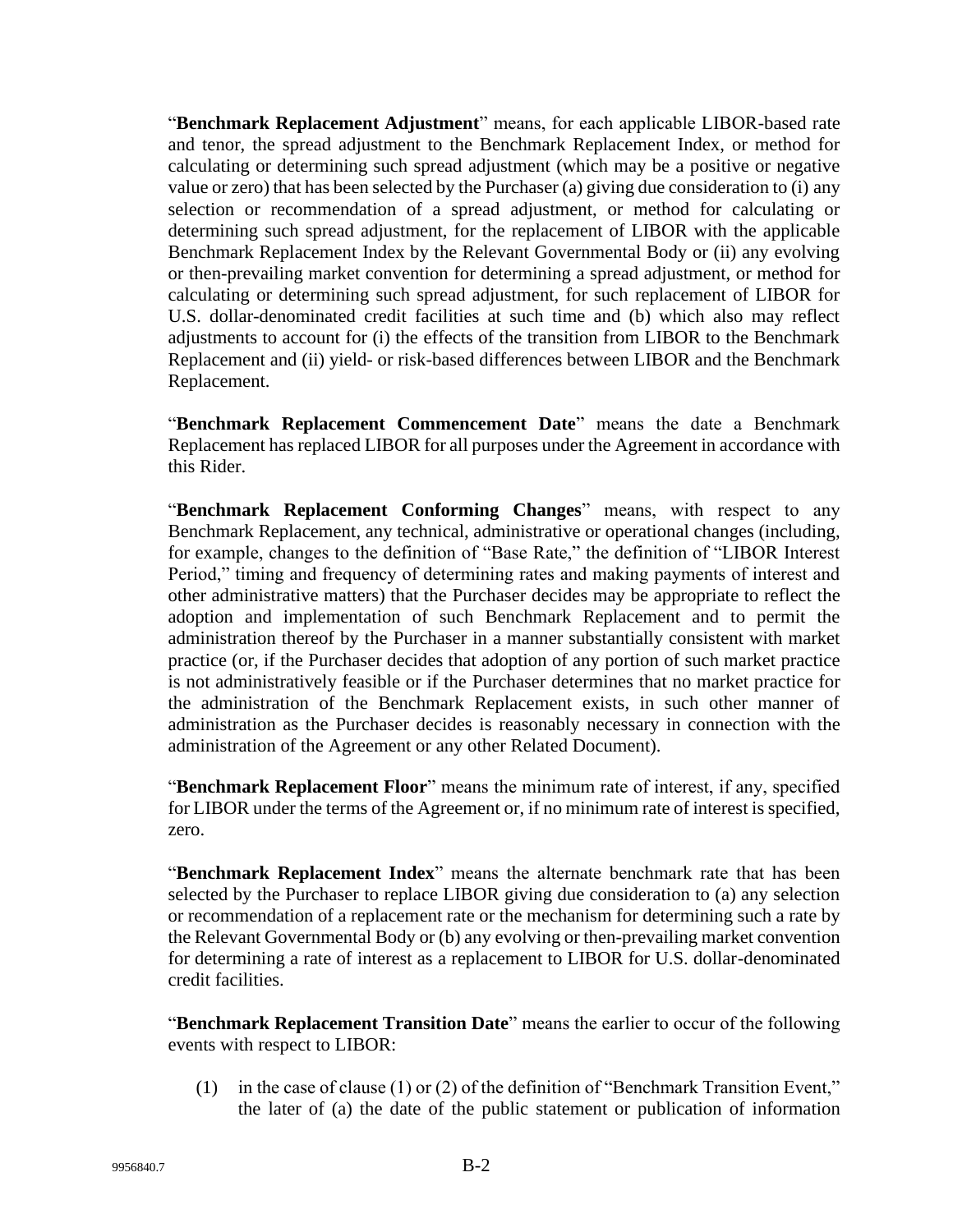referenced therein and (b) the date on which the administrator of LIBOR permanently or indefinitely ceases to provide LIBOR; or

(2) in the case of clause (3) of the definition of "Benchmark Transition Event," the date of the public statement or publication of information referenced therein.

"**Benchmark Transition Event**" means the occurrence of one or more of the following events with respect to LIBOR:

- (1) a public statement or publication of information by or on behalf of the administrator of LIBOR announcing that such administrator has ceased or will cease to provide LIBOR, permanently or indefinitely, provided that, at the time of such statement or publication, there is no successor administrator that will continue to provide LIBOR;
- (2) a public statement or publication of information by a Governmental Authority having jurisdiction over the Purchaser, the regulatory supervisor for the administrator of LIBOR, the U.S. Federal Reserve System, an insolvency official with jurisdiction over the administrator for LIBOR, a resolution authority with jurisdiction over the administrator for LIBOR or a court or an entity with similar insolvency or resolution authority over the administrator for LIBOR, which states that the administrator of LIBOR has ceased or will cease to provide LIBOR permanently or indefinitely, provided that, at the time of such statement or publication, there is no successor administrator that will continue to provide LIBOR; or
- (3) a public statement or publication of information by the regulatory supervisor for the administrator of LIBOR or a Governmental Authority having jurisdiction over the Purchaser announcing that LIBOR is no longer representative.

"**Benchmark Unavailability Period**" means the period, if any, beginning on the Benchmark Replacement Transition Date and ending on the Benchmark Replacement Commencement Date, it being understood that if the Benchmark Replacement Commencement Date occurs on or before the Benchmark Replacement Transition Date a Benchmark Unavailability Period will not occur.

"**Early Opt-in Event**" means a determination by the Purchaser that U.S. dollardenominated credit facilities being executed at such time, or that include language similar to that contained in this Rider, are being executed or amended, as applicable, to incorporate or adopt a new benchmark interest rate to replace LIBOR.

"**Governmental Authority**" means the government of the United States of America or any other nation, or of any political subdivision thereof, whether state or local, and any agency, authority, instrumentality, regulatory body, court, central Purchaser or other entity exercising executive, legislative, judicial, taxing, regulatory or administrative powers or